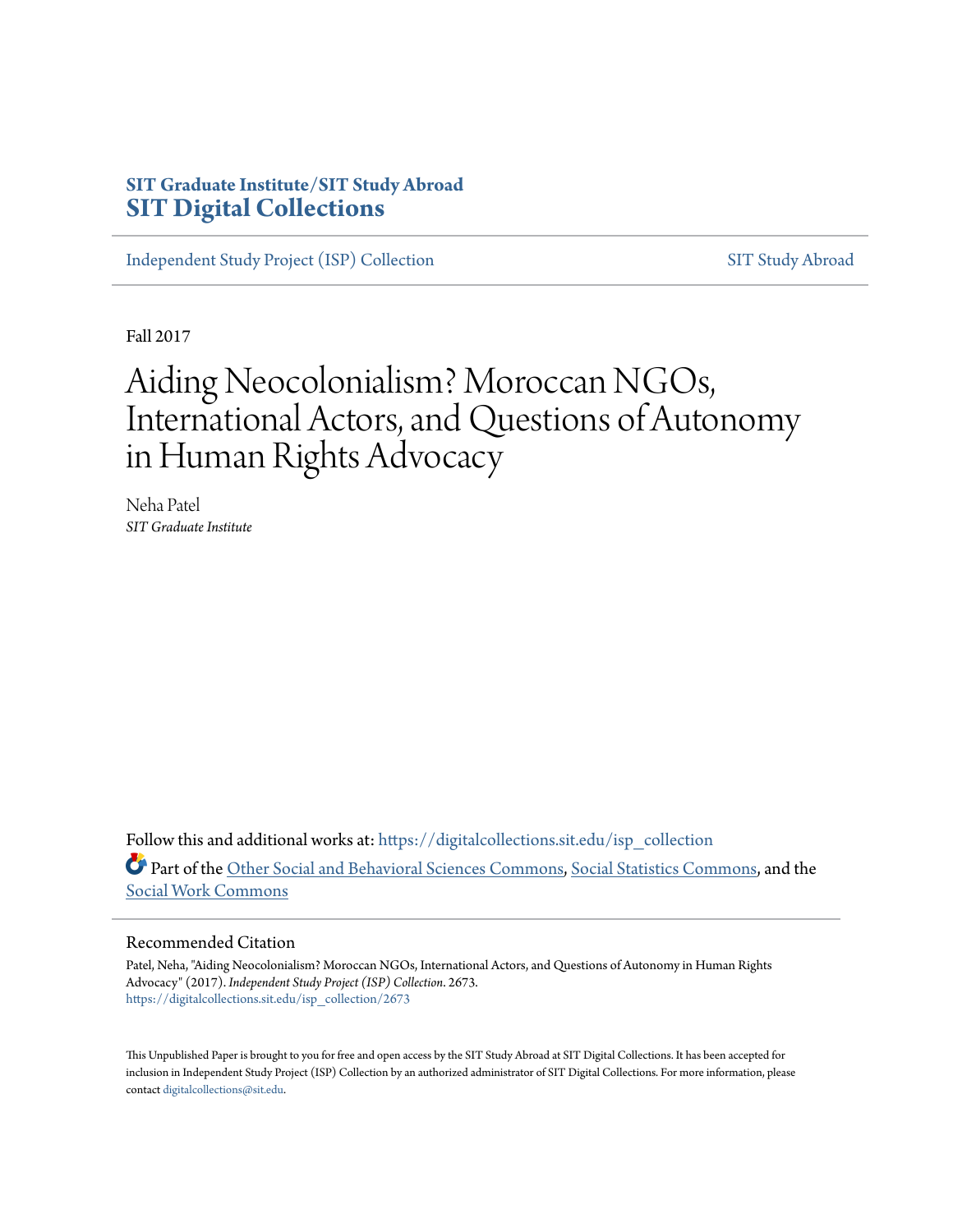Aiding Neocolonialism? Moroccan NGOs, International Actors, and Questions of Autonomy in

Human Rights Advocacy

Patel, Neha

Academic Director: Belghazi, Taieb Advisor: Bordat, Stephanie

Pomona College Public Policy Analysis – Politics

Africa, Morocco, Rabat

Submitted in partial fulfillment of the requirements for MOR: Multiculturalism and Human Rights, SIT Study Abroad, Fall 2017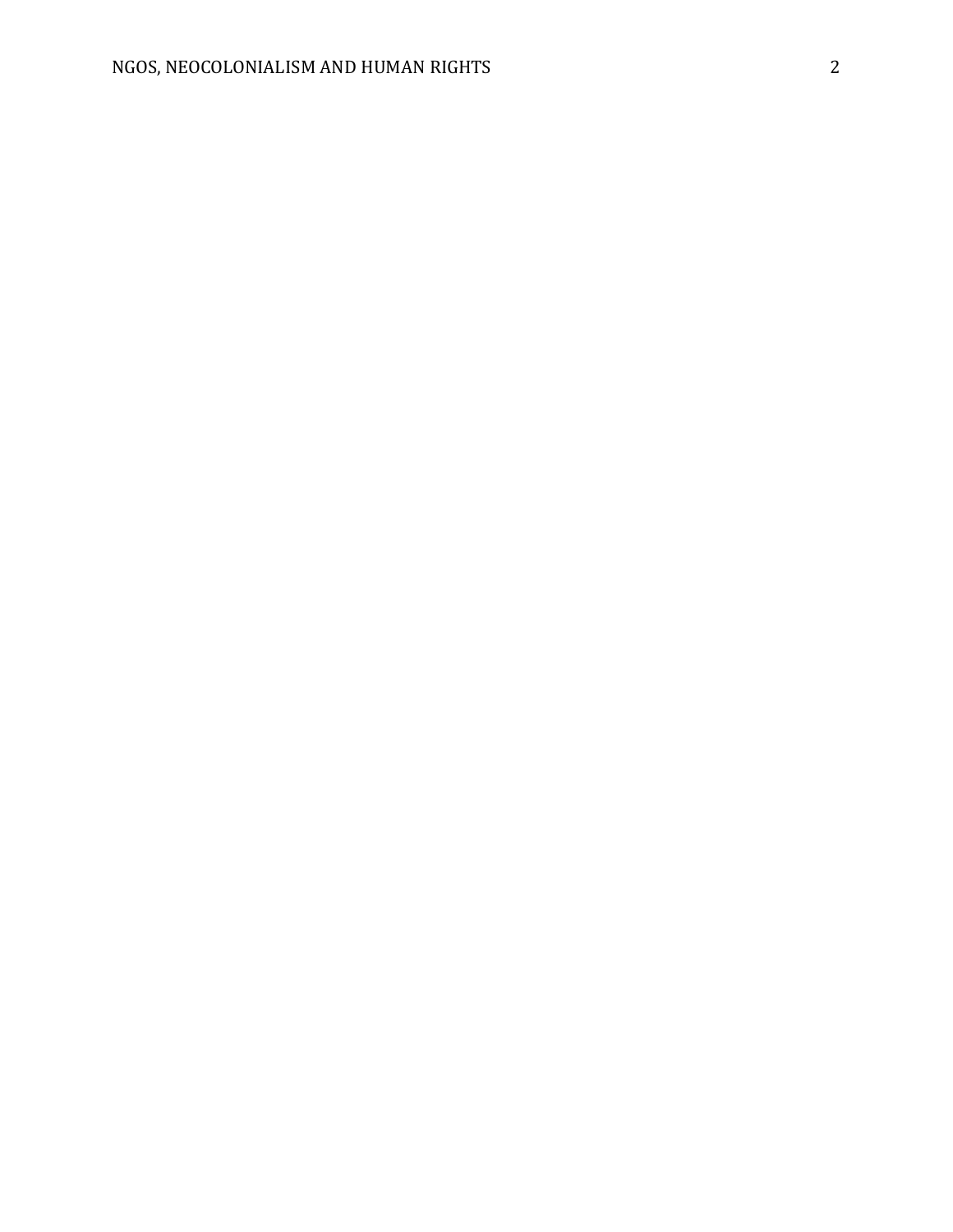## Table of Contents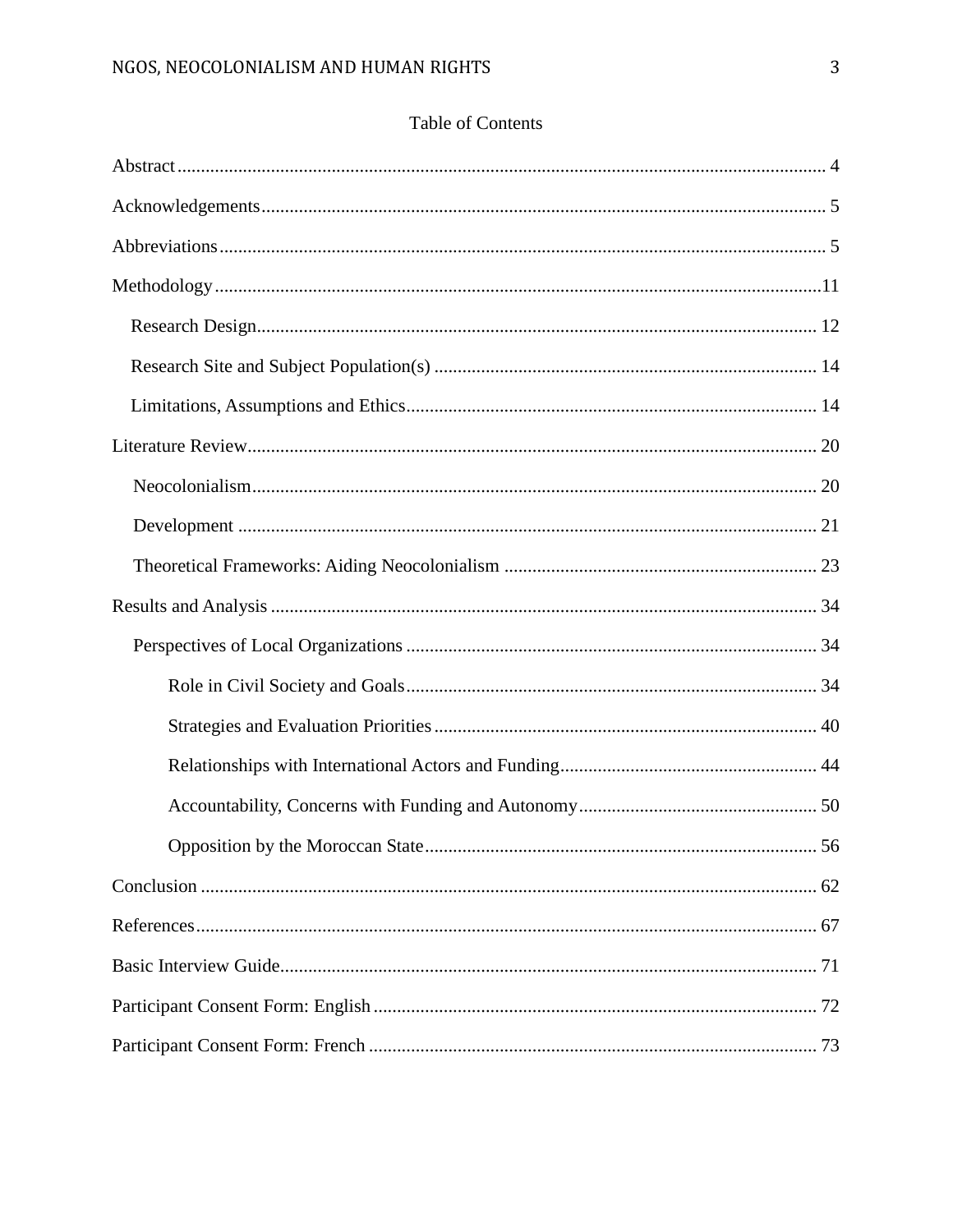#### Abstract

<span id="page-4-0"></span>As development studies have challenged the traditional narrative of Western "humanitarian work" developing the Global South, concerns have been raised about the shifting roles of NGOs as they are incentivized to depoliticize and professionalize in a market dominated by foreign aid. Given the legacy of colonialism and the emergence of systems of domination such as the nonprofit industrial complex, NGOs have been explored as a potential avenue of neocolonialism. Based on background research, general observations and interviews with representatives of local non-governmental organizations based in Rabat, this project examines how local organizations advocating for their communities view their relationships with international actors, whether through funding or program implementation, and what they envision as effective, empowering approaches in their work. The purpose of the project is to center the voices of local organizers in exploration of how local NGOs navigate the manifestations of these systemic power structures in their human rights activism. This study presents varying perspectives past theoretical ones by engaging with the broad range of ways that local NGOs realistically view their goals, strategies and identities in the context of their interactions with international actors, and how they interact with perceptions of these relationships by other influential entities. This study contributes to the discussion of how these organizations involved in political movements view and maneuver subversion of their autonomy from two sides: both with the historical legacies of foreign interference and the appropriation of critiques of neocolonialism to aid their delegitimization and repression by the Moroccan state.

*Keywords*: Social Sciences, Development Studies, Public and Social Welfare, Peace and

Social Justice, Social Work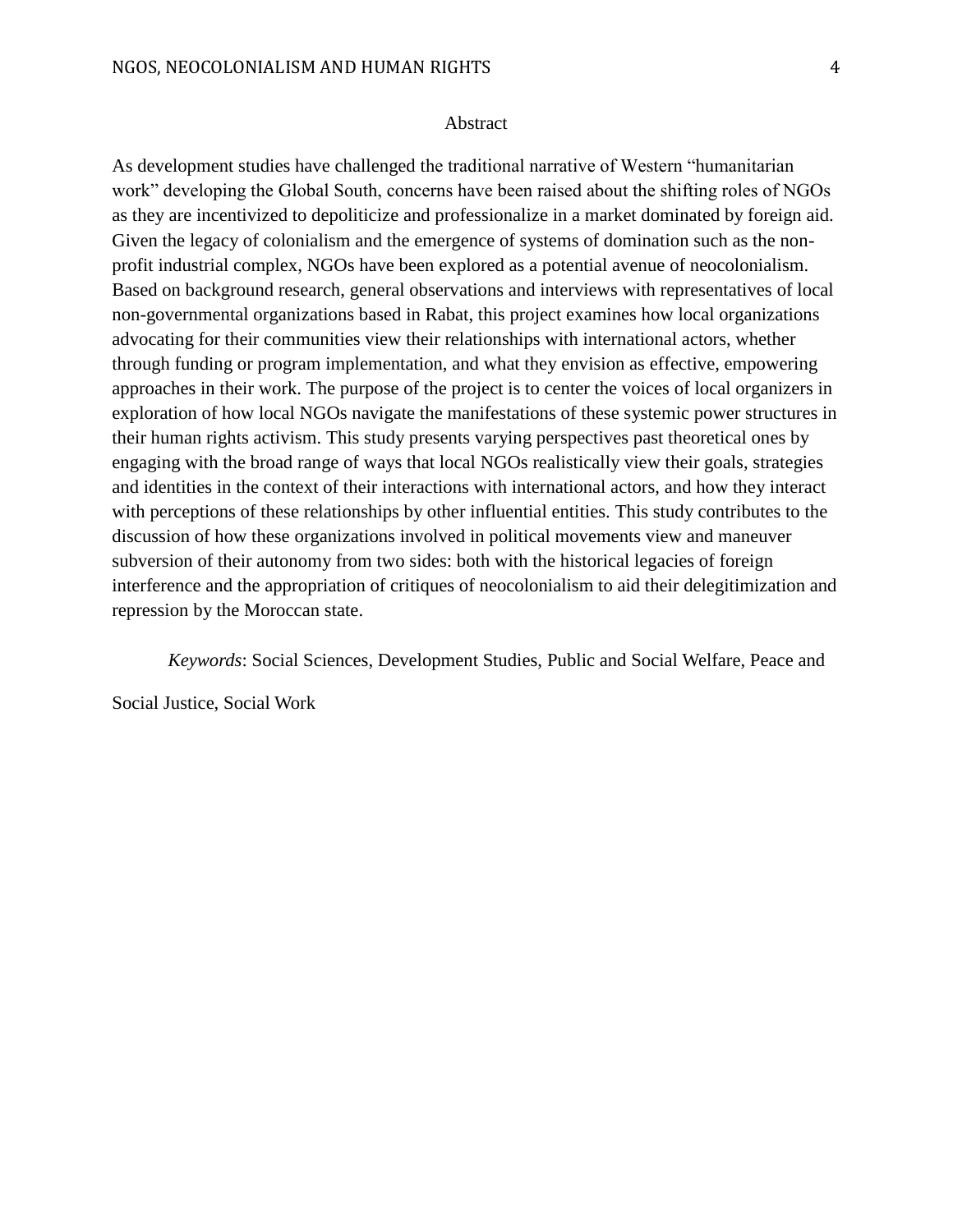#### Acknowledgements

<span id="page-5-0"></span>First and foremost, I would like to thank my participants and interviewees for their time and allowing me the opportunity to hear and reflect upon their perspectives. I am truly astounded by your generosity and the help and understanding you extended. I would like to thank the entirety of the SIT: Multiculturalism and Human Rights Program, as well as the Center for Cross-Cultural Learning for all of their help, support and generosity for this entire semester, as well as in this research topic in particular. Thank you to Dr. Taieb Belghazi and Nawal Chaib, the primary mover of things for all of us this semester, for all that they have done to support our entire cohort in this research opportunity. Special thanks to Dr. Belghazi for all of his guidance and support in choosing a research topic, finding innumerable resources, and introducing me to my first experience with field research thus far. I would like to thank my advisor, Dr. Stephanie Bordat, for all of her assistance and support as well. I would like to thank my classmates and the students from Mohammed V University for all of their assistance in my research with translation, without which I would have no research. Thank you to all of the professors, staff and coordinators at the CCCL and the library whom assisted our research process and allowed us to enter their space. I would like to thank my home institution for allowing me the opportunity to participate in this program. I would also like to give an immense thank you to my host family for welcoming me into their home and really shaping my wonderful experience here, as well as classmates, friends, and family for their support throughout.

#### **Abbreviations**

<span id="page-5-1"></span>NGO: non-governmental organization NPIC: Nonprofit-industrial complex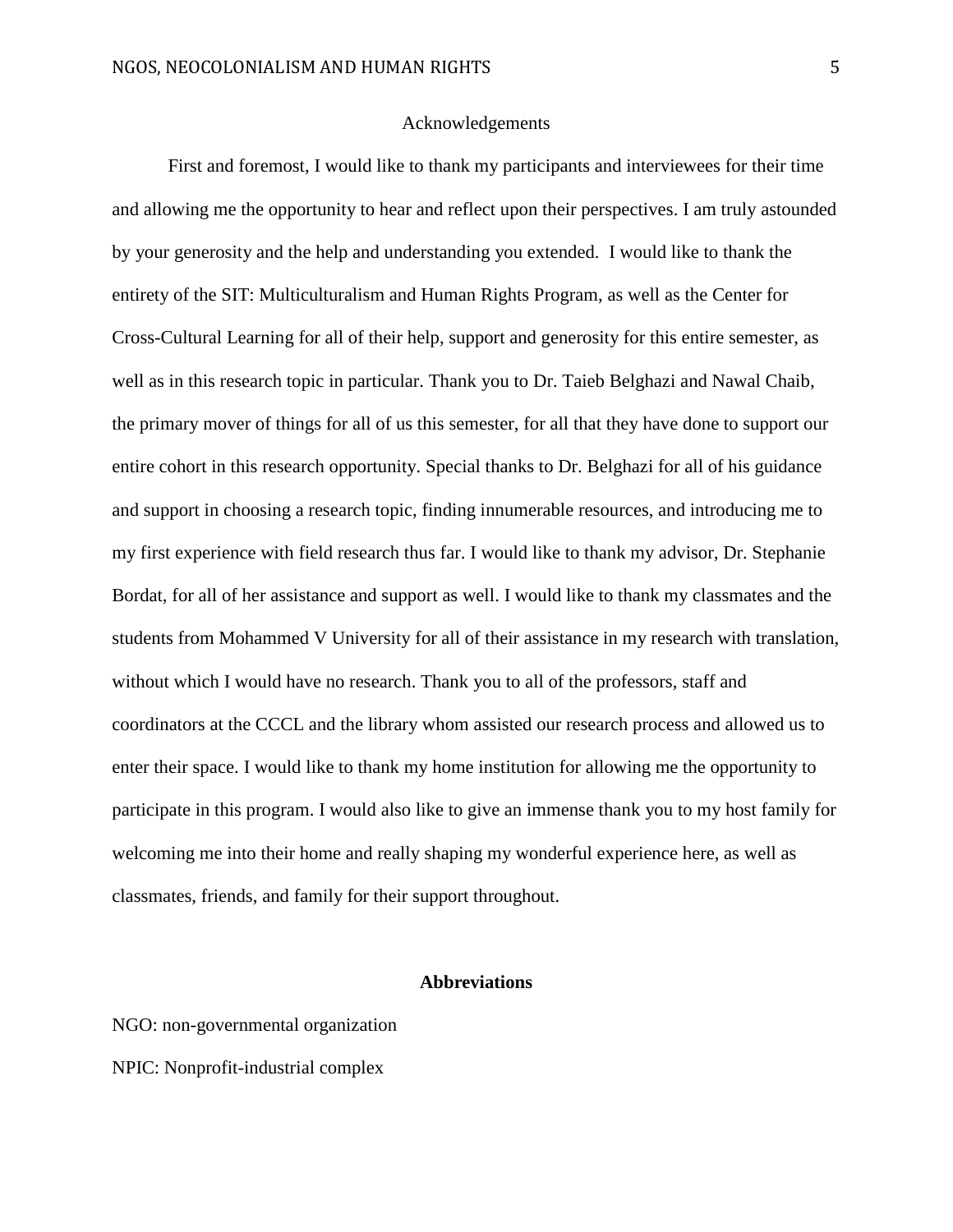## **Aiding Neocolonialism? Moroccan NGOs, International Actors, and Questions of Autonomy in Human Rights Advocacy**

In 1956, Morocco achieved independence from France, declaring autonomy from this colonial power. However, declaration of autonomy did not fully eliminate the repercussions of colonialism. The third All-African Peoples' Conference Resolution on Neocolonialism outlined neocolonialism as the "survival of the colonial system in spite of formal recognition of political independence" in which the countries become "victims of an indirect and subtle form of domination."<sup>1</sup> This, they asserted, was the greatest threat to the emerging African nations. The Conference emphasized the "duty of popular, political, syndical, youth and women's organizations to be vigilant" in the struggle against neocolonialism as they realize it is rooted in the "struggle against all forms of opportunism which is the mask of the accomplices of imperialism."<sup>2</sup> One of the many difficulties in disrupting power dynamics set in motion by systems like colonialism and combatting systemic, structural inequalities lies in their startling tendencies to adapt and re-manifest themselves. While a system of domination such as colonialism is more readily observable and tangible, its subsequent manifestations, such as neocolonialism, are more veiled in their effects and mechanisms.

Whether by empires and territories, colonial powers and the colonies, "Third World" terminology which first emerged during the bloc formation of the Cold War, or "developed" versus "developing" economies, subdivisions of the world have historically been rooted in Western-centric perspectives. This divide of the "developed" and "developing" worlds is reinforced by theories of modernization and globalization that have dominated the discourse of development. The traditional narrative of development in previously colonized post-

<sup>1</sup>*Third All-African Peoples' Conference: Resolution on Neocolonialism*. (1961). Cairo. Retrieved from https://www.pambazuka.org/global-south/africa-all-african-peoples-conference-statement-neocolonialism.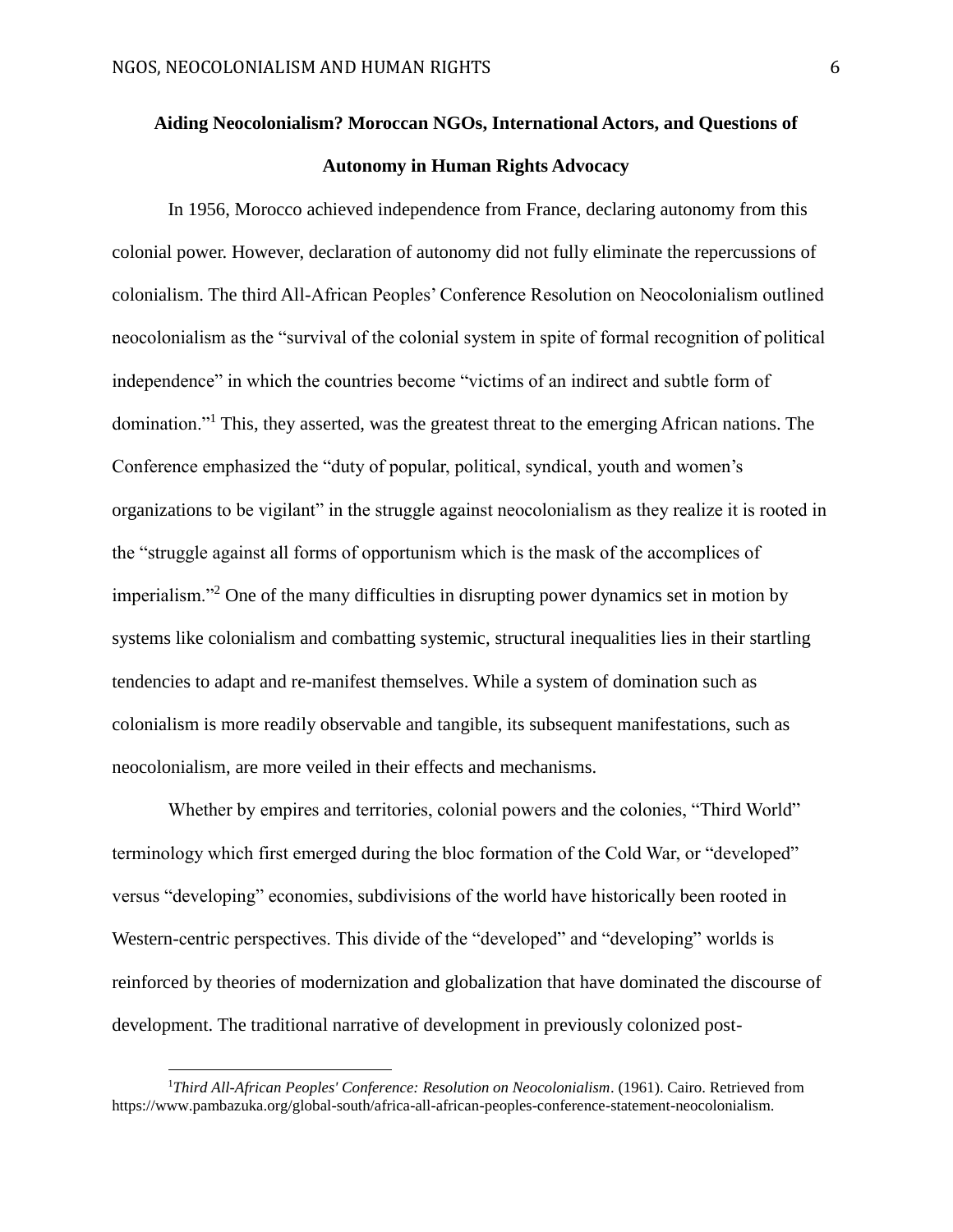independence has been one of Western, affluent nations sending aid and wealth to the "global south," a category that encompasses nearly two-thirds of the world.<sup>3</sup> However, a deeper look at these interactions disrupts this oversimplification; the Global Financial Integrity and the Centre for Applied Research at the Norwegian School of Economics conducted an analysis of all financial resources transferred from rich to poor countries and found that aid is "effectively flowing in reverse. Rich countries aren't developing poor countries; poor countries are developing rich ones."<sup>4</sup> While giving the impression of aiding, external influence can counteract its own surface level efforts, draining the very regions it claims as its beneficiaries. Therefore, this oversimplification can be extremely detrimental and highly inaccurate. With this common narrative, it is difficult to determine the less obvious structural implications of international assistance and aid on a society. While individual interactions might not suggest covert agendas and cycles of dependency, interference is not always blatant, especially when misleading conversations dominate the underlying mechanisms of aid and development. Therefore, in returning to the resolution by the third All-African Peoples' Conference, is the "humanitarian work" conducted throughout the "developing" world by non-governmental organizations one potential arena in which one must remain vigilant of the opportunism they describe? Is it possible that non-governmental organizations in Morocco function as arms of neocolonialism?

 2 Ibid.,

<sup>&</sup>lt;sup>3</sup> The definition of the "global south" in this context is the following one penned by Jacqueline Anne Braveboy-Wagner in The Foreign Policies of the Global South: Rethinking Conceptual Frameworks: "the states that together make up two-thirds of the global community: 'third world countries' or, more appropriately today, the 'countries of the global south.'" (Braveboy-Wagner, 2003, p. 1) However, it is prudent to note that the term "global south" also has been used in academic work by authors such as nour dados and raewynconnell to challenge the simplistic view of development and incorporate analysis of geopolitical power relations, as well as the history of colonization, neo-imperialism and socioeconomic inequality. (dados and connell, 2012)

<sup>4</sup>Hickel, J. (2017, January 14). Aid in reverse: how poor countries develop rich countries. *The Guardian*. Retrieved from https://www.theguardian.com/global-development-professionals-network/2017/jan/14/aid-inreverse-how-poor-countries-develop-rich-countries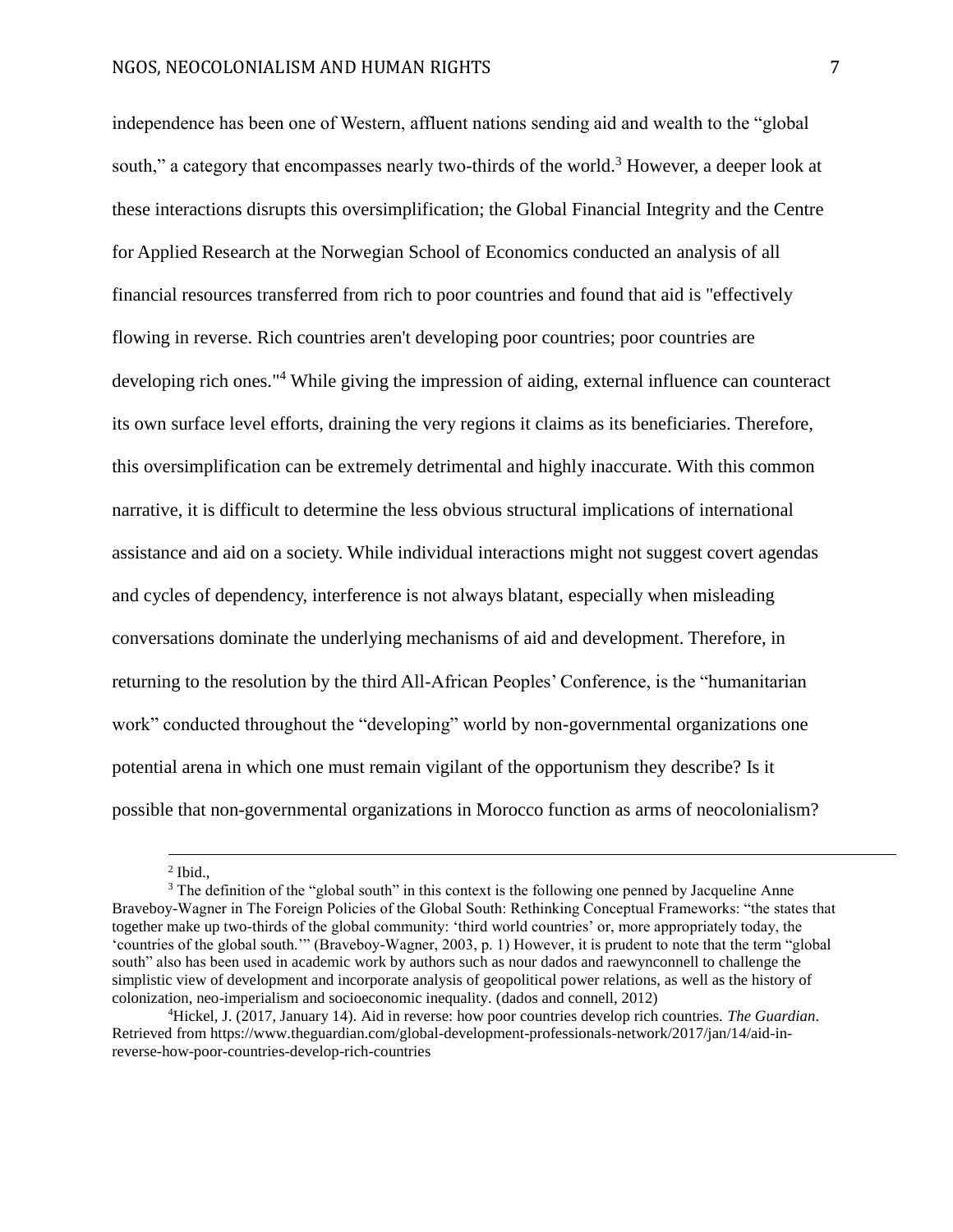This was my initial area of interest: given the historical legacies of colonialism in Morocco, as well as the shifting role of NGOs in Morocco, do neocolonial power structures exist in international aid initiatives in Morocco? If so, how are neocolonial power structures impacted by the relationships between local organizations advocating for human rights and international actors? Although ideology cannot be measured quantitatively in the same manner as aid, trade, and foreign investment, what would a qualitative approach reveal? If international Western organizations do not challenge the underlying structures behind social inequalities that are needed for long-term social change, given the legacy of colonialism, does this lack of action result in a new manifestation of the same power dynamics? How does this, in combination with the shift of accountabilities from communities to donors, impact the struggle for social justice? I was particularly interested in the effects on local organizations and their perspectives in the face of this literature. One can study theories of colonialism and neocolonialism, the opportunism of external agents through foreign aid, or how the non-profit industrial complex has incentivized NGOs to professionalize and depoliticize their actions, shifting roles in society. However, how does one confront this theory in action? How does this play out with organizations with broad ideological goals and specific projects executed to achieve these missions, while also grappling with the realities of these complex power structures in the difficulties of funding, programming and implementation that accompany activism? These inquiries have resulted in my following primary research question:

Given the context of the history of colonization and the position of NGOs in Morocco, how do local organizations view their relationships with international actors in their efforts to advocate for their communities and participate in human rights movements in Morocco?

This main query led me to further ones which I hoped my research could explore: what do local organizations envision as effective, empowering approaches as they work with international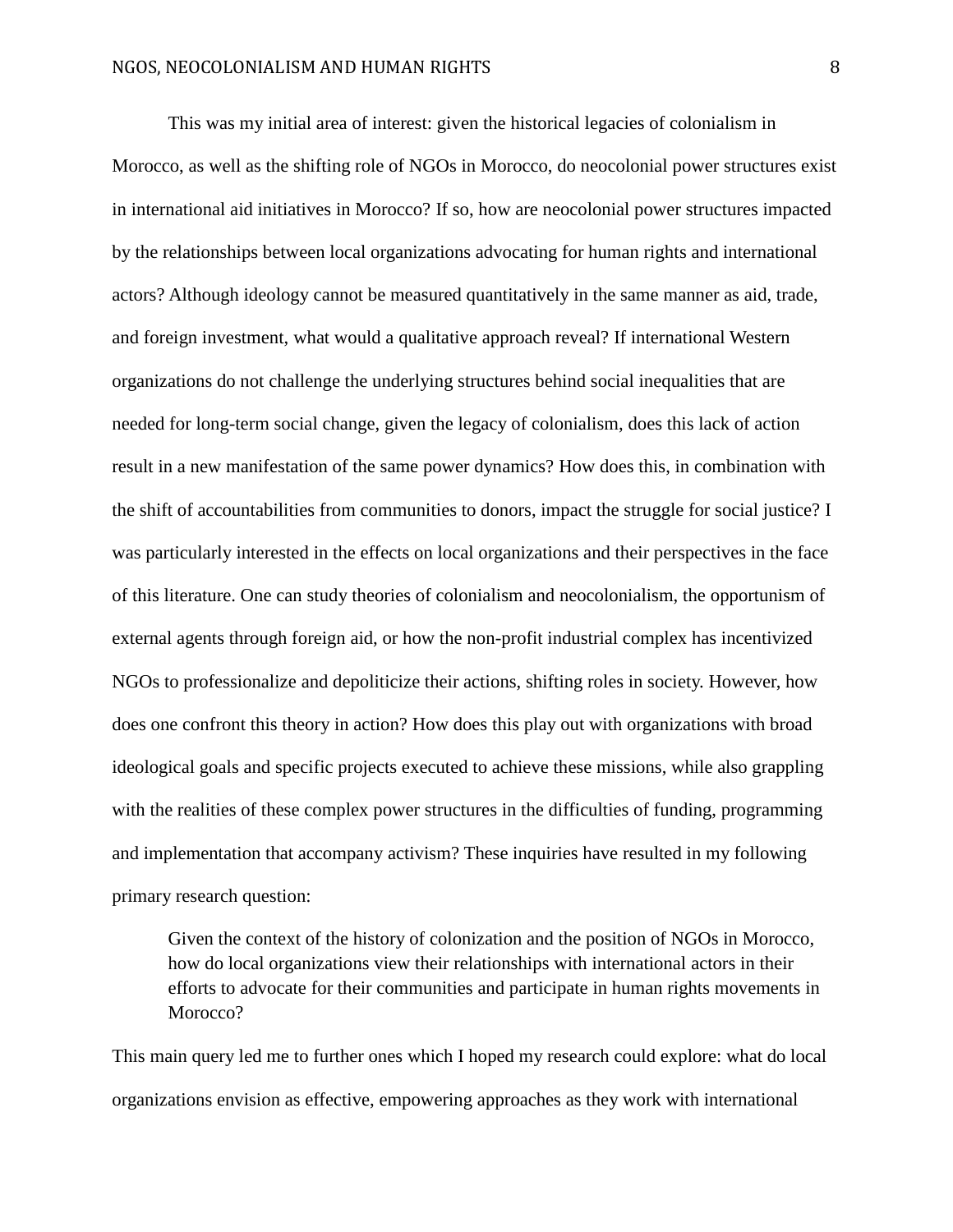actors in human rights movements in Morocco? Additionally, for organizations working in movements specifically aimed at the practices of the Moroccan government, how do they maneuver these interactions given their tensions with the Moroccan state? Considering the note from the Directorate of Legal Affairs at the Ministry of Foreign Affairs and Cooperation on March 27, 2017 asking all diplomatic and consular missions, and international representatives to inform and consult with the MAEC before financing of non-governmental organizations, what are their opinions on the Moroccan government's relationships with international actors?<sup>5</sup> As some of their critics explicitly cite foreign interference when challenging their work in more controversial social issues, when is neocolonialism's tie with foreign funding being considered? Can this rhetoric be categorized as an appropriation or perversion of efforts of the anti-colonialist movement? In the eyes of local organizations, how does the positionality of the critic factor into the societal power structure at play, especially in regard to neocolonialism and foreign funding? I hypothesized that neocolonialism, as with most interlocking systems of domination, is perpetuated in a wide array of arenas, including the NGO sector. I hypothesized that this is related to the pre-existing power dynamics with foreign entities from colonial times, and the maintenance of these structures given the emergence of the non-profit industrial complex and the international aid system, which impact local NGOs' relationships with international actors.

To pursue these questions, I will begin with a critical analysis of the basic theories of development studies, as well as an exploration of neocolonialism, informed by the work of Kwame Nkrumah in "Neo Colonialism: The Last Stage of Imperialism." From here, I will continue on with a brief review of theories of development studies, and NGOs' roles and structure that I argue interact with the legacy of colonialism. This theoretical framework will be

<sup>5</sup>Bentaleb, H. (2017, April 11). Le financement étranger des ONG passe sous les fourches caudines des Affaires étrangères. *Libération*. Retrieved from http://www.libe.ma/Le-financement-etranger-des-ONG-passe-sous-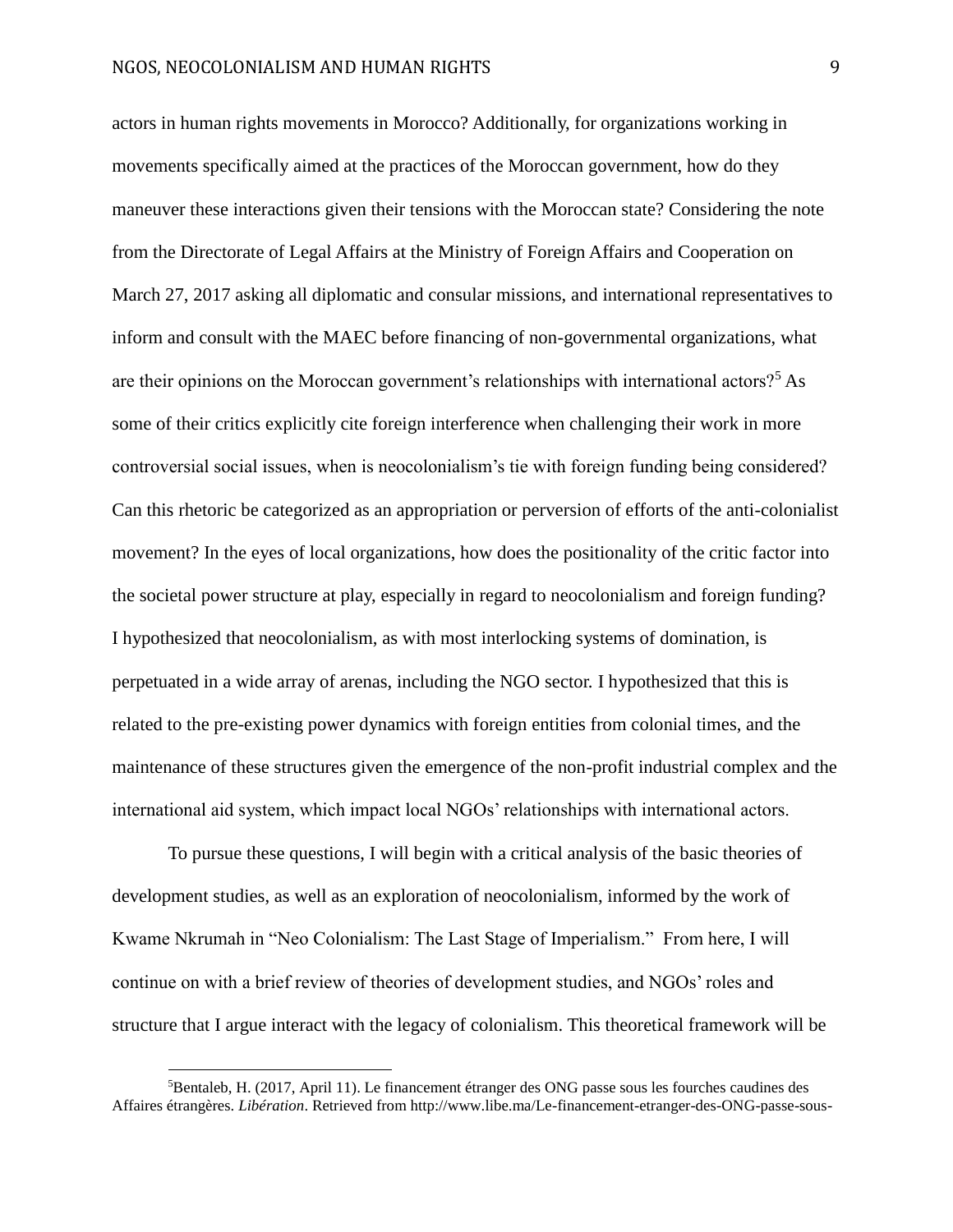aided by field research through in-depth interview with local NGOs working in different movements to gain an understanding of some of their perspectives and how they interact with these more abstract, structural issues. By combining these various frameworks and theories, my study aims to center the voices of local organizers in exploration of how they navigate the manifestations of these systemic power structures in their activism. This study aims to present varying perspectives past theoretical ones by engaging with the many ways that local NGOs realistically view their goals, strategies and identities in the context of their interactions with international actors, and how they interact with others' perceptions of these relationships.

les-fourches-caudines-des-Affaires-etrangeres\_a85279.html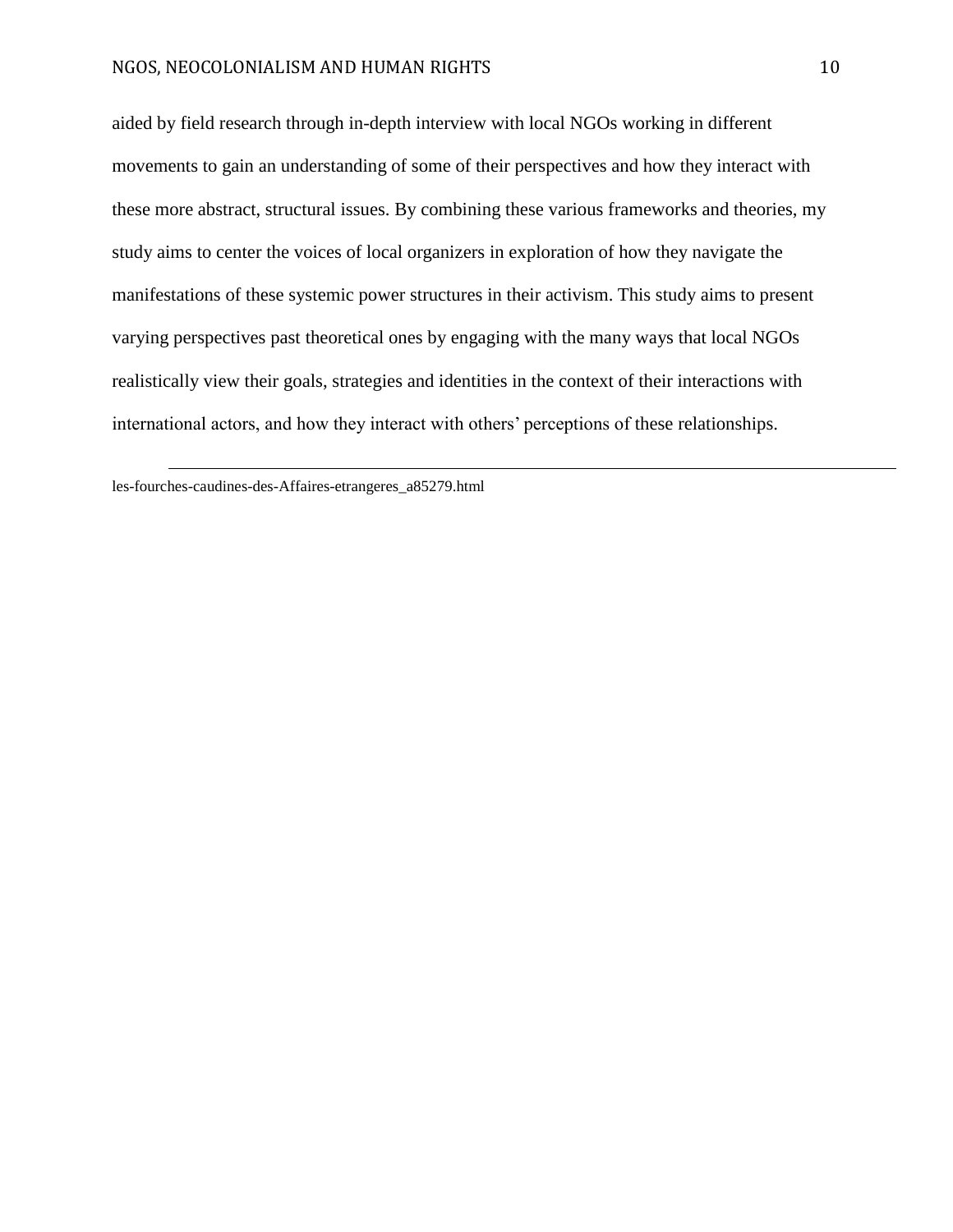#### Methodology

<span id="page-11-0"></span>To analyze the legacy of colonization in Morocco and its potential intersections with the international aid system through the vehicle of NGOs, I rooted my study in background research of neocolonialism and its mechanisms, in tandem with theories of that challenge traditional narratives of development in a "developing" economy such as Morocco.<sup>6</sup> While these theories often focus on the economic components of development, my research focused on the power dynamics, primarily those at play in relationships between local NGOs and international actors, and incorporating examination of the NGO sector and the international aid system as a whole. To add to this body of background research, I conducted a qualitative study based on in-depth interviews with representatives of local non-governmental organizations based in Rabat, also incorporating general observations considered with historical frameworks. Initially, I hoped to interview a wide array of organizations, in order to gain more understanding of how strategies and outlooks varied in and within various human rights movements. However, as I did anticipate, interviewing these organizations proved to be difficult and this resulted in me interviewing individuals from four organizations: two representatives of L'Association Marocaine des Droits Humains, the President of Azetta Amazigh (Réseau Amazigh pour la Citoyenneté), a representative who is the "primary mover of things" of Fondation Orient-Occident, and a program assistant at Thaqafat Association.<sup>7</sup>

While I also initially hoped to gain more understanding of how these organizations operate within broader networks and the logistical aspects of organizing, with the language barrier and lack of connections, as anticipated, I found it difficult to observe this first-hand and

<sup>6</sup> Here, Morocco's classification as a "developing" economy is based on the "World Economic Situation and Prospects 2017," the United Nations publication. (World Economic Situation and Prospects 2017)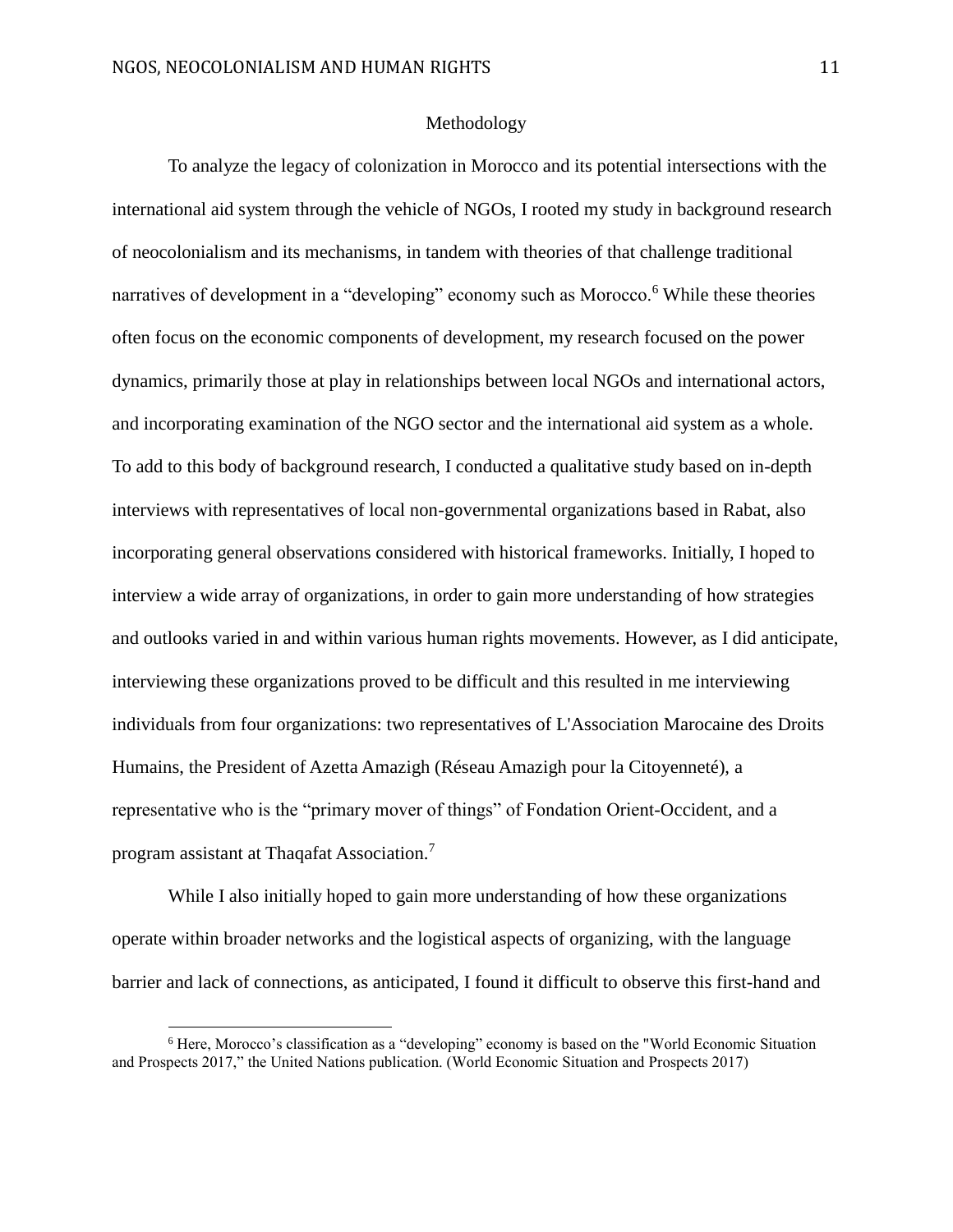primarily learned about these processes during my in-depth interviews with organization representatives. Nonetheless, I was able to attend events hosted by local NGOs, spend time in their physical spaces, and informally communicate with individuals who were either staff or were involved in the communities of these organizations. Whether by stopping by a cultural event organized by the organization, reviewing Facebook events they promoted, or even observing their Twitter activity regarding current events, I was able to ground my in-depth interviews with participant observations of these organizations, aiding my understanding of their structures and general roles in society.

These interviews and general observations were then analyzed in the context of my background research and theories on development, neocolonialism and the role of NGOs in civil society. I was able to utilize these three components to gain a better understanding of local organization's perspectives and strategies in navigating these complex, systematic power structures.

#### <span id="page-12-0"></span>**Research Design**

 $\overline{a}$ 

To conduct my qualitative field research, I primarily conduct in-depth interviews with representatives of local NGOs working in human rights movements in Morocco. I used one general set of questions for these organizations; however, questions were altered slightly depending on organization structure (for example: if the organization had a unique method for funding). If I had additional questions that were specific to the individual or organization, these were also a part of the interview process. The broad template questions are included in the appendix of my research paper. Furthermore, for organizations that have specifically been targeted by the Moroccan government or critics for serving foreign agendas and have more

<sup>&</sup>lt;sup>7</sup> The phrase "primary mover of things" is quoted from Dr. Taieb Belghazi's term frequently used during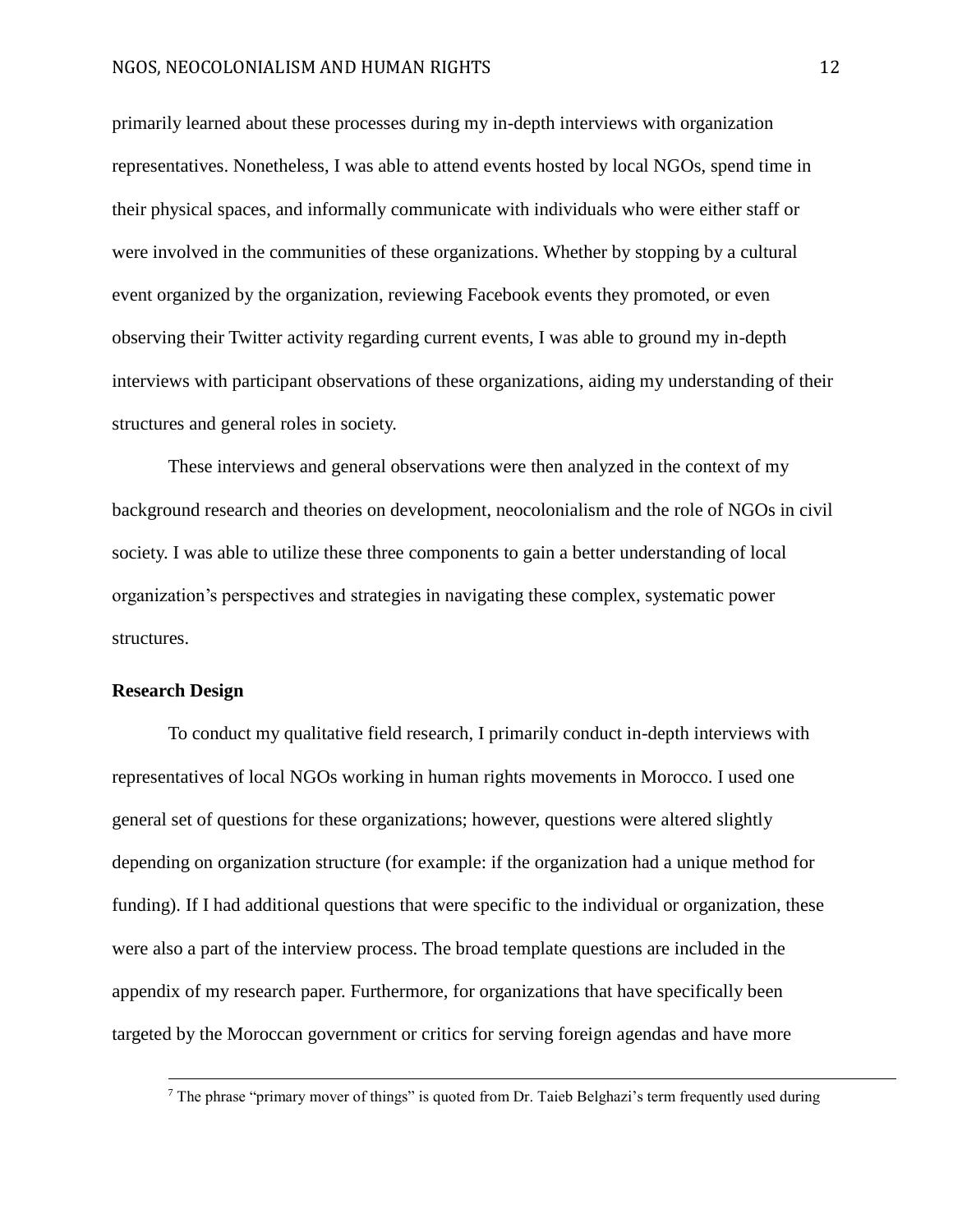specific perspectives, as I learned about through my participant observations and discussions with my academic director Dr. Taieb Belghazi or my academic advisor, my interviews would include more follow up questions about how the reaction to their work factored into their strategies and ideologies. Additionally, I would typically ask the final questions in my general template only if issues of autonomy and independence and autonomy from donors arose in previous answers, in an effort to avoid leading questions and falsifying my research findings.

My research participants were given a confidentiality agreement form, which is also included in the appendix, before any of the interviews were conducted. I obtained a signature both to recognize that participation was completely voluntary and could be reversed at any time, and another for permission to use audio recordings or transcriptions of interviews in my final research paper. While three of my four in-person interviewees consented to using their names and full quotes in my work, one did not wish to be directly quoted nor recorded and will be referred to as a representative of their organization in the interest of confidentiality. Furthermore, one of my interviewees had a last-minute conflict and could not meet in-person, and instead sent written answers to my primary questions in English, along with a fax of a completed consent form for me to use in my research.

My interviews were all conducted in either French or Arabic, with the help of a translator. My translators were either fellow students on SIT programs here in Rabat, or students from the Université Mohammed V who graciously agreed to help me with my research after meeting in a CCCL activity. During interviews, due to my rudimentary and lacking Arabic and French skills, the translator would pose questions and translate answers one at a time, during which I would take notes based on the English translation and my basic understanding of the languages.

lectures to reference the countless contributions of Nawal Chaib, the Program Assistant of SIT Morocco: Multiculturalism and Human Rights, to the success and well-being of the entire program.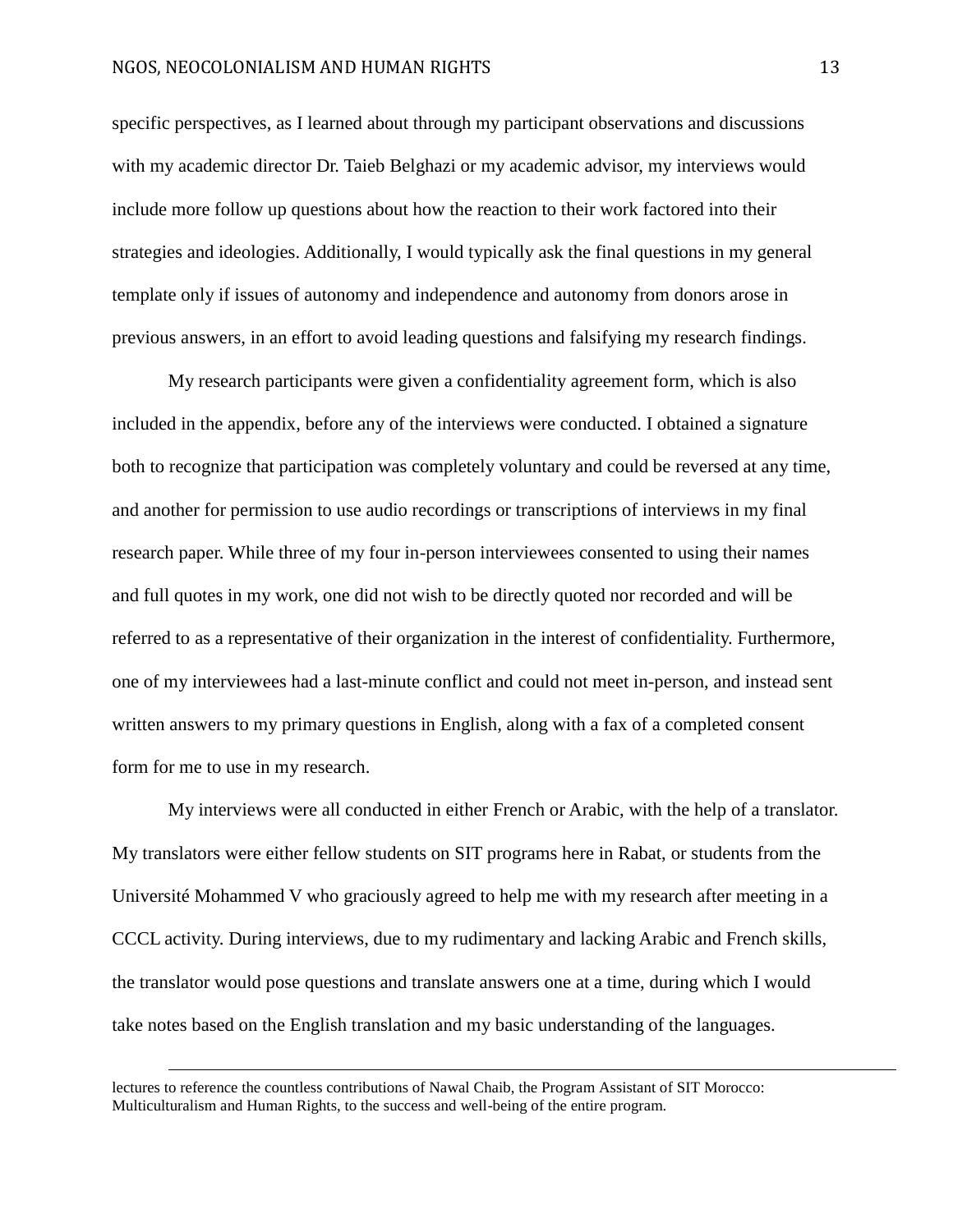Furthermore, I utilized audio recordings to review parts of the interviews for more direct quotations and observations of the general sentiments of my interviewees. Audio recordings were only taken with the explicit permission of participants, and will not be used in any manner other than to confirm the direct quotations used from the interview and to ensure translation was accurate.

#### <span id="page-14-0"></span>**Research Site and Subject Population(s)**

The subject population of my research was members and representatives of local nongovernmental organizations based in Rabat. Although I initially thought I might travel to other cities to interview partner organizations of my interviewees, my research ultimately remained within Rabat, which was largely situational and due to the connections and understanding I had developed of the local organizations based in Rabat. Furthermore, many organizations have central offices located in Rabat; while I would have preferred expanding to more local sections outside of the capital, language barrier limited my research locations. Additionally, language barrier and difficulties garnering responses limited my number of interviewees. After sending out five rounds of emails in English and French to about thirty organizations, calling multiple times, stopping by organizations during working hours, or attending an event hosted by the NGO, I was able to secure five interviews; four in-person and one with written answers.

#### <span id="page-14-1"></span>**Limitations, Assumptions and Ethics**

Although I initially considered doing an in-depth case study of one organization's experiences, I opted to have a broader, more representative array of NGOs and strategies in my research, as this would be more helpful in centering the multitude of perspectives that local organizations espouse on my research topics. However, difficulties in communicating with NGOs and finding interviewees were reinforced by my lacking Arabic and French skills;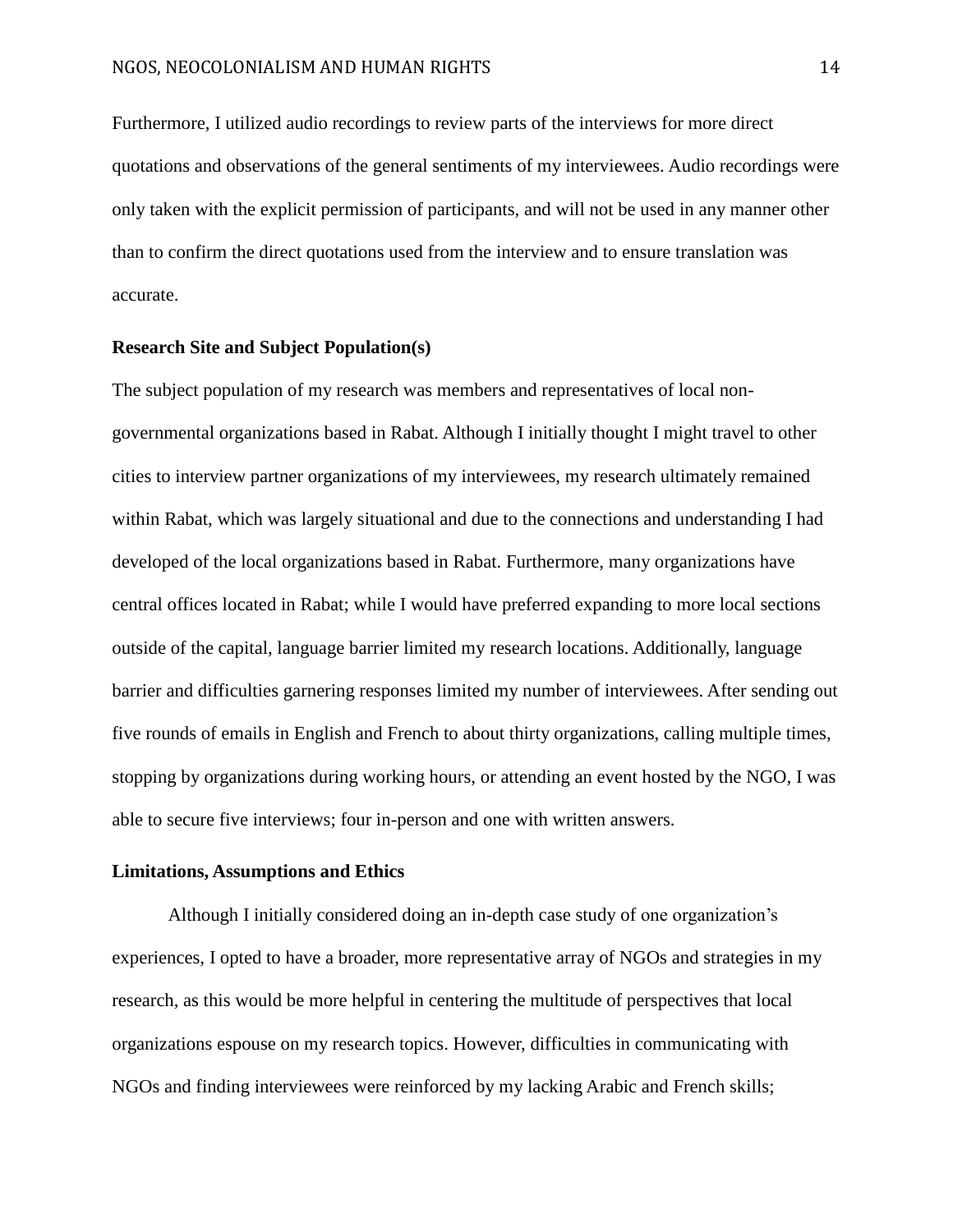although my fellow students in SIT and from Université Mohammed V were extremely generous with their time, difficulty in securing interviews was reinforced by challenges in basic communication.

Additionally, language barrier was my greatest obstacle. Having to conduct any interview with the help of a translator does inherently change the structure of the interview, halting conversation slightly and also putting much on the role of the translator to effectively communicate between the two parties. Furthermore, although it was certainly still possible, engaging in genuine conversation through a third party did add another layer of difficulty to the process, especially when discussing the more sensitive aspects of the research questions. While I was extremely fortunate to be assisted by skillful translators in all of my interviews, this is an important component to keep in mind.

Assumptions that I held prior to beginning my research include the fact that the traditional narrative of aid flowing from the "developed" to the "developing" world is, in fact, a misconception when one considers sheer flow of capital. Additionally, after working in nonprofit organizations for the past two summers and witnessing how influential funding is, and how survival for these organizations often arise from unlikely and less than ideal partnerships, I assume that these same factors, as elaborated on in the literature, are at play for NGOs in Morocco as I present my arguments. However, in my field research, I seek to answer the questions of how these very real pressures manifest themselves for local NGOs. Further assumptions that I made with my field research was that the NGOs personnel were at least somewhat free to speak to me about their opinions on relationships with foreign actors. As this work is not to be published, I assumed that pressures of implicating partners and disturbing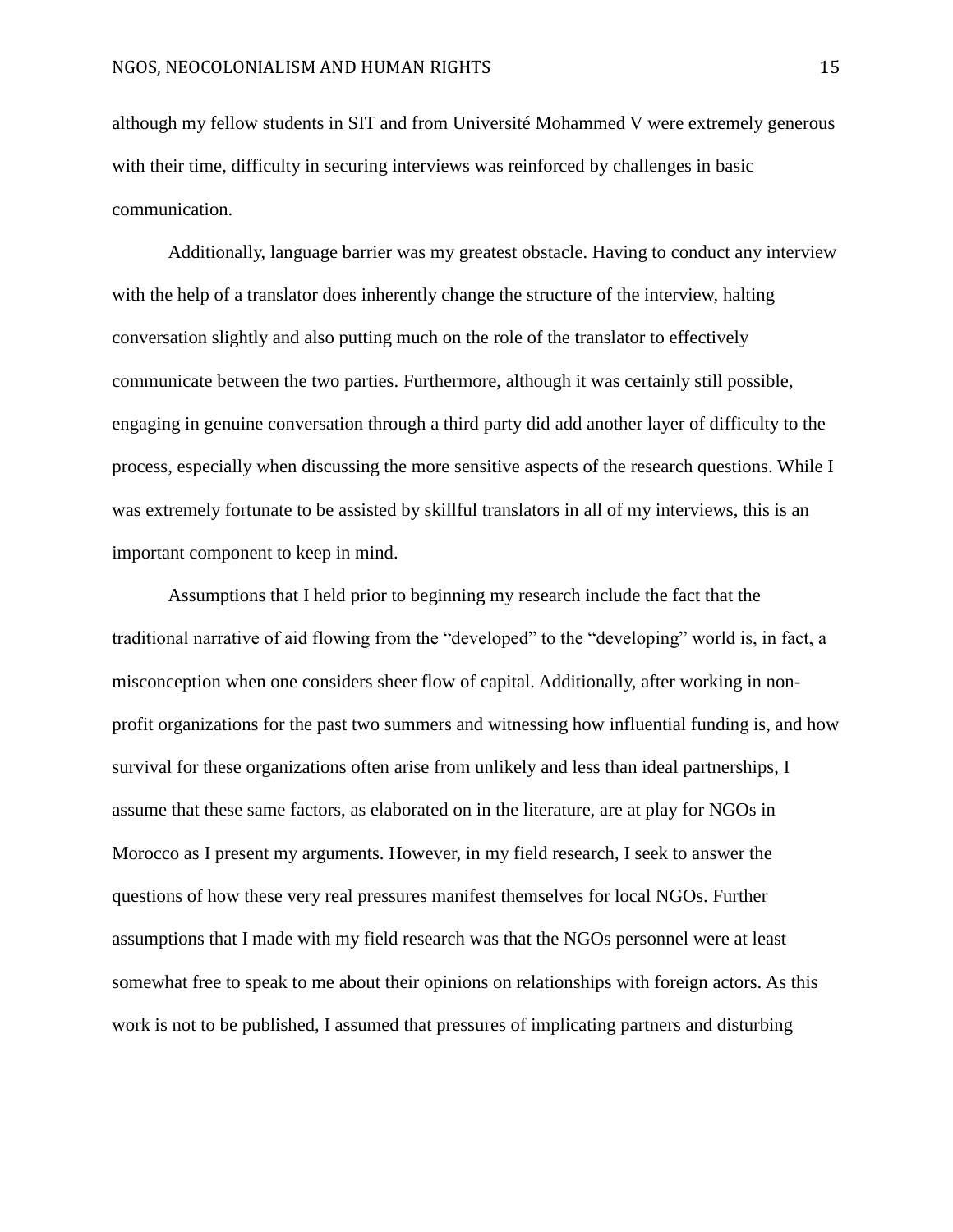fragile relationships could be mitigated for the most part, and that NGO personnel felt free to speak openly.

Additionally, it is far easier to discuss systematic issues like neocolonialism, foreign interference, and autonomy in abstract terms, especially when considering one's goals. If I ask organizations whom they feel most accountable to, it is fairly simple to respond with "the local community." However, I must assume that these goals and priorities, verbalized in my interviews, are actually implemented in their overall philosophies and actions. Therefore, while I hope conflicts of interests are minimized in my research, I also do understand that at the end of the day, these individuals represent organizations with clear priorities, and that they may be unlikely to act against their best interests when speaking to an American student researching the topic of neocolonialism.

For the purposes of my research, I assumed that NGO representatives are answering me truthfully, especially given my various positionalities. I am an outsider attempting to enter their space and question them: an American student studying here in Rabat for the semester. I am unfamiliar with Moroccan society and by no means can claim any true understanding of these human rights movements in the Moroccan context, the historical context of the manifestations of inequality, especially colonialism, or the societal structures that NGOs must navigate as they attempt to reverse these inequalities. My positionality factors into many of the assumptions I held before the ISP period began. I was born and raised in the United States, which has fundamentally shaped how I have been educated; my learning has predominantly been extremely Western-centric, reinforcing these same theories which are critiqued for their simplistic, US and Europe-supremacist modes of thinking. I am the citizen of the most active imperial force on the planet today, although this is not how I was taught to view my nation as I grew up. When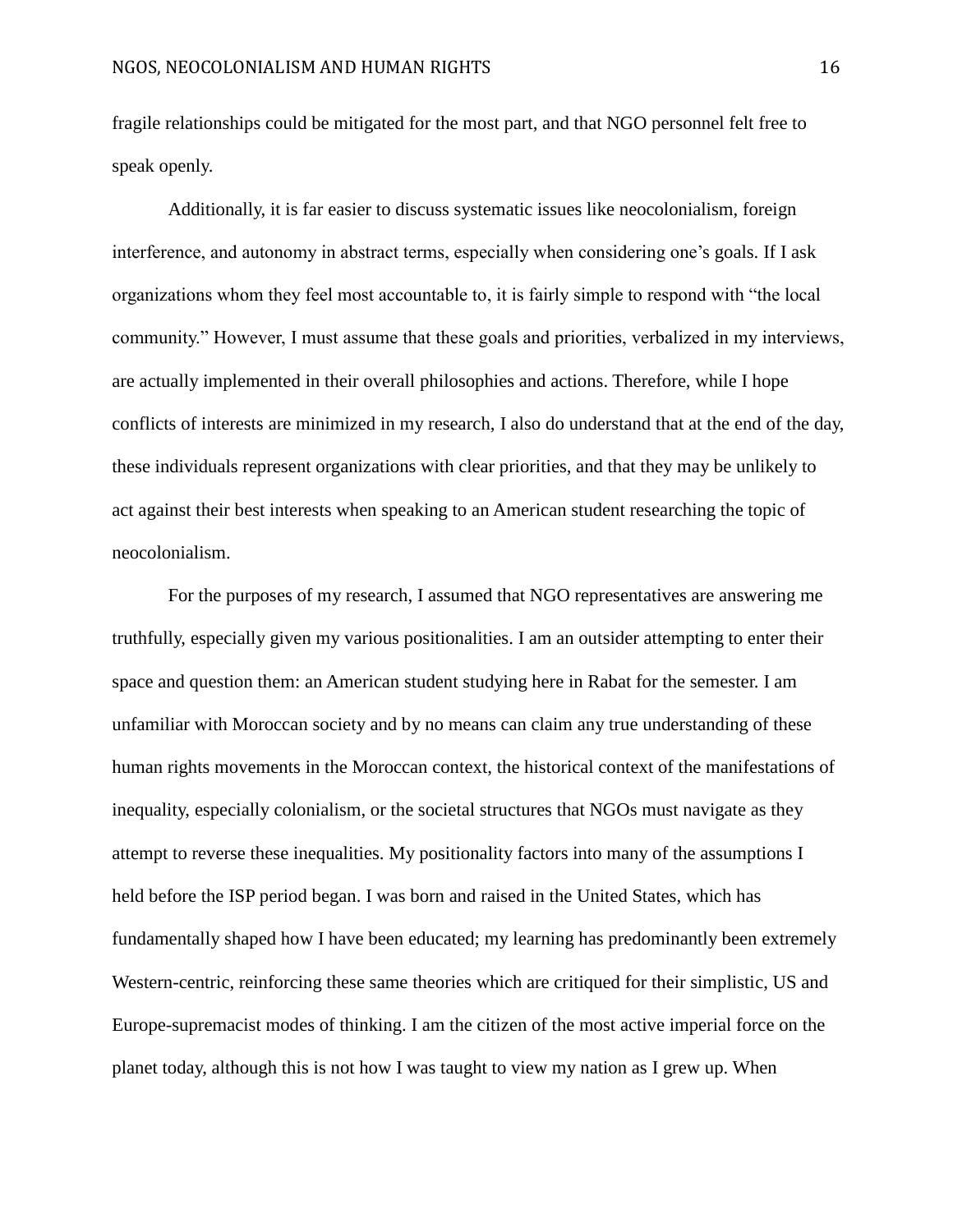discussing issues of imperialism and colonialism and its subsequent forms that exist today, I cannot ignore how my positionality may color my own perceptions of this issue. One cannot discuss the issue of foreign interference without referencing the United States of America. However, I have also been raised by Pakistani and Indian immigrants in a home very critical of concepts of American exceptionalism; the idea of the United States as a "protector" and "champion" of human rights has never been left unchallenged. As a Western, Muslim, student researcher of South Asian descent and extreme socioeconomic privilege, my various positionalities will no doubt shape my understanding of my surroundings, my observations, my interactions, and my inferences.

I assumed that with the language barrier, aid from translators for interviews in Arabic and French will capture the sentiments of my interviewees (which will be strengthened by review of the interview transcriptions and translations). Additionally, I assumed that by emphasizing confidentiality if preferred and ensuring that interviews are in a safe environment, I would have to work to create an environment in which representatives would feel comfortable and willing to speak with me past the surface level. Furthermore, I am assuming that the representatives of the local NGOs represent at least a portion of local communities. Though marginalized groups who are often deeply entrenched in human rights movements may not always be those with the podiums, so I aimed to center these individuals, whom I hope feel at ease voicing their perspectives, experiences, and opinions, especially if these are often overshadowed.

Consequently, I understood that I would inherently take more than I could give with this research project; another limitation of my work. While I aim to center the voices of local organizers and highlight their perspectives, this work will not be contributing to any policy change or specific aid of the human rights movements that these organizations dedicate their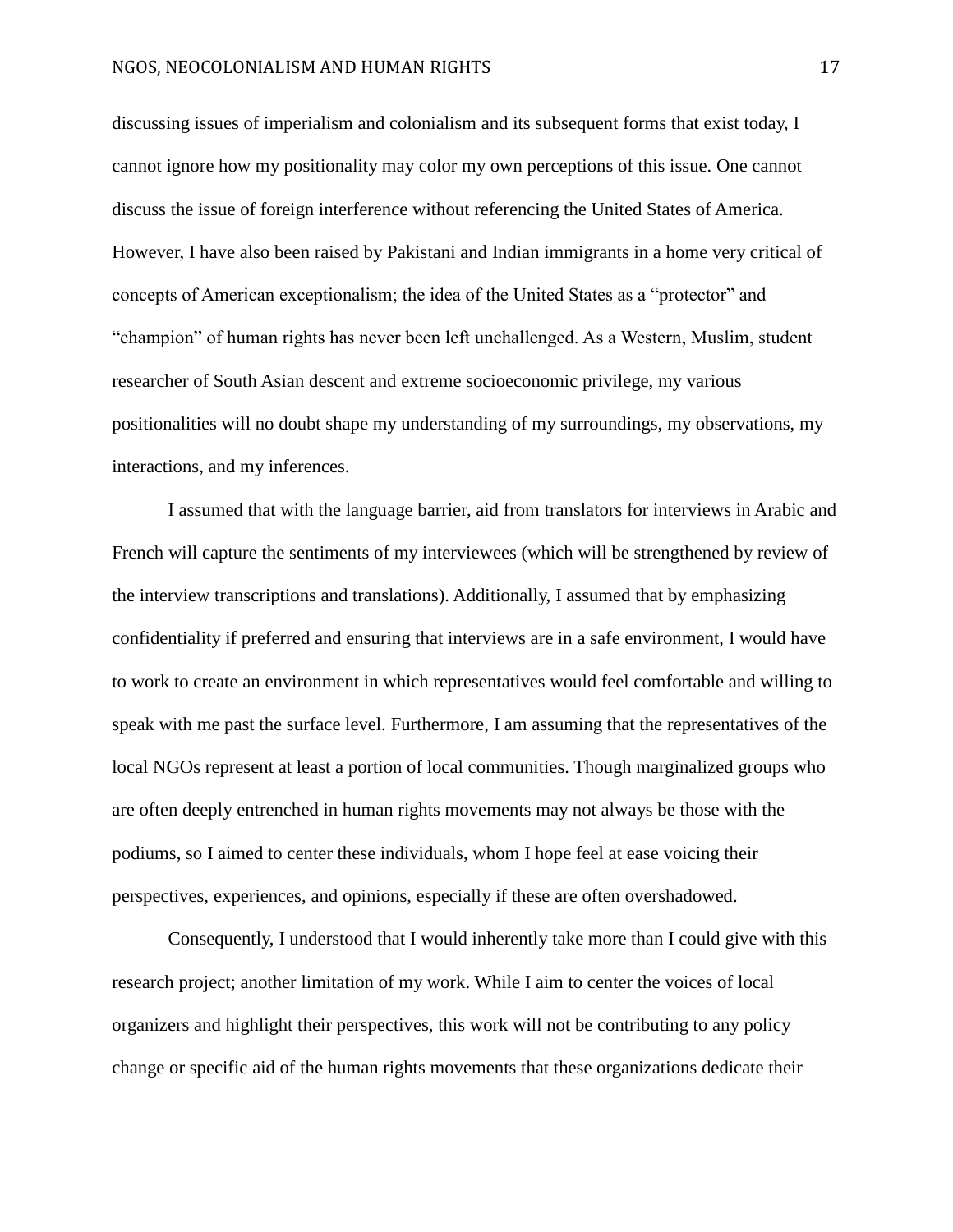passion and efforts to supporting. Especially as this project will be limited to my academic institutions, I have nothing concrete to offer in return to my interviewees, who have been exceedingly generous with their time and voices, other than listening and centering them in my work. Especially as a theme in the literature of international non-profits is foreigners entering, gathering information, and never returning, I believe that respect and consideration for the desires of my interviewees is essential. I attempted to mitigate this by being clear about the purpose of my work and the scope of influence (or lack thereof) it would hold from the onset, so that my interviewees could make the decision of how they chose to proceed. Listening was what I could offer, and was what I decided would guide my field research. Although I had an extensive list of questions for each interview, this instead functioned as a starting point. The conversations would move in the direction that NGO representatives organically desired; the point of my research was to hear what was important to them and how they grappled with these very large structures of power while also trying to achieve their organization's goals.

In addition to this imbalance of exchange, the other main ethical dilemmas of my research included confidentiality. I anticipated that if NGO representatives had negative opinions of international partners or groups they are reliant on and must continue working with, I would have to be aware of these sensitive dynamics and ensure that I do not jeopardize the positions of any organizations or their representatives. To avoid this, I very clearly discussed my research topic before interviewing any representatives, and ensured that I clearly understood their expectations of confidentiality, and respected these. As my work revolved around their opinions, perceptions and experiences, and my research did not include any specified vulnerable populations, these were my primary concerns of ethical dilemmas.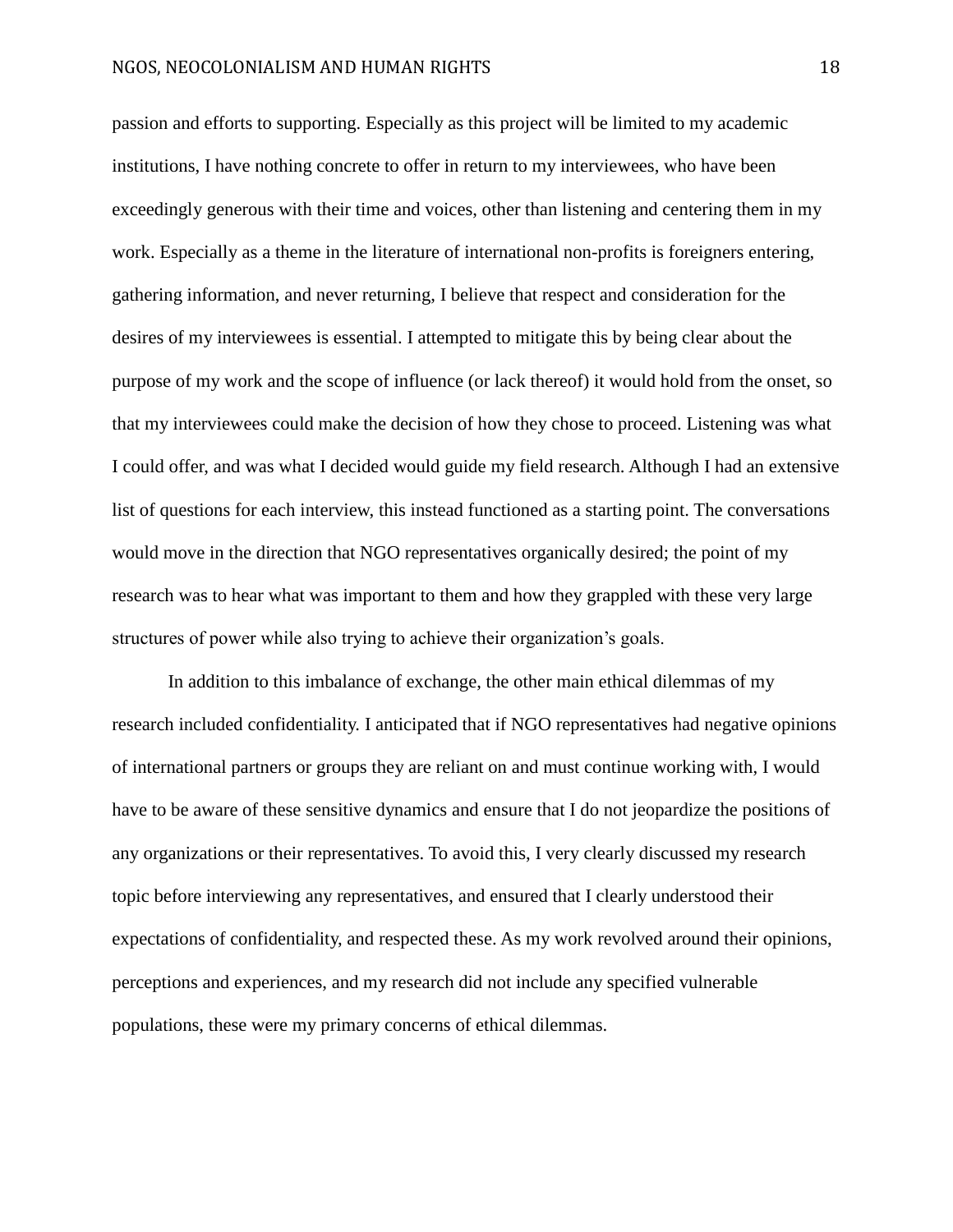Additionally, I believe that is extremely important to verbalize that my findings are by no means representative of the perspectives of all local Moroccan NGOs. In addition to the fact that some of the organizations that I worked with are atypical in structure and mission, tending to be more focused on systematic power structures, I understand that I am an outsider, lacking understanding of many nuances significant to this issue, who conducted research with an extremely small sample. The goal of this research is not to make a broad claim on what local NGO representatives believe; it is to put forth some of the perspectives that I have encountered, in historical and theoretical context. While this work was invaluable to me personally in better understanding the challenges that NGOs maneuver in human rights advocacy, I do not believe that all Moroccan NGOs can be generalized in the same stroke with the frameworks found in the literature, nor that this work even slightly encompasses all of the perspectives that would fall under the category of local NGOs working in the vast array of human rights issues today.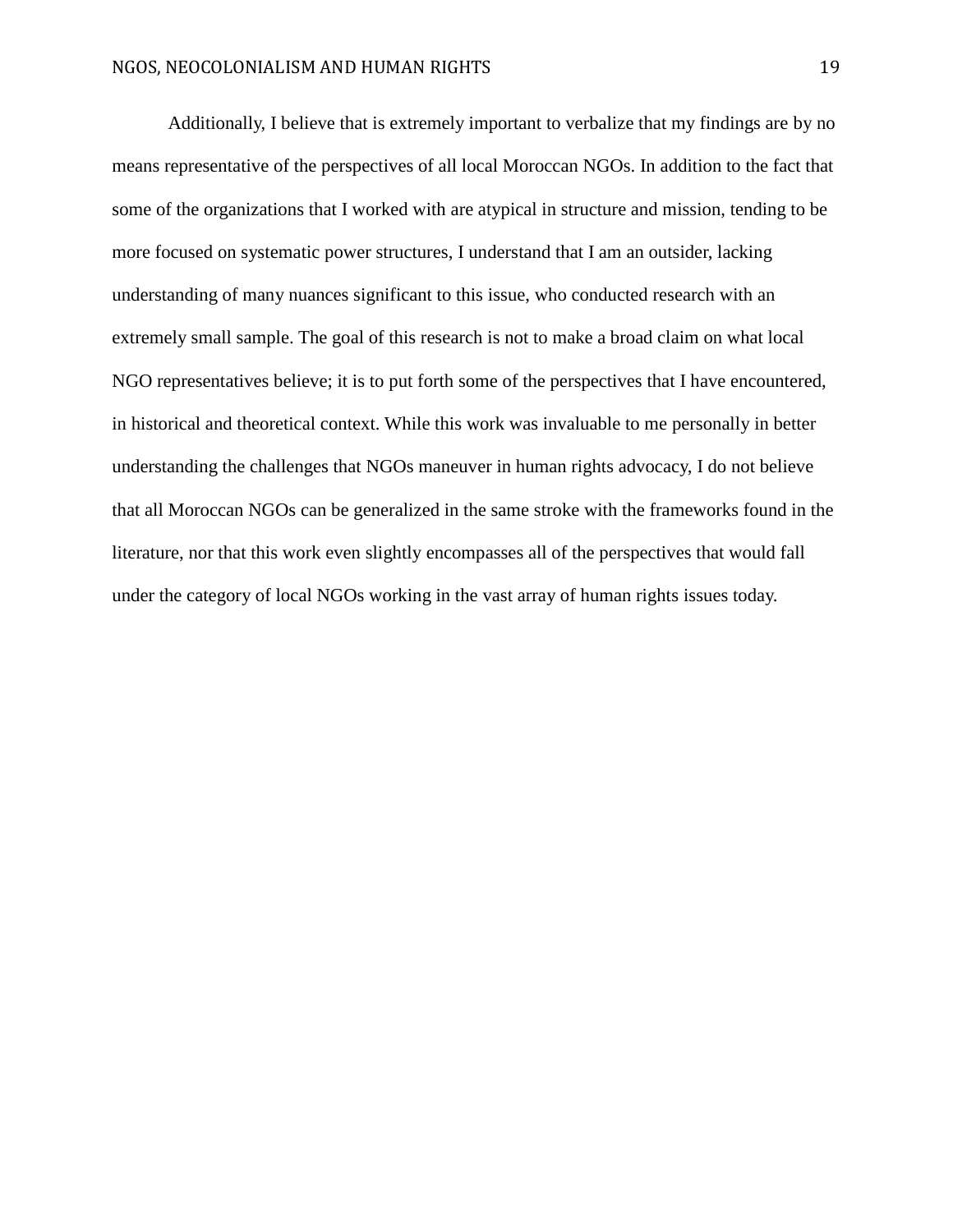#### Literature Review

#### **Neocolonialism**

<span id="page-20-1"></span><span id="page-20-0"></span>Neocolonialism is commonly defined as the use of economic and political policies by a world power to maintain or extend influence over another area or people, particularly in contexts with a legacy of hegemony and dependency.<sup>8</sup> Instead of utilizing the direct military intervention characteristic of imperialism, neocolonialism, the control of countries by "more developed" ones, instead is rooted in tools of international capitalism and globalization that reproduce the exploitation of colonialism by less direct means.<sup>9</sup>

Concepts of neocolonialism were originally explored by Kwame Nkrumah, the first Prime Minister of Ghana, in his 1965 *work Neo-Colonialism, the Last Stage of Imperialism*. Nkrumah writes that neocolonialism revolves around the principle of dividing large expanses of previous colonies into "small non-viable States which are incapable of independent development" and are left dependent on their previous colonizers for defense, security and financial stability as their economic systems remain associated.<sup>10</sup> Nkrumah designates neocolonialism as the "worst form of imperialism."<sup>11</sup> In the era of colonialism, the colonial power had to offer protection to colonies and somewhat justify its actions; however, neocolonialism offers external powers "power without responsibility," subjecting the targets to "exploitation without redress."<sup>12</sup> Its mechanisms are not only through economics, but also in

<sup>8</sup> Here, neocolonialism is loosely defined based on the first results one would find in the Merriam-Webster and Dictionary.com online dictionaries.

<sup>&</sup>lt;sup>9</sup>Halperin, S. (2016, March 23). Neocolonialism. Retrieved December 10, 2017, from https://www.britannica.com/topic/neocolonialism

<sup>10</sup>Nkrumah, K. (1965). *Neo-Colonialism, the Last Stage of Imperialism*. London: Thomas Nelson & Sons, Ltd.

 $11$  Ibid.,

 $12$  Ibid.,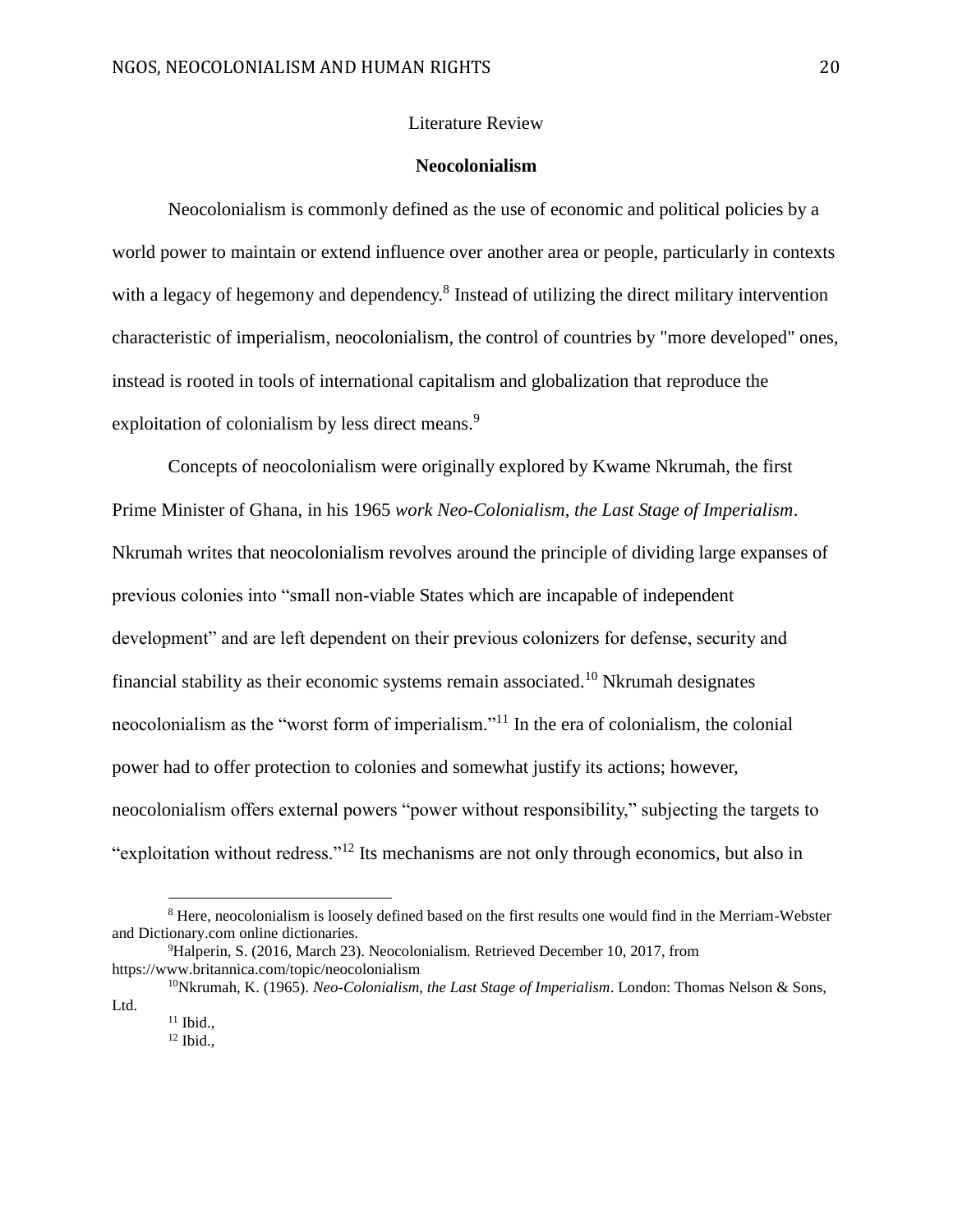"political, religious, ideological and cultural spheres."<sup>13</sup> Additionally, he touches on the inevitable failure of neocolonial aid due to the underlying agenda:

Neo-colonialism is the victim of its own contradictions. In order to make it attractive to those upon whom it is practised it must be shown as capable of raising their living standards, but the economic object of neo-colonialism is to keep those standards depressed in the interest of the developed countries. It is only when this contradiction is understood that the failure of innumerable 'aid' programmes, many of them well intentioned, can be explained. […] It is in the field of 'aid' that the rivalry of individual developed States first manifests itself. So long as neo-colonialism persists so long will spheres of interest persist, and this makes multilateral aid — which is in fact the only effective form of aid — impossible.<sup>14</sup>

#### **Development**

<span id="page-21-0"></span>Development has been dominated by four primary schools of thought; modernization, dependency, world-system, and globalization.<sup>15</sup> The first two are what has previously dominated development study, especially in Africa. Modernization, listed as an irreversible process that "third world countries" will be "unable to resist" once they are in contact with the West, is a theory with an "attitude of complacency" towards the U.S. and the West.<sup>16</sup> Its many criticisms, including unidirectionality, ethnocentricity, and US-supremacist perception that traditional values and modern values are inherently at odds, lead to its decline of popularity in the end of the 1960s. Dependency theory, combining the "neo-marxist perspective with Keynes economic theory." Emerging from 1950s scholarship in Latina America, the main points include the following point on development in the "Third World;" "in contrast to development of core nations which is selfcontained, this necessitates subordination to the core. Peripheral nations experience the greatest economic development when the ties to the core are weakest." This theory begins to encompass

<sup>13</sup> Ibid., 12

<sup>14</sup> Ibid., 7-8

<sup>15</sup>Reyes, G. E. (2001). Four Main Theories of Development: Modernization, Dependency, Word-System, and Globalization. *Nómadas: Critical Review of Social and Juridical Sciences,4*. Retrieved from https://webs.ucm.es/info/nomadas/4/gereyes1.htm.  $16$  Ibid.,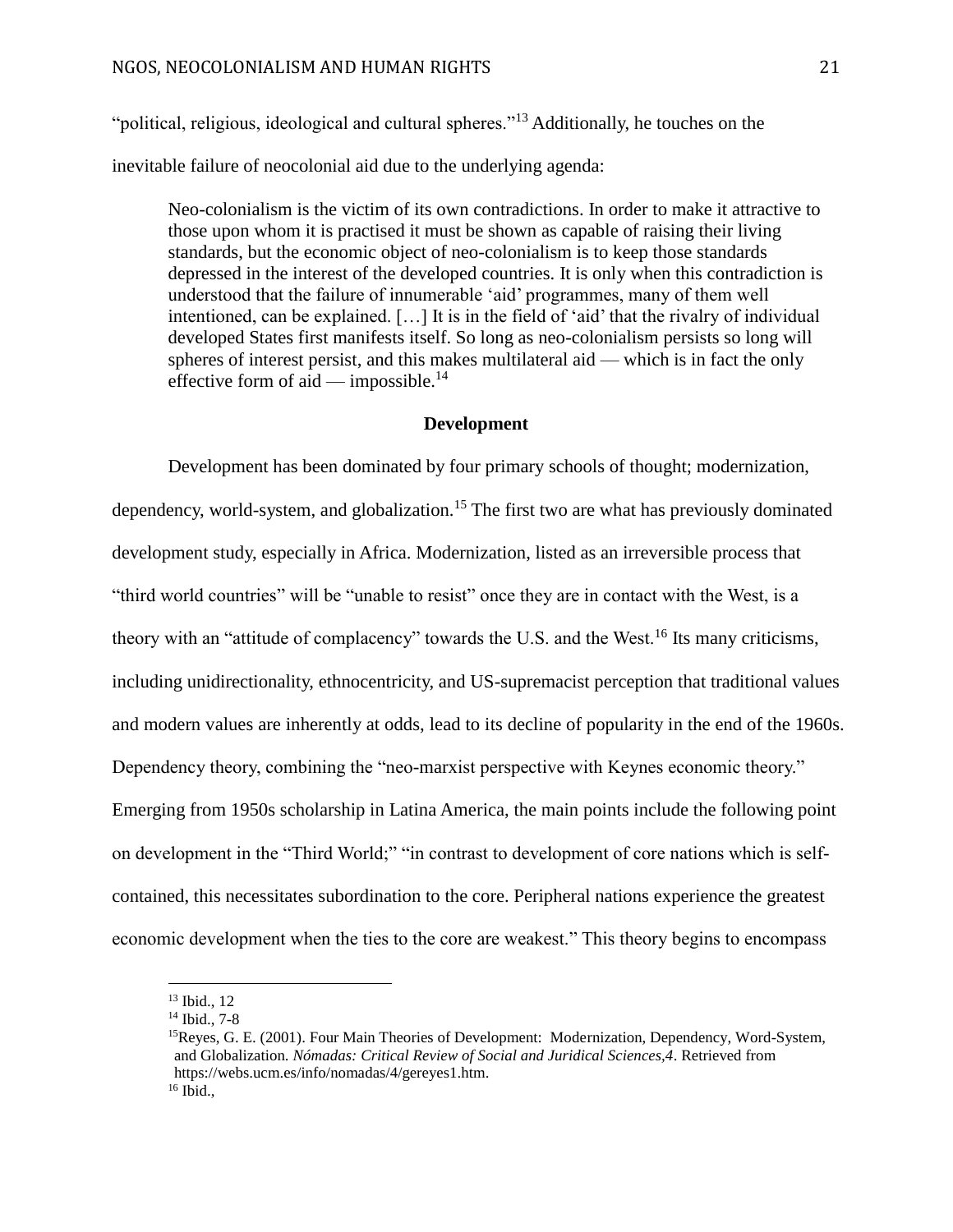historical analysis of the various power structures that have caused countries to be less "developed" in the first place: such as the exploitation of colonialism. However, this theory is also largely one-directional, and still elevates Western values and processes as the top of the ladder of development, as pointed out by scholars such as AndréGunder Frank in his theories of "underdevelopment."

The international system's intersection in development has been further explored by Evans and Stephens, as they write:

"studies of wide range of manufacturing industries reinforce view that north-south eco ties not simply given in structure of the international economy, but also depend on political will and skill of 3rd world states, which in turn depend on patterns of alliance and conflict among local classes and eco groups, as well as on nature of state apparatus itself."<sup>17</sup>

Analysis of the development in the third world leads us to post-development thought, which"has called for a return to the stress on people as both the measures and the determinants of development. Postdevelopment suspected [foreign] intentions, and neoclassical theory tended to celebrate its perceived demise in a "borderless world." But the reality is that in a global age, sovereignty has increasingly come to be contested by agents both above and below the state who have gnawed away (often with its consent) at its powers."<sup>18</sup>

Post-development studies have been explored by Sally Matthews in *Post-Development* 

*Theory and the Question of Alternatives: A View from Africa*. In this, she outlines a framework to

use that deconstructs this concept of a universal, standard "Third World" that can be analyzed as

such, and discusses why these limited views of development must be addressed:

 $\overline{a}$ 

The PWWII developmentprojecthas failed not only because it was frequently badly implemented,but also because it was misconceived because it is based on the

 $17$ Evans, P., & Stephens, J. D. (1988). Studying Development since the Sixties: The Emergence of a New Comparative Political Economy. *Theory and Society,17*(5), 725. doi:10.1007/bf00162617

<sup>&</sup>lt;sup>18</sup>Rapley, J. (2007). *Understanding Development: Theory and Practice in the Third World* (3rd ed.). Boulder, CO: Lynne Rienner, 6.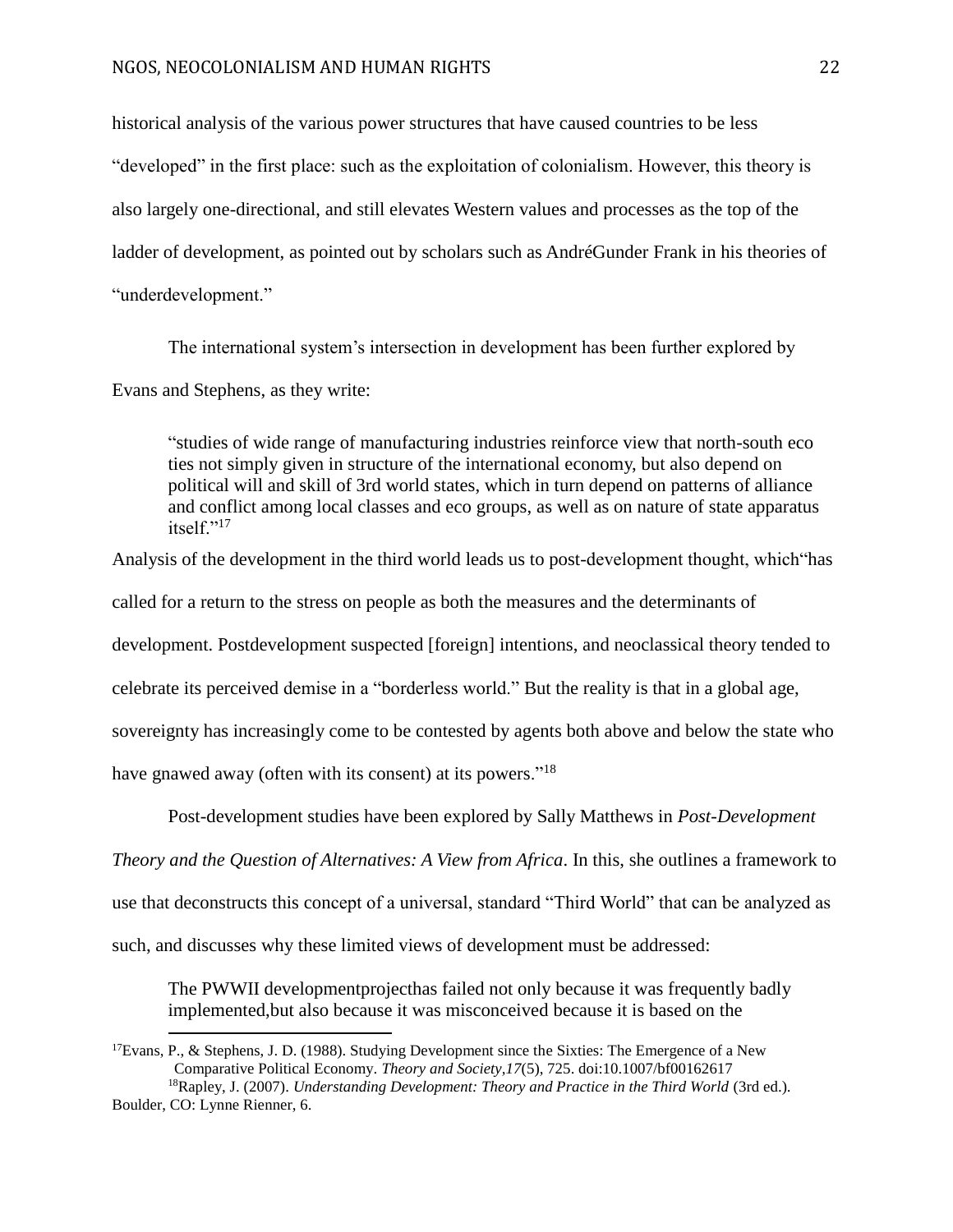universalization of Western experience, and does not take into account the diversity of experiences, needs and aspirationsof those it claims to assist. A dismissal of the PWWII development project must not mean an end to attempts to solve the problems it purportedto be able to address (such as poverty,deprivationandinequity),butratherasthepursuitof alternativeways to addressthese problems.<sup>19</sup>

This is the primary work and theoretical framework I use in my analysis of international aid,

along with the work of S. Andreasson in *Orientalism and African Development Studies: the* 

*'reductive repetition' motif in theories of African underdevelopment*, which challenges common

tropes that continue to be perpetuated in development studies in non-Western countries.

#### **Theoretical Frameworks: Aiding Neocolonialism**

<span id="page-23-0"></span>In my work to expand upon the effects of neocolonialism through the vehicle of NGOs, I drew upon Kwame Nkrumah's explanation of neocolonialism and its mechanisms. This exploration was conducted using the ideological frameworks of post-development theory, which incorporates historical context, global power dynamics, and "return[s] to the stress on people as both the measures and the determinants of development.<sup>"20</sup> I specifically drew upon the work of Sally Matthews on the "African View of Post-Development Theory" to explore development and NGOs as potential avenues of neocolonialism. The most significant difference between development studies and post-development schools of thought for my analysis is the shift away from the linearity. As is consistent with the mode of capitalism, assessing societies based on how they work for the Western utopia of society fuels the supremacy of Western values and societal structures that neocolonialism operates alongside.

<sup>19</sup>Matthews, S. (2004). Post-Development Theory and the Question of Alternatives: A View from Africa. *Third World Quarterly,25*(2), 373-384. doi:10.1080/0143659042000174860, 379.

 $20$ DeWitt, J. (2000). RAPLEY, JOHN. Understanding Development: Theory and Practice in the Third World [Review of the book *Understanding Development: Theory and Practice in the Third World*]. *Journal of Third World Studies,XVII*(1), 6.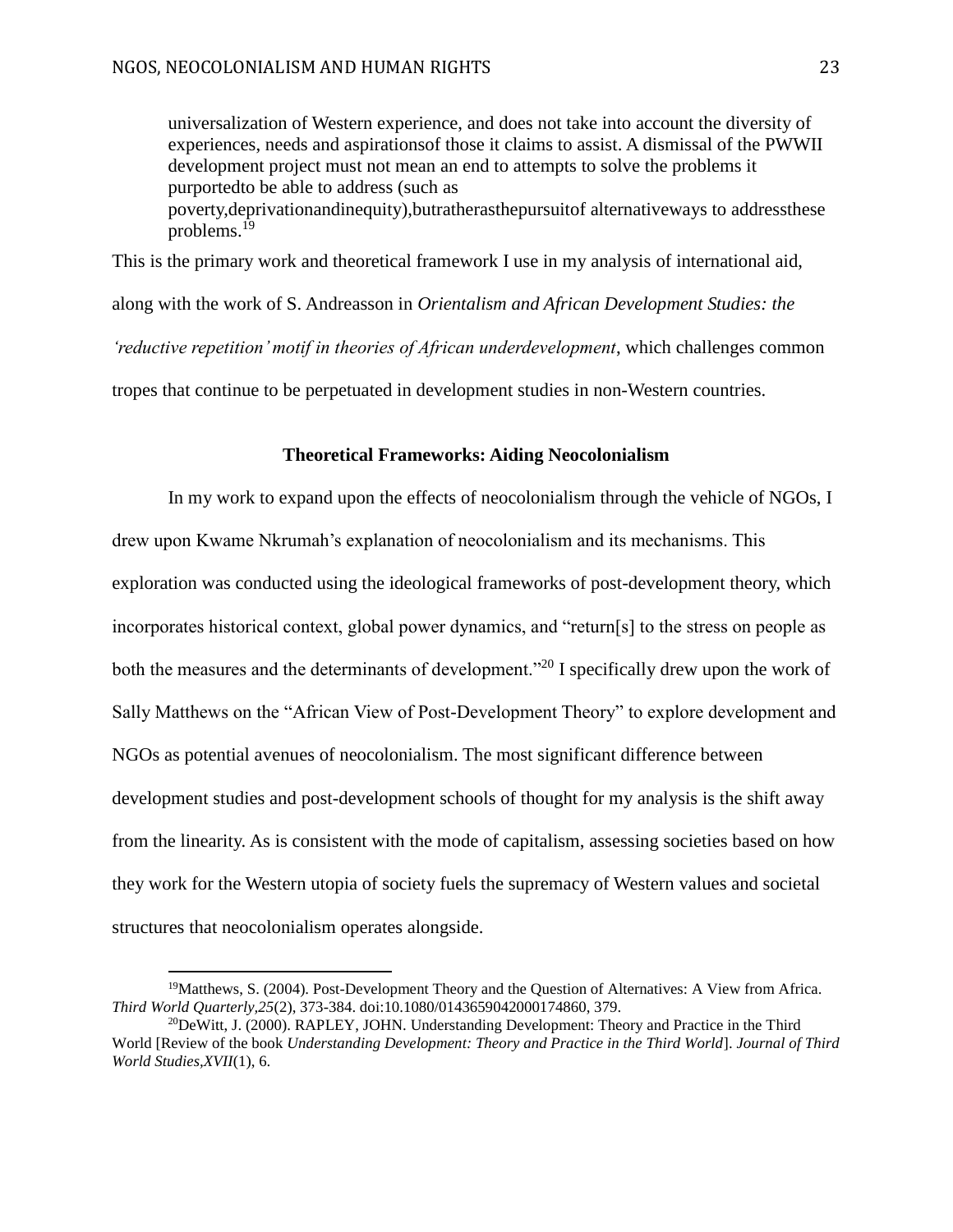One of the major critiques of this literature as I proceed with my analysis is the reference to the African view, falsely designating an entire continent as a monolith which can studies as such. Even in Matthews' work, she describes how one of the primary critiques of development theory is its centering of Westernization and how it does not account for the "diversity of experiences, needs and aspirations of those it claims to assist."<sup>21</sup> Matthews even expands upon the "considerable diversity" among African cultures.<sup>22</sup> This basic principle can be extended to the general tendency of the literature to consolidate all of Africa in the same context, which overlooks the immensely different histories, structures, and experiences of nations after gaining independence from colonial powers, as well as how varied these nations' relationships with their previous colonizers are today. In this spirit, I attempt to ground my study of neocolonialism in the Moroccan context specifically, with study of the emergence of NGOs in the name of development, found in the literature and as described to me by my interviewees.

In tandem with this analysis, I refer to Andreasson's work on orientalism and the "reductive repetition" motif to establish the connection between neocolonialism and development in Morocco. As Andreasson notes, Western interest in Africa survived even after the symbolic fall of colonialism with independence. "As Western modernist project has evidently failed to 'successfully' conquer the African continent, the need to insist on Africa's fundamental inadequacies becomes increasingly urgent."<sup>23</sup> This narrative of inadequacy is rooted in reductive thinking, which not only reduces "cultures to a set of essential deficiencies (from the modern perspective), as is evident throughout the colonial and development eras," but also marks any concept "beyond development," such as deglobalizing, as a "counter-productive waste of time"

<sup>&</sup>lt;sup>21</sup> Matthews, S. (2004). Post-Development Theory and the Question of Alternatives: A View from Africa. Third World Quarterly, 25(2), 379.

 $^{22}$  Ibid.,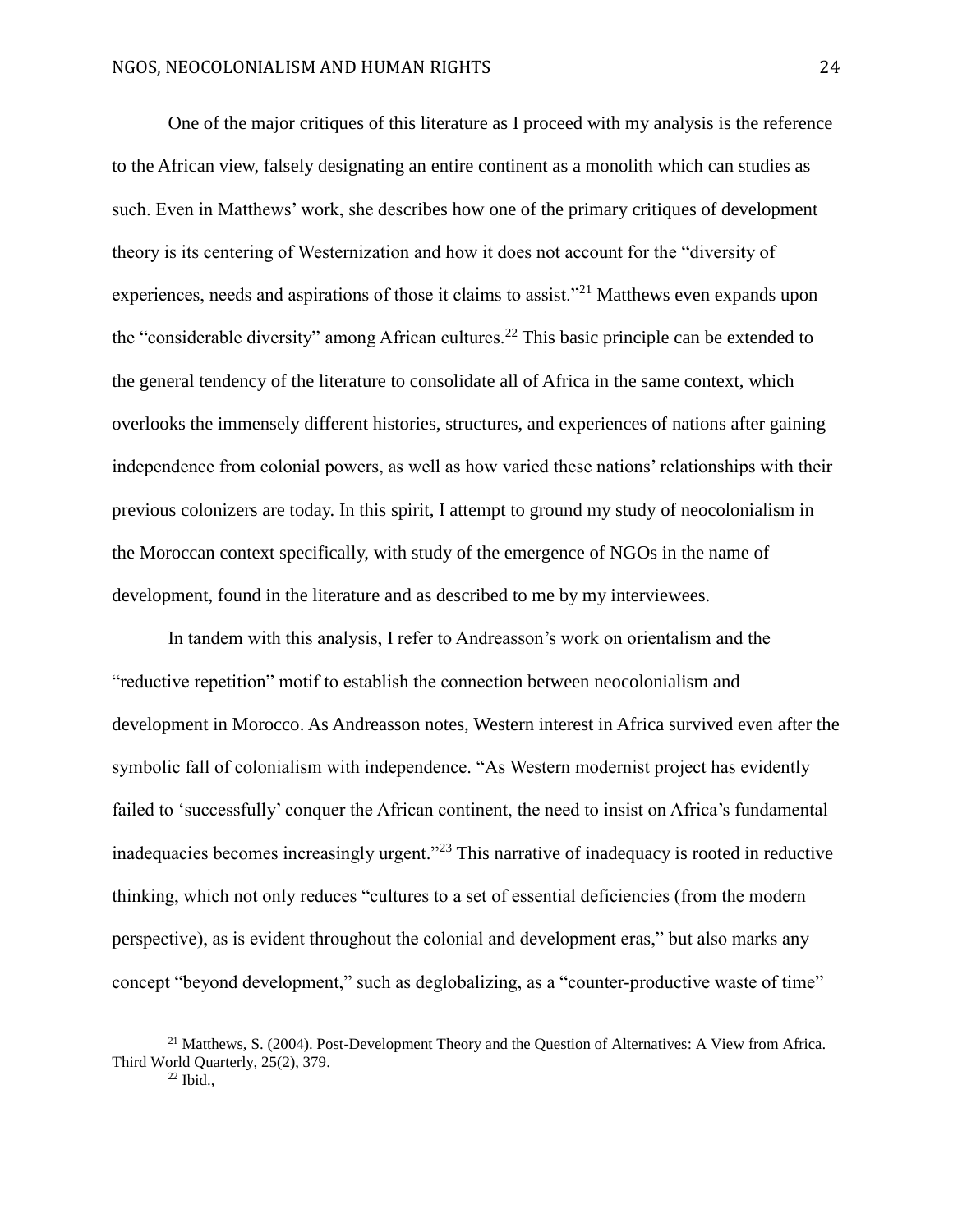#### NGOS, NEOCOLONIALISM AND HUMAN RIGHTS 25

given all that marginalized communities face.<sup>24</sup> This consistent pattern of reduction helps lay the groundwork that allows an system like neocolonialism to be perpetuated:

The practice of 'reductive repetition', as identified by Abdallah Laroui and Edward Said, has been imported into African development studies from Orientalist scholarship. Reductive repetition reduces the diversity of African historical experiences and trajectories, sociocultural contexts and political situations into a set of core deficiencies for which externally generated 'solutions' must be devised. In the field of development studies, the notion of development is introduced to Africa as a deus ex machina.<sup>25</sup>

According to Andreasson, this "reductive repetition" which is perpetuated in theories of African underdevelopment can be challenged by three components. Firstly, although rhetoric of racial and cultural inferiority may be retreating from the forefront, tangible discussion and theoretical scholarship maintain the "notion of African deficiency."<sup>26</sup> Secondly, the concept that this Western concept of development can be replicated anywhere has been debunked on economic, ecological and social grounds. Finally, Andreasson argues that a post-developmental framework which disputes the traditional assumptions of development concerning "rationality, linearity and modernity" can help dismantle this harmful narrative.<sup>27</sup> This is the framework I utilize to theorize the intersections of neocolonialism with international aid system of which NGOs can function as vehicles. This inherent "deficiency" that must be addressed by external Western actors is a legacy carried over from the colonial era; international aid simply serves as the instrument of today. Furthermore, this neocolonial hegemony is simply perpetuated unless challenged by application of post-development theories.

A striking example of how traditional narratives of development, lacking historical context and analysis of underlying systems of domination, render development studies useless

<sup>&</sup>lt;sup>23</sup>Andreasson, S. (2005). Orientalism and African Development Studies: the 'reductive repetition' motif in theories of African underdevelopment. *Third World Quarterly,26*(6), 973.

<sup>24</sup> Ibid., 981.

<sup>25</sup>Andreasson, S. (2005), 971.

 $26$  Ibid.,

 $27$  Ibid.,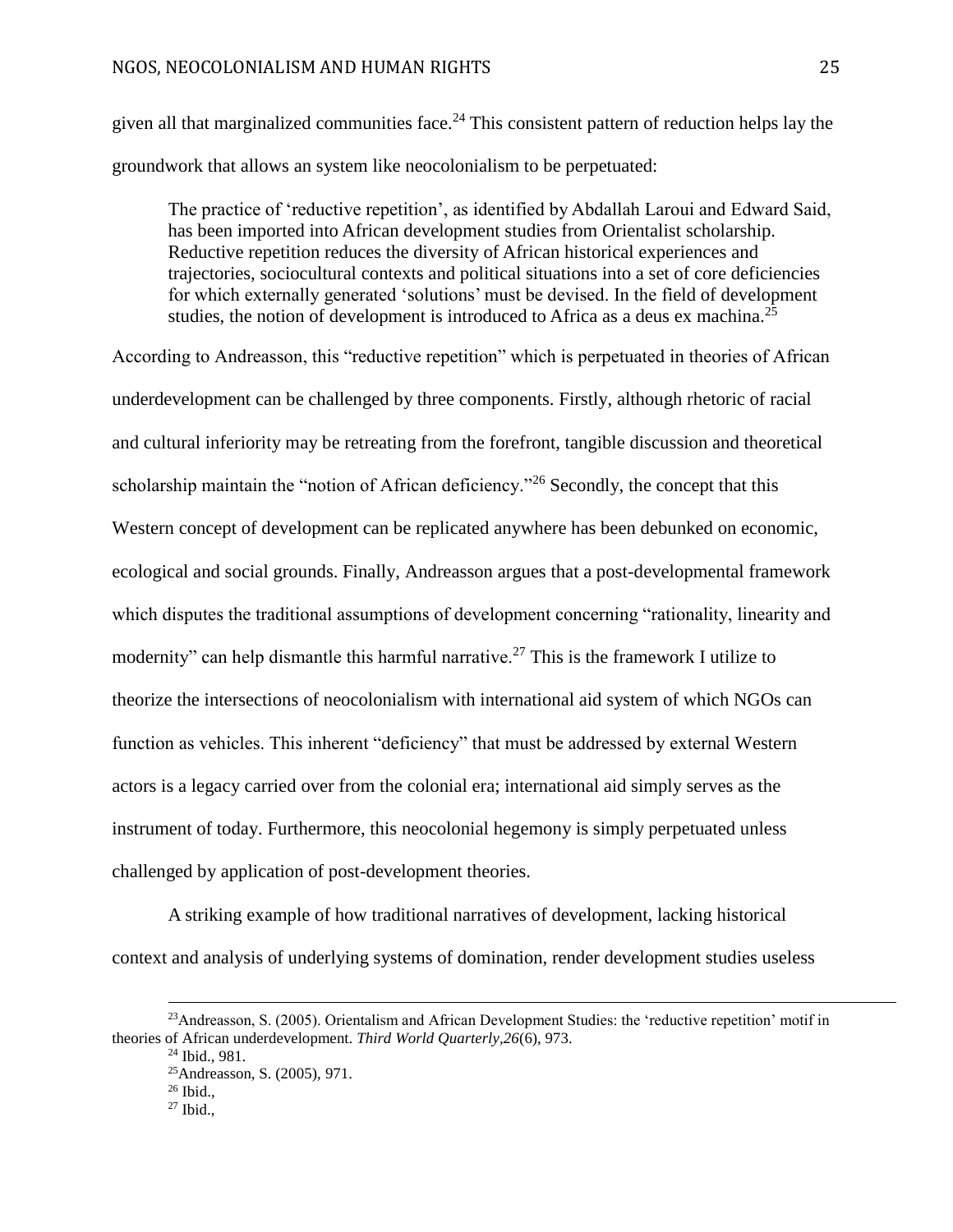and misinforming is demonstrated by the fact that the overall movement of capital has been shown to flow from the "developing" to the "developed world," despite narratives of "developing" nations being beneficiaries of further "developed" ones.<sup>28</sup> One of Kwame Nkrumah's foundational points on neocolonialism is that "investment under neo-colonialism increases rather than decreases the gap between the rich and the poor countries of the world."<sup>29</sup> If capital, through investment, "aid" efforts, or resources is flowing back toward the "developed" world, this offers a manifestation of one of neocolonialism's primary mechanisms. Therefore, the simplistic narratives of development used in conversations of aid must be problematized; this same framework can be used to analyze the ideological, social and political ramifications of this interaction in the NGO sector. As Krumah wrote, "the methods of neo-colonialists are subtle and varied. They operate not only in the economic field, but also in the political, religious, ideological and cultural spheres."<sup>30</sup> While capital is the component that is easier to hone in on and collectivize through quantitative analysis, influence is not merely at play in monetary figures. The underlying pressures and agendas at play, as well as the larger, systematic ramifications of Western influence, values and power continuing to play a role in "democratizing" and liberating countries of the global south, all while acting as mechanisms of imperialism and neocolonialism.

NGOs are a particularly important sector to observe. Each individual NGO is incentivized to act in the manner that balances its needs and supports its achievement of its goals; the monetary and sociopolitical support that they need in their human rights advocacy is presented by international actors. Yet, the cumulative impact of foreign funding perpetuates a narrative of needing external entities to enact legitimate change, which could be to the detriment of Moroccan society as a whole. Nonetheless, each NGO must do what it must to achieve its

<sup>28</sup>Hickel, J. (2017, January 14).

<sup>29</sup> Nkrumah, K. (1965), 3.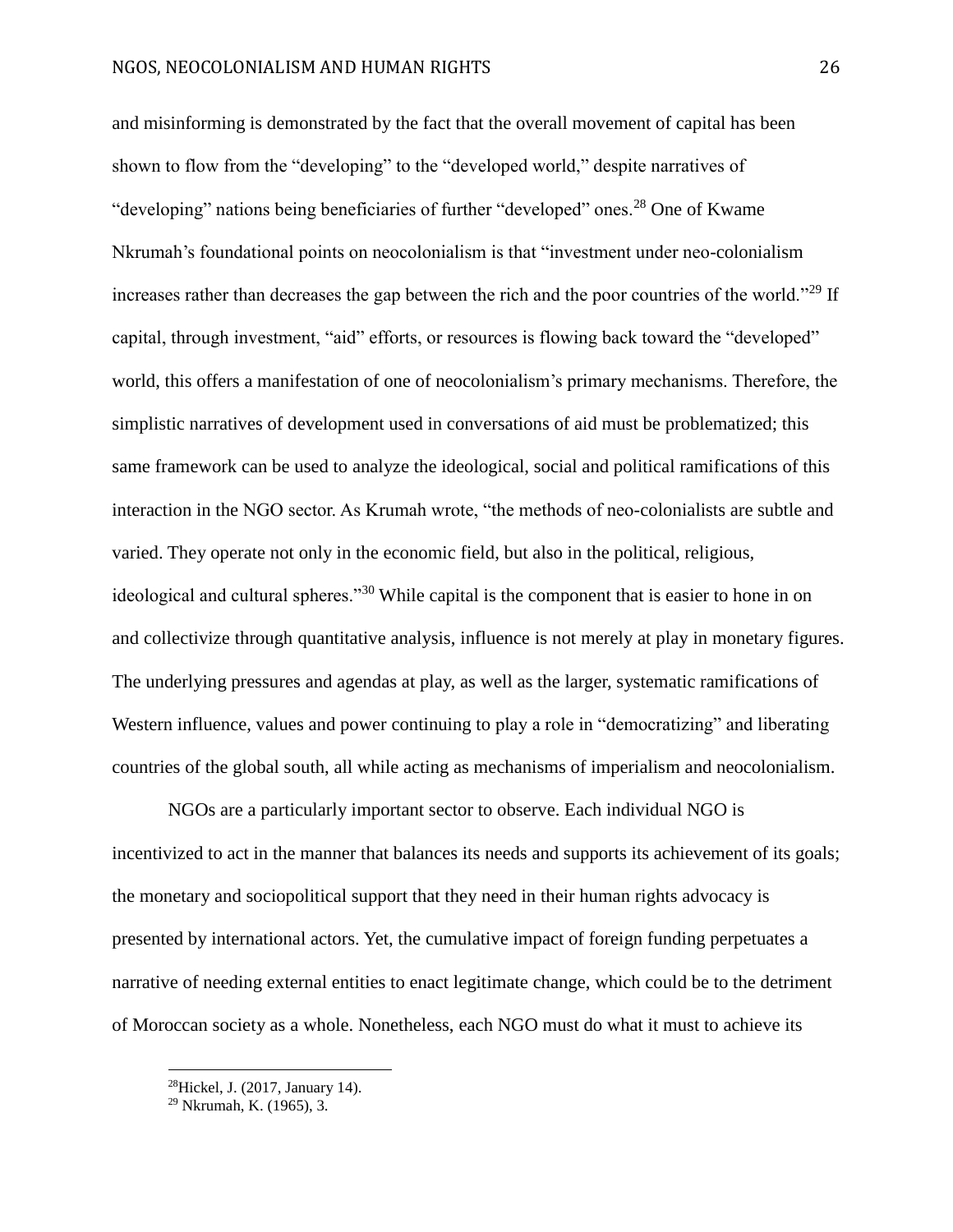goals, whether that is protecting civil liberties and protesting human rights violations by the government, advocating for the end of discrimination against Amazigh individuals and culture, working to promote cross-cultural exchange, or providing services for refugees and migrants.

These human rights movements can quickly become reliant on this external aid. If aid is truly given without any sort of agenda, this aid is portrayed as an act of generosity: a case of humanitarianism. The intersection of humanitarianism and development is another component that must be problematized. The purpose of humanity is to help the human being, not the system; humanitarian action must then be neutral, independent and immediate; "ultimately, development and other long-term goods may be more important but to humanitarians they must remain goals of secondary value."<sup>31</sup> Humanitarianism and development (still the Western-centric, externally defined form, as one should note) have fundamentally different perspectives, priorities, and obligations.<sup>32</sup> Their conflation on a grand scale, especially if international funders are claiming to solely be acting from a moral, philanthropic standpoint and not necessarily to achieve a clear and transparent goal that NGOs can outwardly maneuver, is another point of contention.

In fact, the "process of NGO expansion is rooted in a problematic 'humanitarian view of development."<sup>33</sup> As explored by Nik Barry-Shaw and DruOjay Jay, this "conceives poverty as a quantitative problem, rather than viewing it as a product of social relations."<sup>34</sup> This strengthens the perception of development as a technical matter that should be "isolated from ideology and

<sup>30</sup> Ibid., 12.

 $31$ DuBois, M., (2016, May 12). Don't blur the lines between development and humanitarian work. Retrieved December 11, 2017, from https://www.theguardian.com/global-development-professionalsnetwork/2016/may/12/dont-blur-the-lines-between-development-and-humanitarian-work

<sup>32</sup>Suhrke, A., & Ofstad, A. (2005). *Filling "the Gap": Lessons Well Learnt by the Multilateral Aid Agencies*(Vol. WP 2005: 14, Working paper). Bergen, Norway: CHR. Michelsen Institute. Retrieved from https://www.cmi.no/publications/file/2063-filling-the-gap-lessons-well-learnt.pdf.

<sup>&</sup>lt;sup>33</sup>Gürcan, E. C. (2015). The Nonprofit-Corporate Complex: An Integral Component and Driving Force of Imperialism in the Phase of Monopoly-Finance Capitalism. *Monthly Review,66*(11), 37. doi:10.14452/mr-066-11- 2015-04\_4

<sup>34</sup> Ibid.,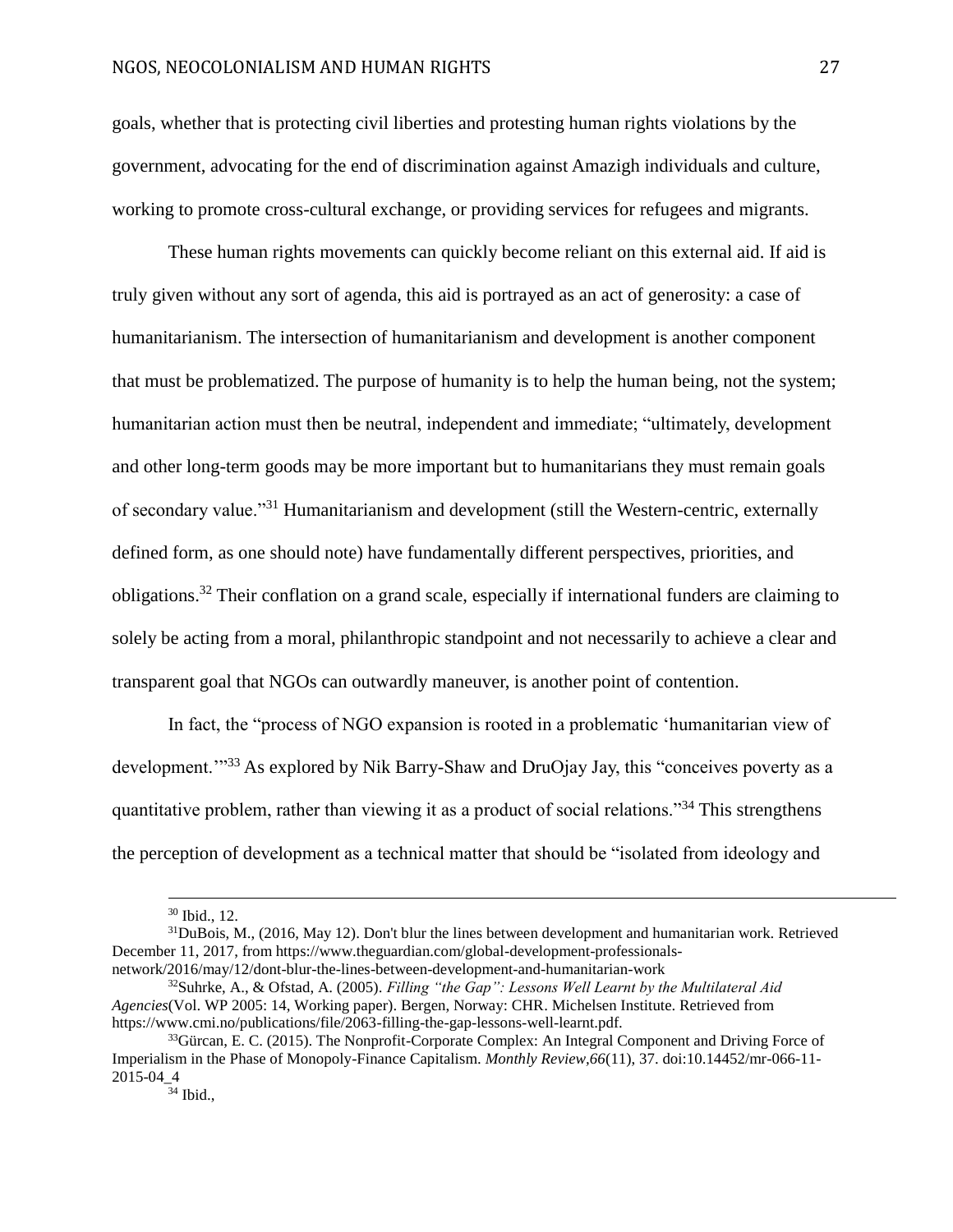politics." This depoliticization does little to tackle the structural roots of an issue such as poverty, simply allowing the previously existing systems of power, inequality, and marginalization to continue. Especially given the context of foreign interference through direct colonialism, leaving these power structures unchallenged is an alarming thought, raising questions of how "under the nonprofit-corporate complex, social movements are swept into serving the imperial project."<sup>35</sup> Gürcan, in *The Nonprofit-Corporate Complex: An Integral Component and Driving Force of Imperialism in the Phase of Monopoly-Finance Capitalism*, explores how the IMF and World Bank supported the dramatic expanse of NGOs in the 1980s, which were largely directed by the United States Treasury and departments of finance of "developed" countries.<sup>36</sup> As NGOs were viewed by governmental institutions as "ideal vehicles for tackling social costs," and replace the state in a variety of social and welfare services, which undermine their ability to innovate and remain "value-driven" and "bottom-up" organizations for the people, instead designating them as "'bureaucratic, hierarchical and professionally-staffed organizations,' serving imperialist interests."<sup>37</sup> This lays the groundwork for the North-South relationship that is perpetuated in the partnership of international and local NGOs.

In *The role of NGOs and civil society in development and poverty reduction*, a working paper for the Brooks World Poverty Institute, Banks, Nicola and David Hulme explore the general impact of NGOs on the development sector.<sup>38</sup> Due to their grassroots structure and capacity for innovation, NGOs have been praised for their ability to promote development in a manner centered on the people themselves, which can "fill gaps left by the failure of states across

<sup>35</sup> Gürcan, E.C. (2015).

<sup>36</sup> Ibid.,

<sup>37</sup> Gürcan, E.C. (2015).

<sup>&</sup>lt;sup>38</sup>Banks, N., & Hulme, D. (2012). The Role of NGOs and Civil Society in Development and Poverty Reduction. *SSRN Electronic Journal*. doi:10.2139/ssrn.2072157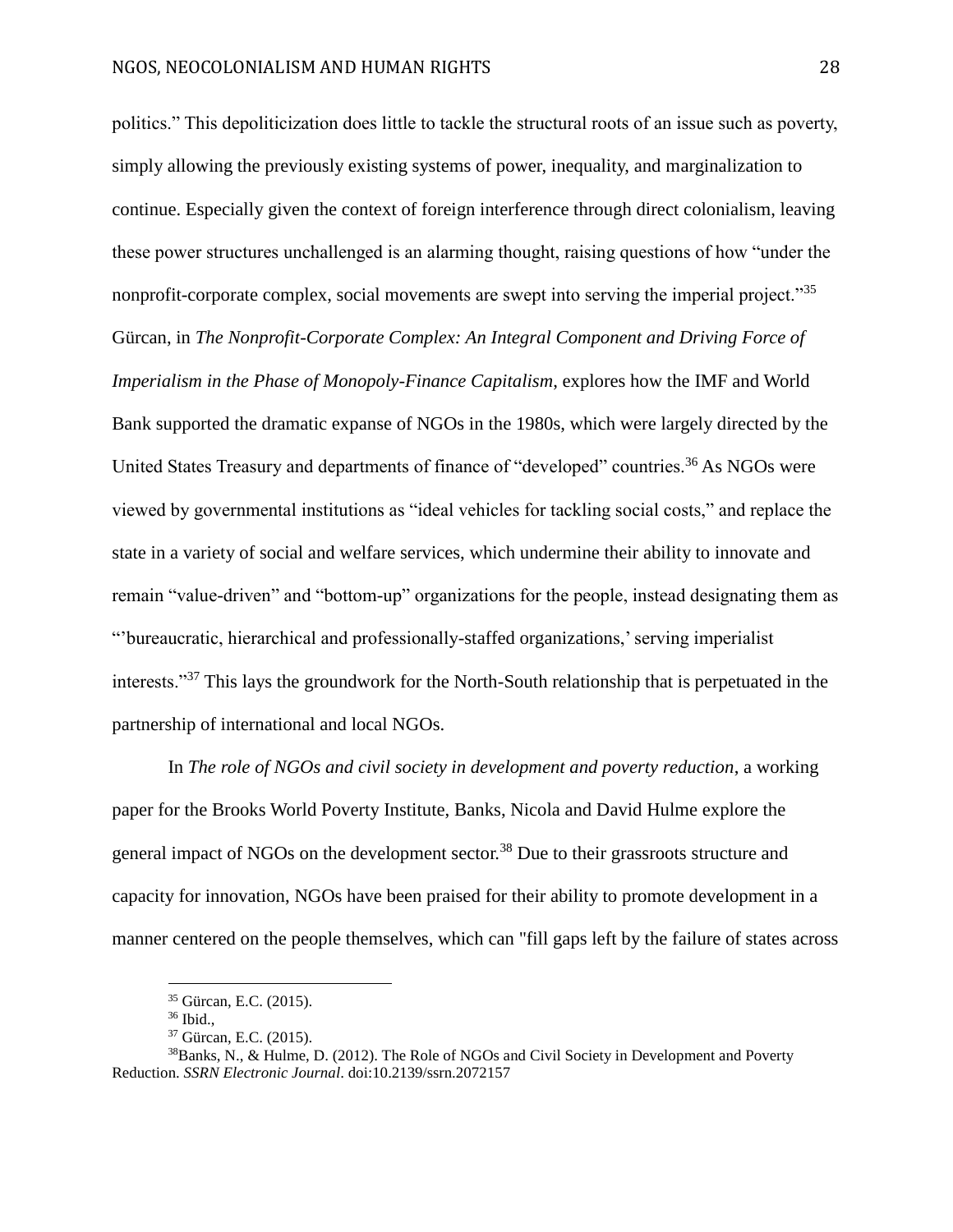the developing world in meeting the needs of their poorest citizens."<sup>39</sup> However, Banks et al. find that the approaches that NGOs have taken in recent years can often depoliticize poverty, and have a minimal impact on tackling the structural roots and manifestations of poverty.<sup>40</sup> The focus has shifted from advocacy and empowerment to service provision, which does little to promote long-term change. Banks et al. draw a distinction between northern and southern NGOs, touching on the dynamics within the NGO sector. Northern or international NGOs (NNGOs) are those seeking development objectives abroad, which often possess financial means and resources but are more limited in grassroots knowledge. This understanding is more attributed to southern NGOs (SNGOs), which are "in closer proximity to communities geographically, culturally, and linguistically."<sup>41</sup> Northern NGOs often work at the local level through these domestic SNGOs; however, as Banks et al. point out, these "North-South" partnerships are often extremely unequal, benefiting the NNGOs with the funding and resources.<sup>42</sup> This scholarship supports Gürcan's assertions that NGOs can function as tools to serve imperialist interests.

Furthermore, with the incentives that NGOs are now facing, the authors note, "It is not possible to talk of real people's participation or equal partnership when the decision to keep the power and resources within the hands of the professionals and out of the hands of the community is one of the preconditions of the engagement."<sup>43</sup> Therefore, equal partnership and empowerment of the people is inherently undermined when social change is placed in the hands of outsiders and not in those of the community; exploring how organizations address this dilemma will be an important part of my research, as well as the North-South relationship when considering international versus local organizations here in Rabat. Furthermore, funding may prove to be an

<sup>39</sup> Ibid., 2.

 $40$  Ibid.,

 $41$  Ibid., 4

 $42$  Ibid.,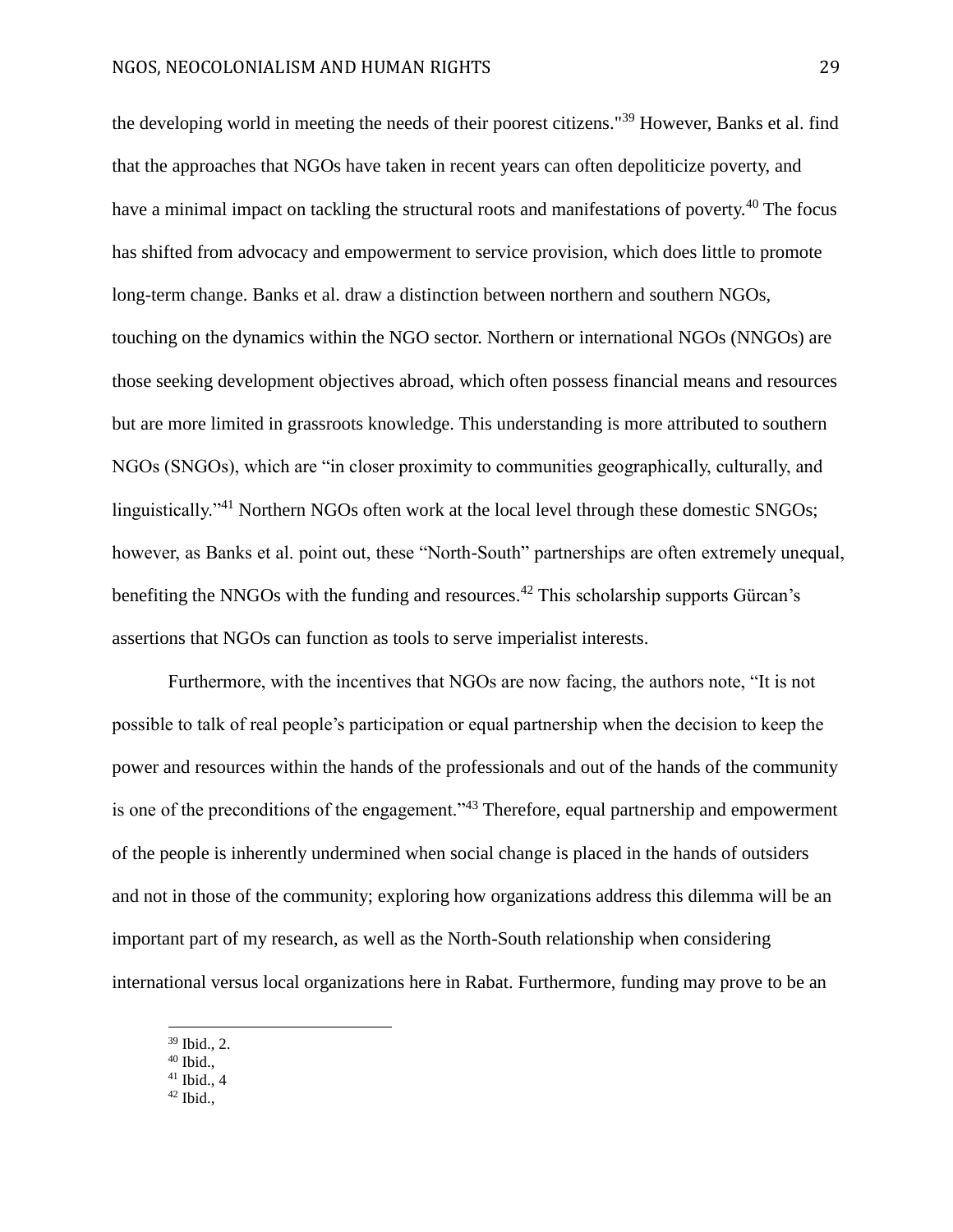#### NGOS, NEOCOLONIALISM AND HUMAN RIGHTS 30

important aspect to discuss, as Banks et al. note that funding incentivizes NGOs to professionalize and depoliticize; the social, political and economic agendas of donors tend to guide the interventions of organizations, furthering them from the needs of the communities that they seek to serve.<sup>44</sup> This work on the general trend toward depoliticization reinforces the previously mentioned work by Nik Barry-Shaw and DruOjay Jay.

Some research explores this phenomenon and how this happens in spheres of human rights other than development, such with ideological issues and proposed views on social issues. While this work is primarily conducted with an American scope focused on domestic non-profit organizations, in *Funding America's Nonprofits: The Nonprofit Industrial Complex's Hold on Social Justice*, J. C. Samimi describes the non-profit industrial complex as the system responsible for separating social justice from the provision of social services, as non-profits become a de facto institution.<sup>45</sup> Here, one can operate with the following definition of the nonprofit-industrial complex put forth in the book *The revolution will not be funded: beyond the nonprofit-indutsrial complex*: "a system of relationships between the State (or local and federal governments), the owning classes, foundations, and non-profit/NGO social service and social justice organizations."<sup>46</sup>Samimi similarly touches on the impacts of funding, and how organizations' engagement with the non-profit industrial complex reinforces the "cycle of sacrificing mission for funding" which "disenfranchises their constituents."<sup>47</sup> In exploring potential solutions, Samimi argues that the non-profit organizations in the United

<sup>43</sup> Ibid., 14.

<sup>44</sup> Ibid., 15.

<sup>45</sup>Samimi, J. C. (2010). Funding America's Nonprofits: The Nonprofit

Industrial Complex's Hold on Social Justice. *Columbia Social Work Review,I*, 1. Retrieved from http://www.racialequitytools.org/resourcefiles/2010NPIndudtrialComplex.pdf

<sup>46</sup>INCITE! (2017). *The revolution will not be funded: beyond the non-profit industrial complex*. Durham: Duke University Press, xiii.

 $47$  Ibid.,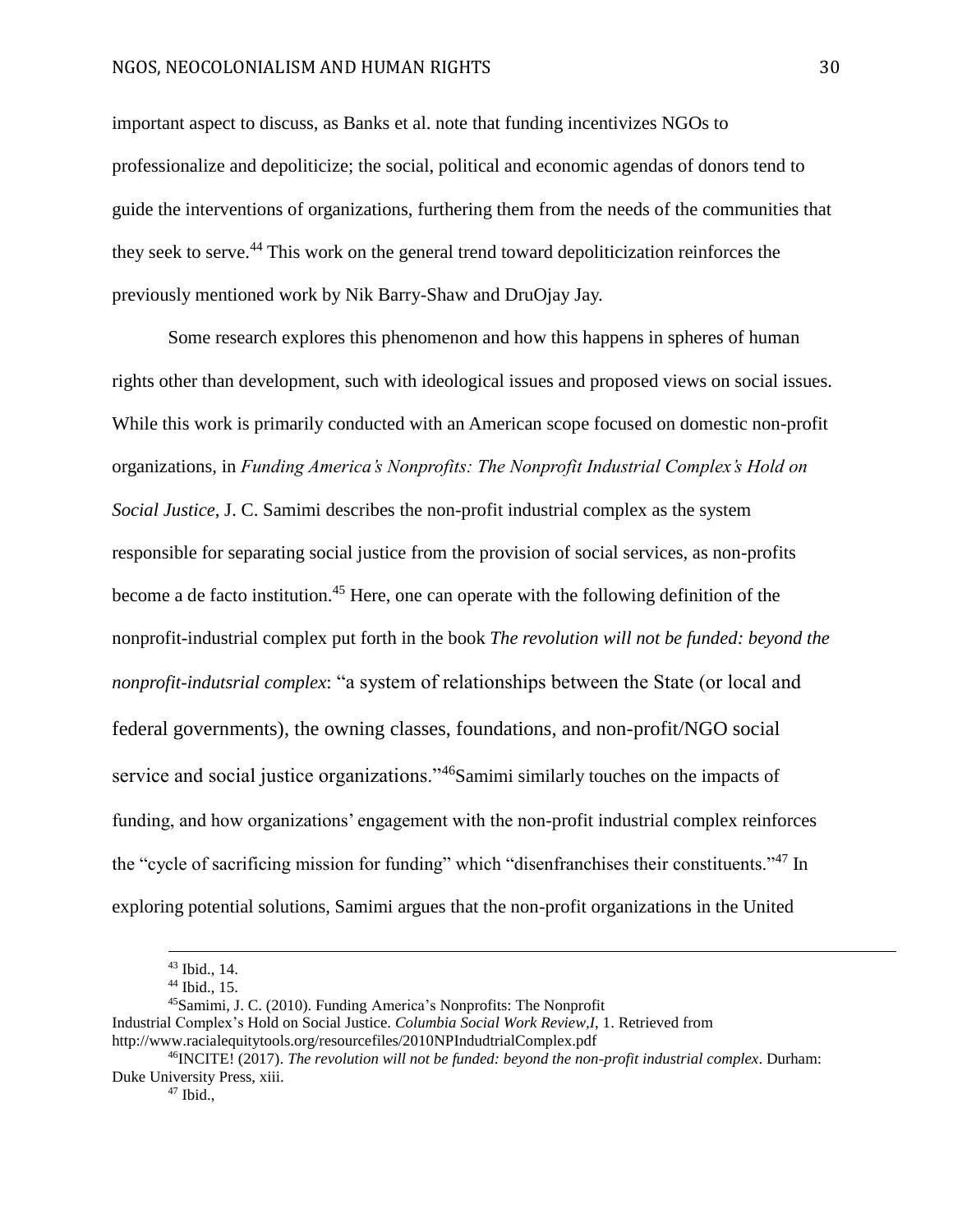States are "rooted in origins of colonization and oppression" and that "social justice focused community-based initiatives would be possible if funding sources did not compromise their mission."<sup>48</sup>

In his analysis of neocolonialism, Kwame Nkrumah addressed the intersection of aid and this hegemony, and the cycle of dependency it reinforces, as is consistent with scholarship of the nonprofit-industrial complex. He addresses the categorizations of the IMF between industrial nations and the "less developed" areas; the "backwards" countries of this categorization are those in what Krumah designates as the "neo-colonial areas," including Africa.<sup>49</sup> Building off of these classifications, Nkrumah argues that it is within the "field of 'aid' that the rivalry of individual developed States first manifests itself. So long as neo-colonialism persists so long will spheres of interest persist, and this makes multilateral aid – which is in fact the only effective form of aid – impossible." Here, Nkrumah directly points to aid efforts as the next culprit of neocolonialism; true "multilateral aid" will be impossible if this sphere of influence are still at play; this can be applied to whether international aid aimed at development in its current forms does, in reality, contribute to development that is in the best interest of the recipient country. This is especially relevant in conjunction with the narrative of Western heroism and humanitarianism charging at the forefront of the battle of development in the "backwards" countries. Nkrumah directly offers his opinion on this matter; "The less developed world will not become developed through the goodwill or generosity of the developed powers. It can only become developed through a struggle against the external forces which have a vested interest in keeping it undeveloped."<sup>50</sup> And whether intention of indirect domination exists within donor agendas or not, this begs the

<sup>48</sup> Ibid., 9.

<sup>49</sup>Nkrumah, K. (1965), 9-10.

 $50$  Ibid., 11.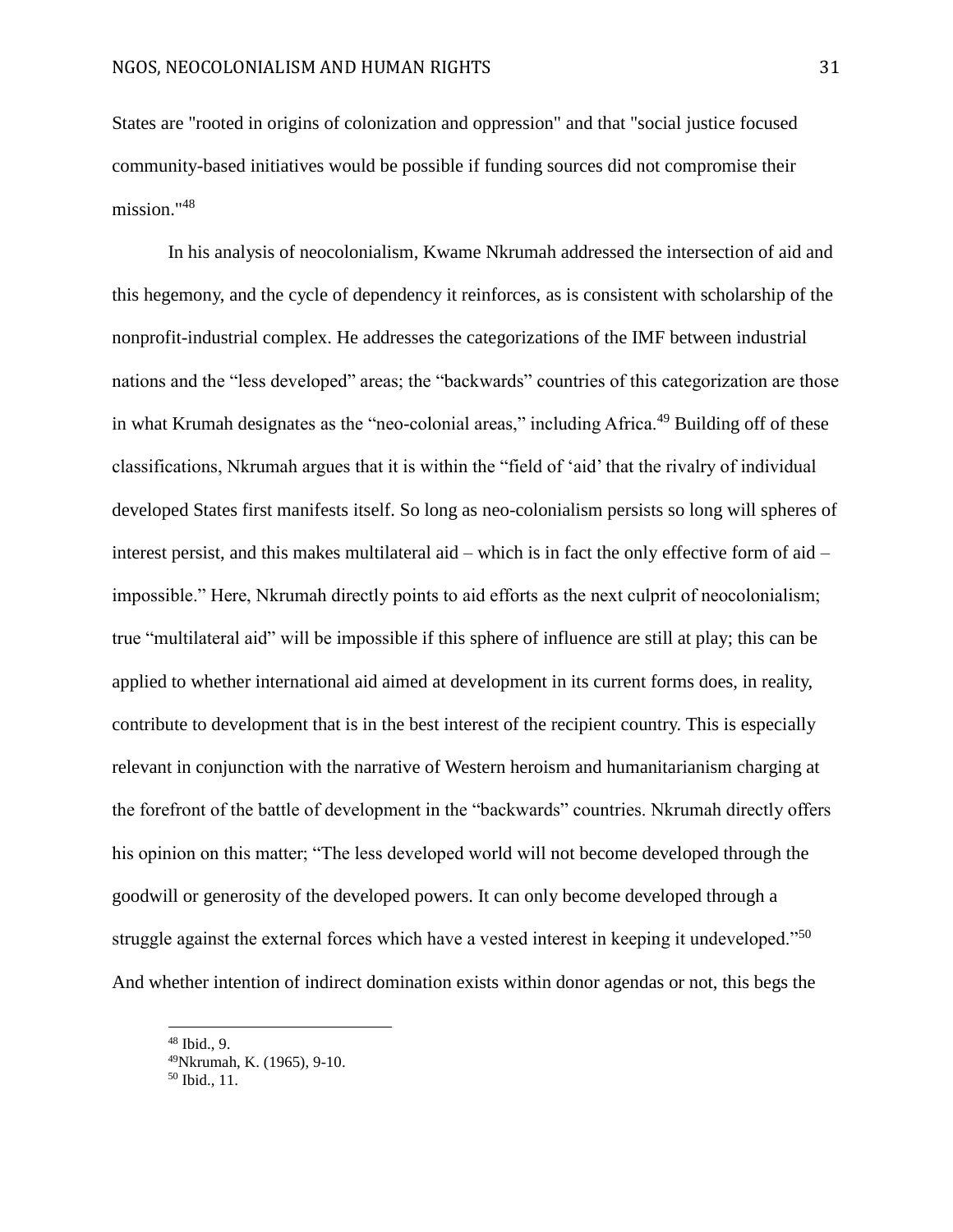question of whether this development is sustainable and actually transforming a society, or simply creating a cycle of dependency.

While the non-profit structure differs from that of NGOs here in Morocco, this perspective and theory touches on similar issues of funding and who is being given agency. The exploration of the non-profit industrial complex and issues of development and NGOs can offer guidance in analysis of NGOs addressing human rights in Rabat. This perspective and theory, as well as the framework of the North-South relationship, can be useful in informing a greater understanding of similar dynamics that simply manifest themselves differently. While it might not be as clearly calculated as with aid and quantitative measures of development, these underlying power structures could be just as relevant with ideological movements. Exploring this is deeply connected to advocating for human rights; the maintenance of colonial power structures is no less detrimental in ideological spheres than with aid and development.

In relation to aid in particular, even if organization's individual interactions with aid are viewed as necessary and positive, this does not prevent organizations from concluding that the larger-scale societal implications are not positive. In *Time to listen: Hearing People on the Receiving End of International Aid*, Anderson et al. explore how organization representative in recipient countries view international assistance is on the whole a "good thing;" yet, the system is flawed and most of the cumulative impacts, including dependency, increased intergroup tensions, distrust and disrespect, cited are negative.<sup>51</sup> Furthermore, this creation of international aid as a delivery system undermines its objectives, turning recipients into "'objects' of others

<sup>51</sup>Anderson, M. B., Brown, D., & Isabella, J. (2012). *Time to listen: Hearing People on the Receiving End of International Aid*. Cambridge, MA: CDA Collaborative Learning Projects.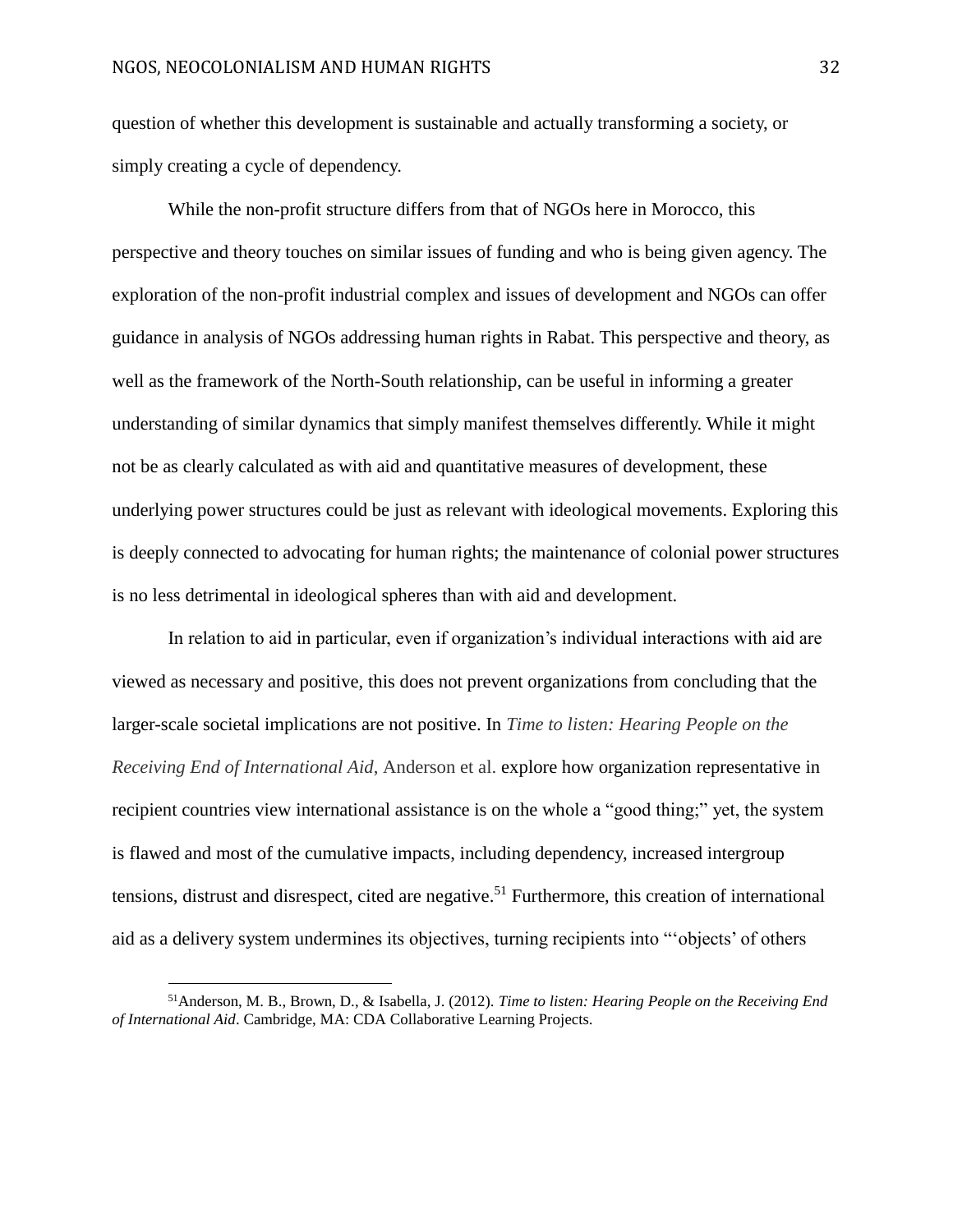decision-making and planning, rather than engaging them as subjects in their society's

progress."<sup>52</sup> Additionally, there is the contradiction within the foundation of aid:

The purpose of international assistance is to support people to develop their own economy, build their own peace, achieve good governance, and protect their own human rights. If the purpose of international assistance is to help people so that they no longer need assistance, then those providing assistance should be working to grow smaller—that is, working to go out of business.<sup>53</sup>

<sup>52</sup> Ibid., 135-136.

<sup>53</sup> Ibid., 48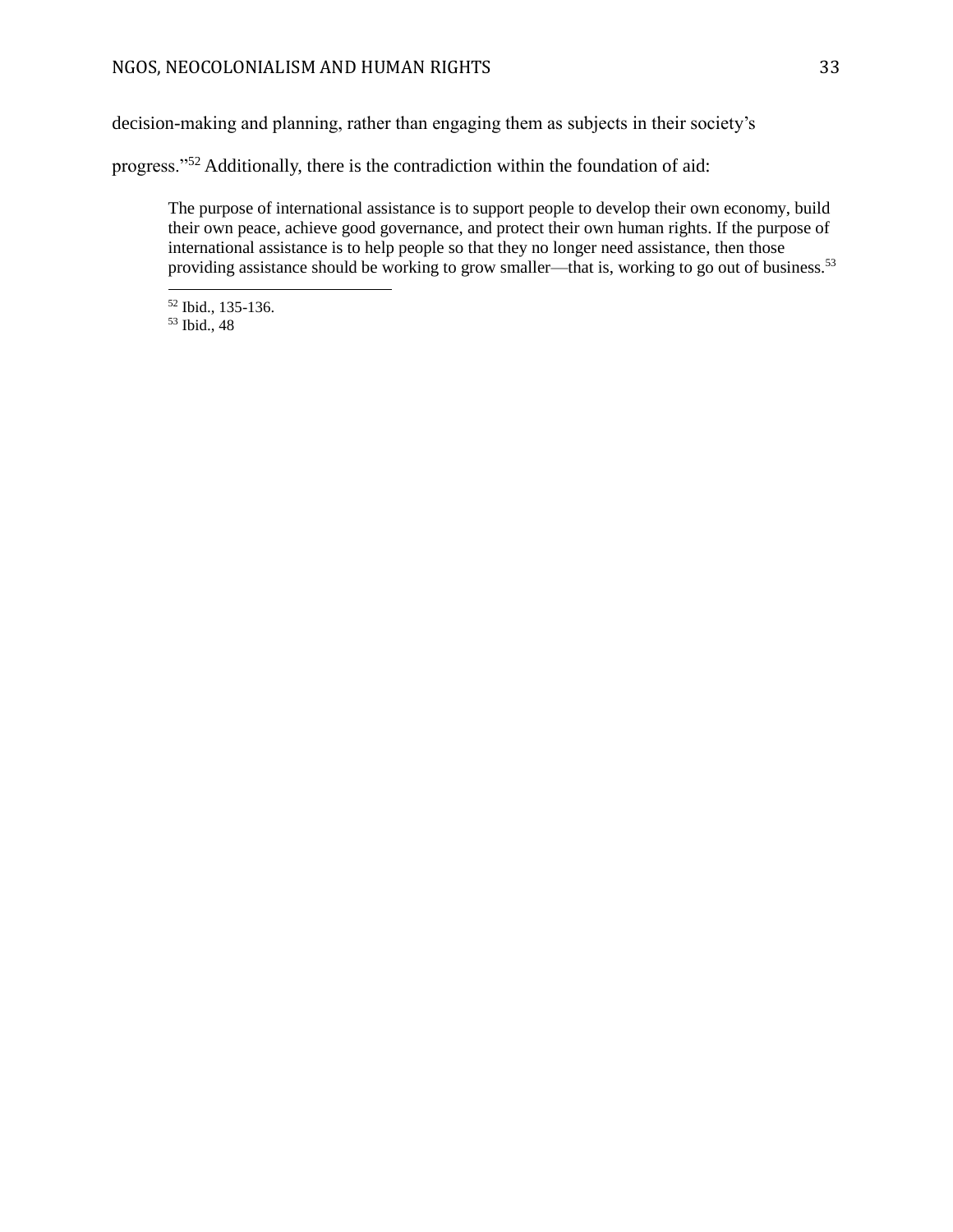#### Results and Analysis

<span id="page-34-0"></span>Building upon this theoretical and analytical framework, to answer the question of how local organizations view their relationships with international actors in human rights advocacy, I will provide a comprehensive summary of my findings and interviews with the AMDH, Association Azetta, Fondation Orient-Occident, and Thaqafat. Theory only extends so far when it comes to actualizing mobilization for human rights through the work of NGOs; studying the tangible impacts of systems of domination on individual organizations presents a variety of perspectives. I will structure this analysis by identifying broad themes that I heard consistently, the varying perspectives of the organizations on these themes and how they responded in their work, accompanied with application of relevant theory and commentary in previous scholarship on these topics. My interviewees represented organizations from both parts of the divide in the literature: those focused on service-provision and those concentrated on advocacy. Each NGO that I interviewed had a unique opinion to offer with most of my questions, with extremely different strategies and priorities within their larger, comprehensive goal of fighting for human rights in Morocco. Similarities, differences, disagreements, and concerns of these organizations will be explored in the context of the following overarching themes: Civil Society, Overarching Goals and Organizational Structures; Strategies and Evaluation Priorities; Relationships and Experiences with International Actors and Funding; Accountability and Autonomy; and Opposition by the Moroccan State.

#### **Perspectives of Local Organizations**

#### **Role in Civil Society and Goals**

<span id="page-34-2"></span><span id="page-34-1"></span>When asked about their overarching goals, all mentioned a priority of improving human rights on a societal scale in Morocco, each with a specific focus or subpopulation that took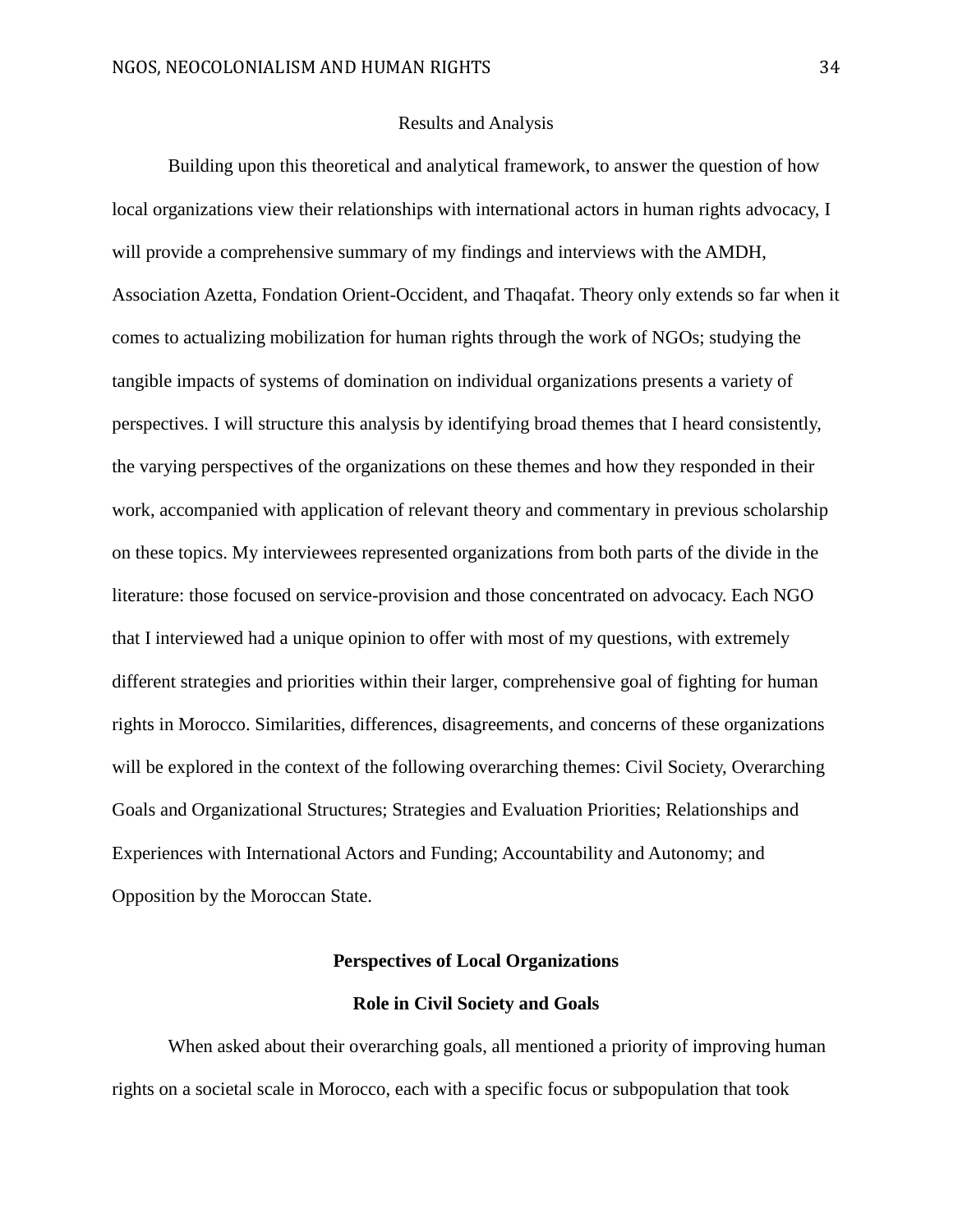precedence. However, within this larger objective of aiding human rights, they varied in their

views of their roles in civil society and how they visualized their relationship to political

movements for human rights.

#### **Goals**

The representative of Fondation Orient-Occident described how the primary goals involve

creating a space for intercultural exchange and serving the immediate needs of refugees and

migrants.

*"The objectives of Thaqafat are the cultural exchange and the promotion of the volunteering services between national and international participants. We target the organizations who are our partners in Morocco and who have a huge need of some volunteering services.*  - Karima El Alami, Program Assistant of Thaqafat Association

*"Our motto: first and foremost: to fight and build a better country for better human rights. It doesn't all happen to be the same strategy for when something happens. Sometimes, when needed, we stand with victims in court against government. We protest; in extreme cases that catch the attention of all of society, we write a manifest to government in which we express our abhorrent feelings about what happened and what needs to be changed."*

Khadija Abenaou, a member of the AMDH Central Bureau

*"The main missions and primary goals are democracy in Morocco and human rights of the Amazigh by defending rights of speaking the Amazigh language and Amazigh culture. Also, encouraging young people and women to participate in era of voicing their rights."* - AbdollahBadou, President of Azetta Amazigh organization

#### **Roles in Civil Society and Political Movements**

According to the representative I interviewed, Fondation Orient-Occident strives to host workshops to encourage sensitization and peacebuilding between local Moroccans, Arabs and Sub-Saharan populations to counteract discrimination. However, the representative emphasized that the organization should maintain political and religious neutrality. The representative described NGOs as functioning in the social sphere, which should remain separate from politics; NGOs should have clear goals and purposes, whereas this is not the case with politics.

*"It is a very important role [in civil society] because Thaqafat sends volunteers who participate in the human development in different domains which is a good initiative to have those volunteers help and exchange their skills especially when they join a small NGO who cannot pay for employees so they can do their work through volunteers.* […] *I don't think [the NGO's role] should be political but [should be] more [about] having a social development target. That's why* 

-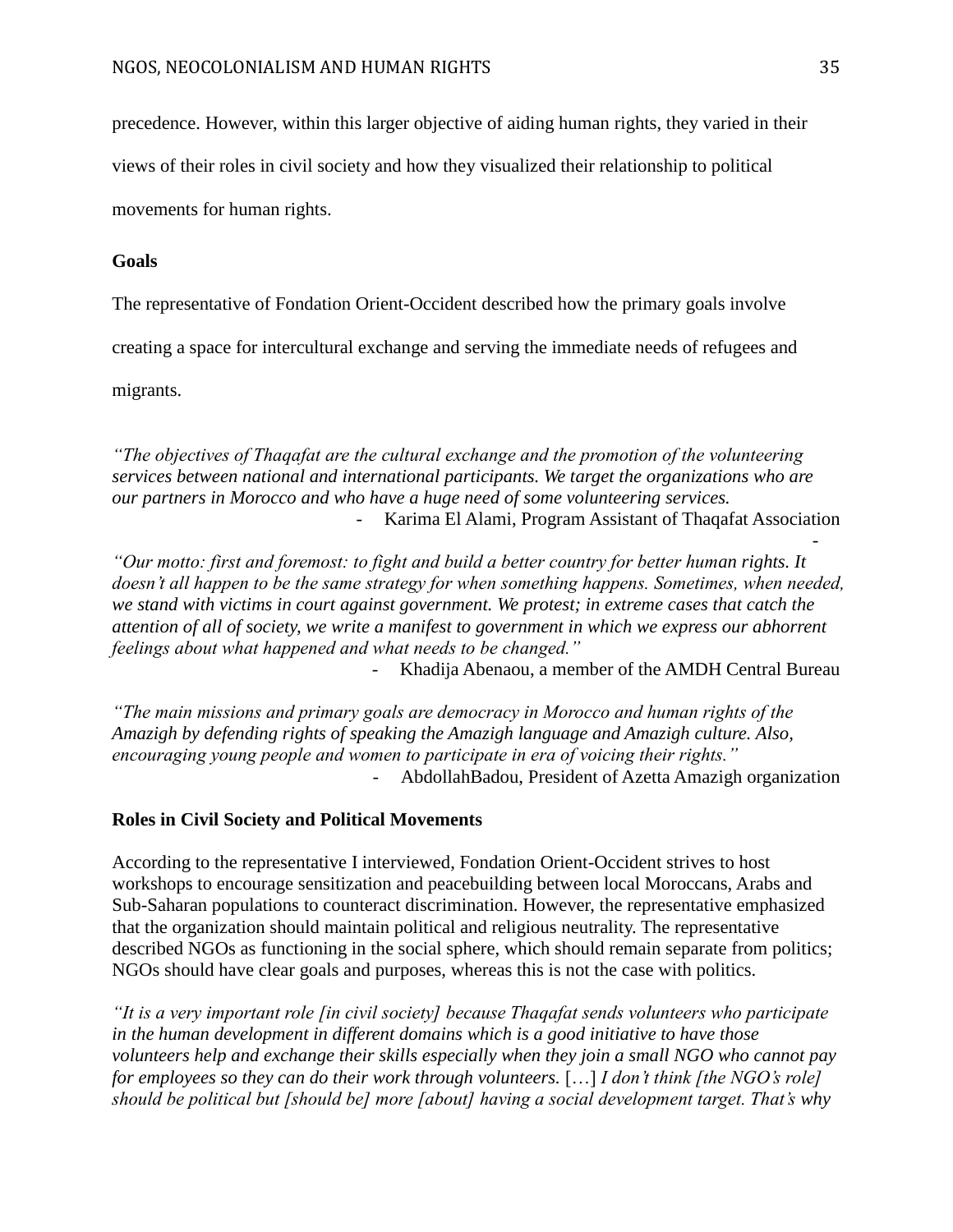*it is a very important idea to create an NGO to encourage citizens to be more involve in their communities and move to the better future engagement with society. However, they need to be responsible as active actors in their communities and think of being involved in civil society and not wait for the government to make their lives better."*

- Karima El Alami, Program Assistant of Thaqafat Association

*"[Our role in civil society] is always being present and participating and rooting for culture of human rights and democracy within Morocco. […] There is nothing without politics. If you say you are not doing politics, you are doing politics. We are not a political party but we participate because they do interact with the government for decisions."*

- AbdollahBadou, President of Azetta Amazigh organization

*"What motivates us is the need for changing the situation in Morocco for the establishment of more human rights to validate democracy and human rights. There is a huge wave of violation of human rights in Morocco and instead of initiating conversation they [the government] are arresting us. We contribute to fight for our rights and to abolish privileges, those who fight for their rights needs to have certain literacy in the subject to learn to fight for their rights. To be a social activist, you must be equipped with the right tools to fight for the cause. […] Our reports work on expanding the culture of human rights among the students and young generation."* Khadija Abenaou, a member of the AMDH Central Bureau

## **Discussion**

Drawing upon the work of Banks et al., civil society is "the arena, separate from state and market, in which ideological hegemony is contested across a range of organisations and ideologies which challenge and uphold the existing order."<sup>54</sup> As explored in Schuurman's work, the central role of the nation-state has been challenged by the increasing importance of civil society.<sup>55</sup> "Good governance" and democratic ideals are no longer linked to the previous concept of a "welfare state" but instead incorporate "new forms of local synergy between economic, political and cultural actors," including collaboration with civil society actors.<sup>56</sup>This is visible in the goals of the organizations I interviewed; Fondation Orient-Occident works to overcome one particular form of discrimination that weakens Moroccan civil society;

<sup>54</sup> Banks et al., (2012), 22.

<sup>55</sup>Schuurman, F. J. (2000). Paradigms Lost, Paradigms Regained? Development Studies in the Twenty-First Century. *Third World Quarterly,21*(1), 16. doi:10.1080/01436590013198

<sup>56</sup> Ibid.,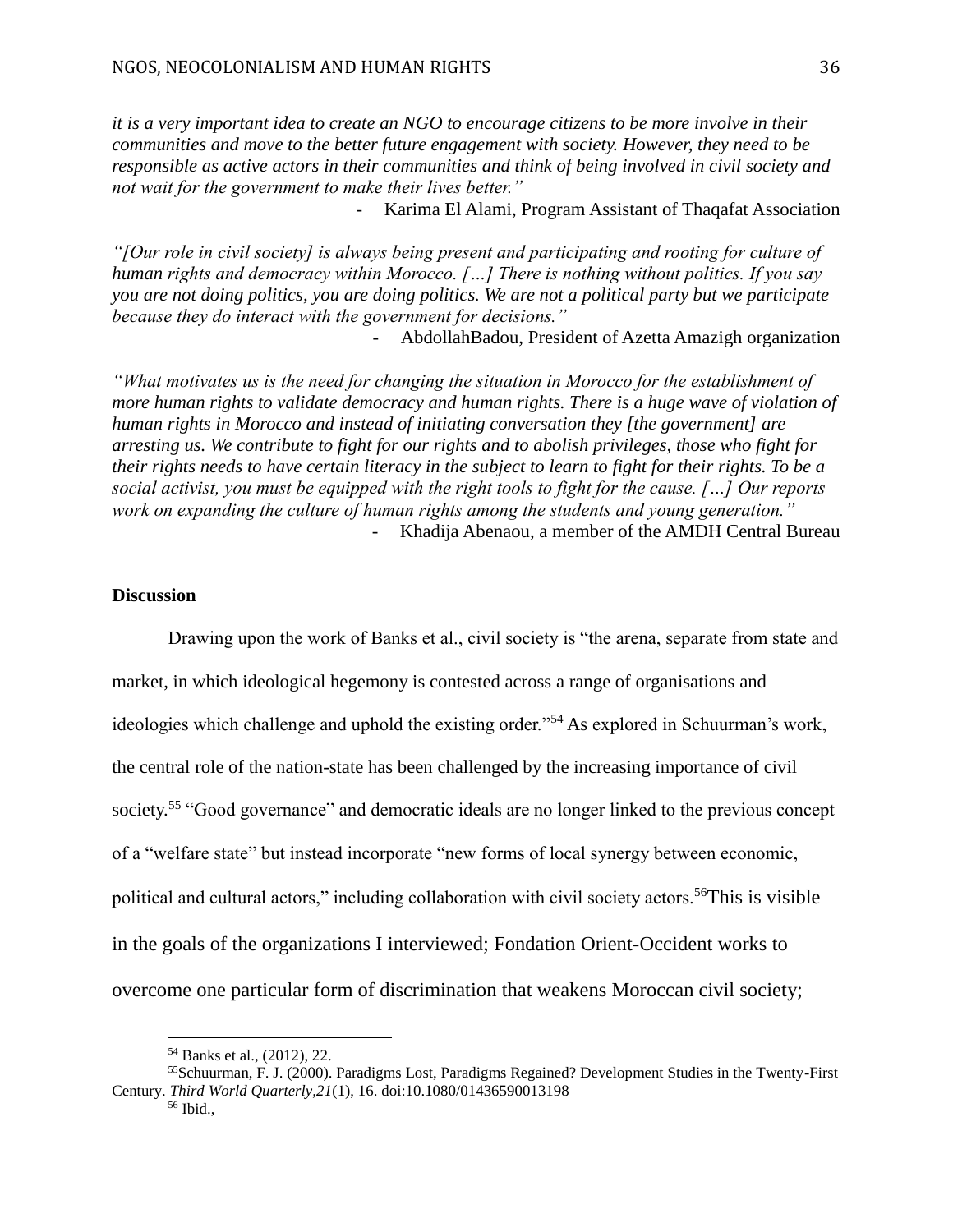Thaqafat seeks to increase cross-cultural understanding, and the AMDH and Azetta Amazigh clearly verbalize the universal protection of democracy and human rights as their primary goals.

These four organizations reflect the divide in the literature between organizations focused on service provision versus advocacy and empowerment. Fondation Orient-Occident deals with direct services for refugees and migrants; when asked about other factors and political movements relating to immigrant rights, the representative I interviewed declared that their role was in making immediate changes in the lives of migrants and refugees to improve their quality of life. Thaqafat focused on a different form of service provision of international volunteerism, by connecting local organizations in Morocco with the volunteering services they required from international participants. Although in different forms, both of these organizations seek to fill gaps that exist in the current time frame versus in the long run. While Thaqafat does explicitly reinforce the importance of participation in civil society, the service provision of both of these organizations relate to what Banks et al. described as the depoliticization of NGOs; their focus is primarily on provision of some service, and not the structural roots of these gaps.<sup>57</sup>

The AMDH and Azetta Amazigh, on the other hand, verbalize what they believe the structural issues of Moroccan society to be directly in their mission. In the eyes of the AMDH and Azetta Amazigh, advocacy and involvement with political movements inextricably linked to the promotion of human rights and democracy, as these organizations outlined in their roles in

<sup>57</sup> Banks et al., (2012), 2.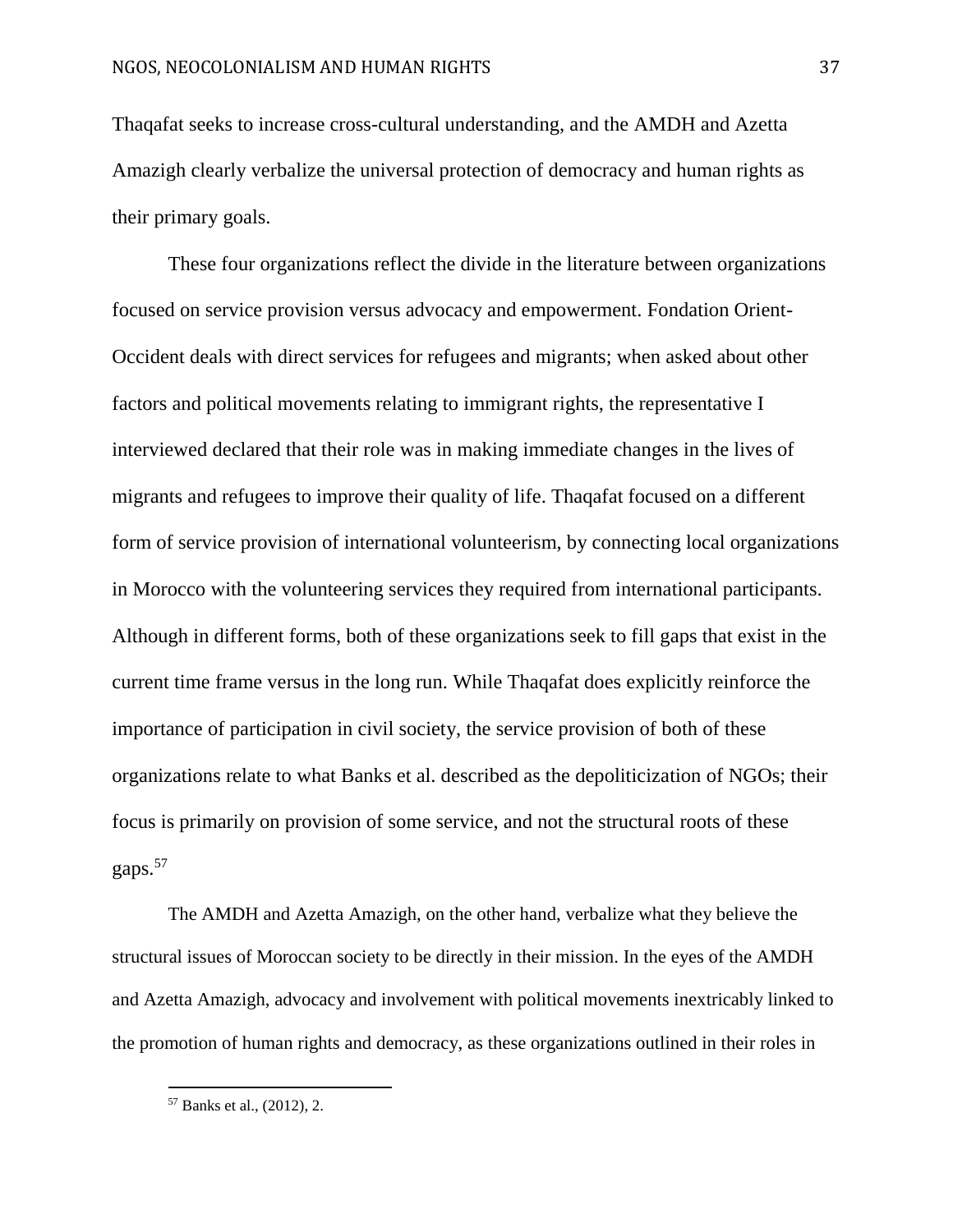civil society. One cannot advocate for the Amazigh people without understanding the political context. In *Civil Society in Morocco under the New 2011 Constitution: Issues, Stakes and Challenges*, Rashid Touhtou describes Nancy Frazer's work on how NGOs counter hegemonic interpretations of need with their own. Frazer touches on three primary components:

First, they contest the established boundaries separating "politics" from "economics" and "domestics".Second, they offer alternative interpretations of their needs embedded in alternative chains of in-order-to relations. Third, they create new discourse publics from which they try to disseminate their interpretations of their needs throughout a wide range of different discourse publics. Finally, they challenge, modify and/or displace hegemonic elements of the means of interpretation and communication; they invent new forms of discourse for interpreting their needs". I argue that development NGOs within Morocco's civil society are contesting, reordering the political space through a revitalization of the local, through 'oppositional' discourses on the 'social' in the form of 'needs talks'.<sup>58</sup>

As Touhtou argues, development NGOs can work to reorder the political space as they move to strengthen civil society and determine the needs of their society in particular. As AbdollahBadou noted, "there is nothing without politics." Any decision or action will have political implications, and with NGOs functioning as such a crucial part of civil society, this reinforces Frazer's theory that NGOs can contest the boundaries enacted between politics, economics, and domestics, and can challenge hegemonies within Moroccan societies through this manner.

Furthermore, this emphasis on democratic values is visible even within their structures. As described in my interview with Said Tbel, a volunteer member of the central bureau, the AMDHhas 100 national sections across Morocco, with 10,000 members. Power is spread across sections, with each section having elected representatives. From these sections, a functional

<sup>58</sup>Touhtou, R. (2014). *Civil Society in Morocco under the New 2011 Constitution: Issues, Stakes and Challenges*(Publication). Doha, Qatar: Arab Center for Research and Policy Studies, 9. Retrieved from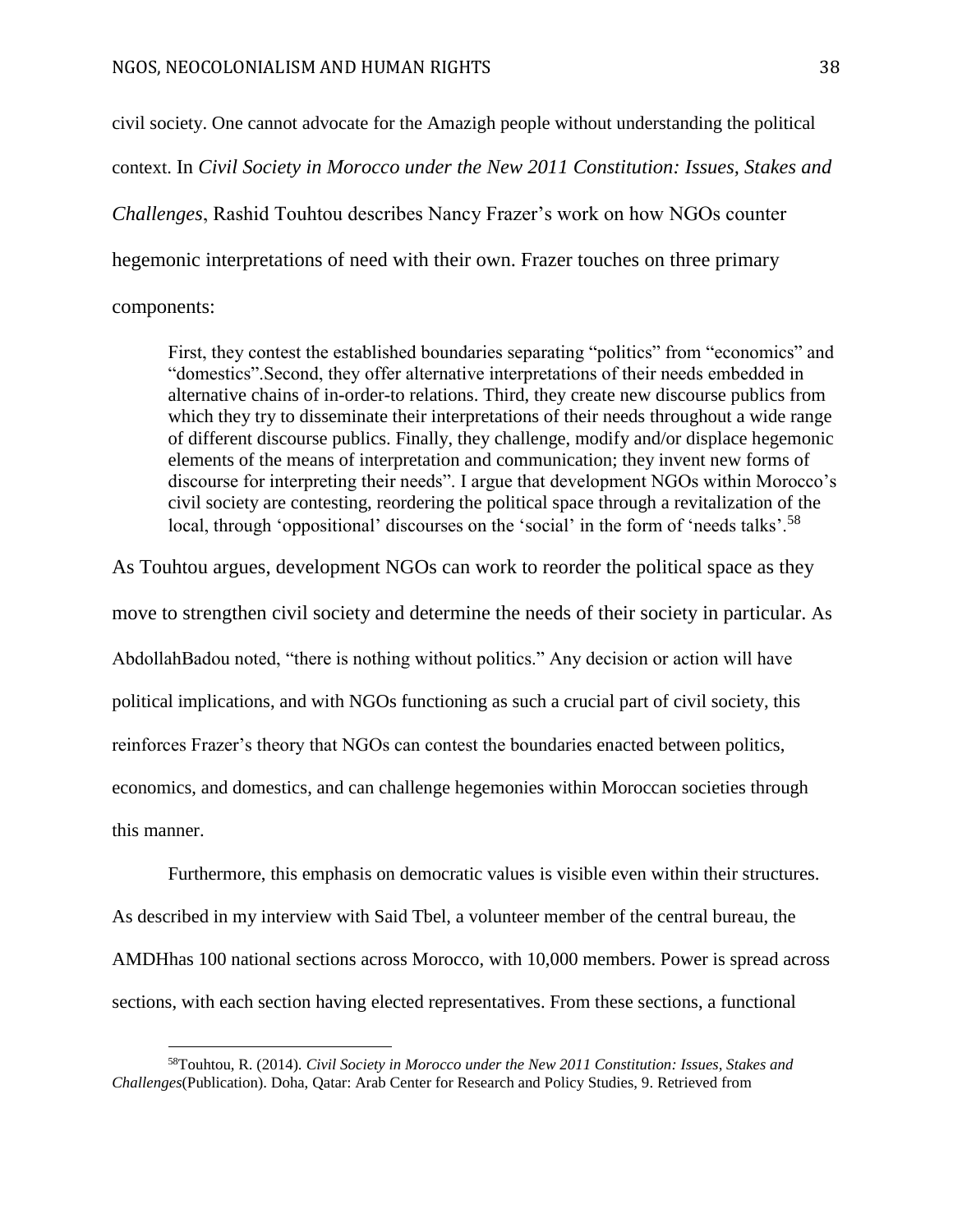committee is elected, as well as a central bureau that is situated in Rabat. Every three years, the AMDH organizes a national congress, in which goals and priorities are determined, which will then be carried out by the specialized committees designated by issue.<sup>59</sup> Azetta Amazigh has a similar organizational structure; with twenty-eight independent sections across the country, each sends delegates to a National Congress of about 150 representatives. This congress collectively gives rights to the national organizations, determines goals and sets the agenda. The National Congress selects forty-two individuals for the National Council. Thirteen of these individuals will be elected to the Executive Bureau through campaigning based on their qualifications. The President, whom I interviewed for my research, can serve up to two terms before stepping down for new leadership.<sup>60</sup> Although civil society does not always strengthen democratic ideals, organizational structures and missions such as these seek to reinforce democratic ideals at all levels of the organization.

In this manner, NGOs can play a significant role in destabilizing hegemonic systems of domination in their societies. As Touhtou argues, "participatory democracy is basically the answer to the development of ideas of citizenship. As the latter form of participation is more effective and efficient when people come together and coordinate their interests, organized civil society can therefore play an important role."<sup>61</sup> And as argued by numerous authors throughout the literature, including Touhtou, associations are a fundamental aspect of civil society. Therefore, NGOs are not necessarily doomed to reinforce the systems of power that helped develop them; civil society has even be theorized as a "site of rebellion against the orthodox and

https://www.dohainstitute.org/en/lists/ACRPS-

PDFDocumentLibrary/Moroccan\_Constitution\_of\_2011\_and\_Civil\_Society.pdf.

<sup>59</sup> Interview with Said Tbel, volunteer member of AMDH Central Bureau

<sup>60</sup> Interview with AbdollahBadou, President of Azetta Amazigh

 $61$ Touhtou, R. (2014), 21.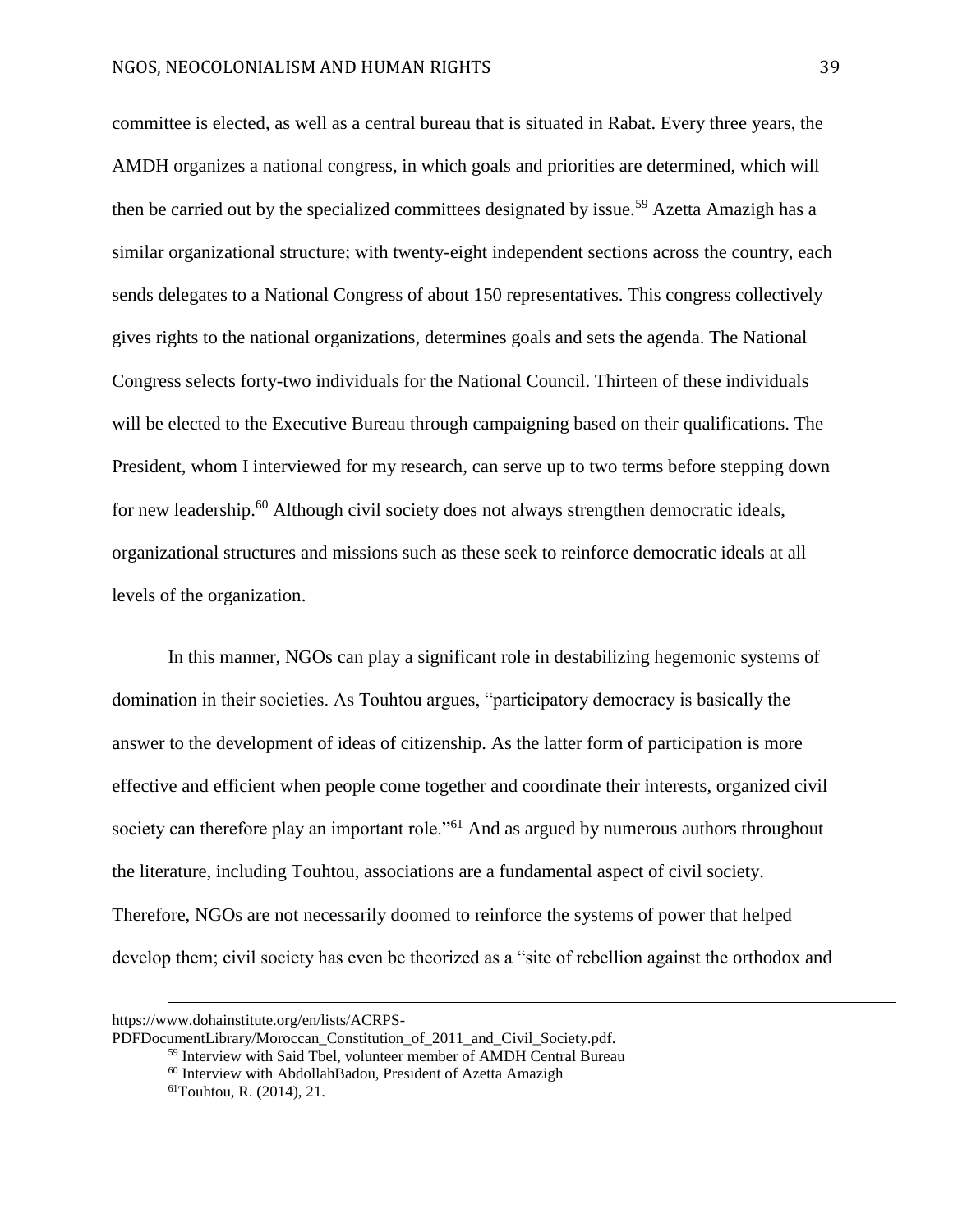the construction of hegemony […] an area of challenge and contestation, based on mutuality and solidarity. Civil society in this sense is impregnated with conflict, class and power, […] shaping critiques of the market, neo-liberalism and globalization today."<sup>62</sup> Two of the four organizations that I interviewed thereby referenced this value of strengthening civil society and fostering solidarity and mutuality, which is reinforced in both the goals of the AMDH and Azetta Amazigh. This contributes to these two organizations' perspectives that societal hegemonies at play, including neocolonialism, can be challenged. The AMDH aims to contribute to a "culture of human rights" by engaging young people. One example of this was Azetta Amazigh's emphasis on involving teenagers, and outreach programs specific to this population; President Badou verbalized that encouraging them to participate and have their voices heard was an organizational priority, further demonstrating long-term goals being addressed structurally.

#### **Strategies and Evaluation Priorities**

Each independent section of Azetta Amazigh conducts projects with determined goals, budgets and activities. They work with hundreds of local Amazigh associations, as well as government bodies and international organizations. The Executive Bureau oversees all organizing, research and projects. Projects are not simply judged on numbers; they must follow the organization's goals and ethics. As each section is independent, the NGO participates in a wide array of projects and activities; the structure allows for "innovating human rights," as President Badou stated, while also been overseen by the Executive Bureau.<sup>63</sup>

Some general strategies of the AMDH outlined by Khadija Abenaou, a member of the Central Bureau, including the following: location the violation of human rights, locating the victims, helping these victims in court, and writing memos to critique human rights violations by

 $62$  Ibid., 5.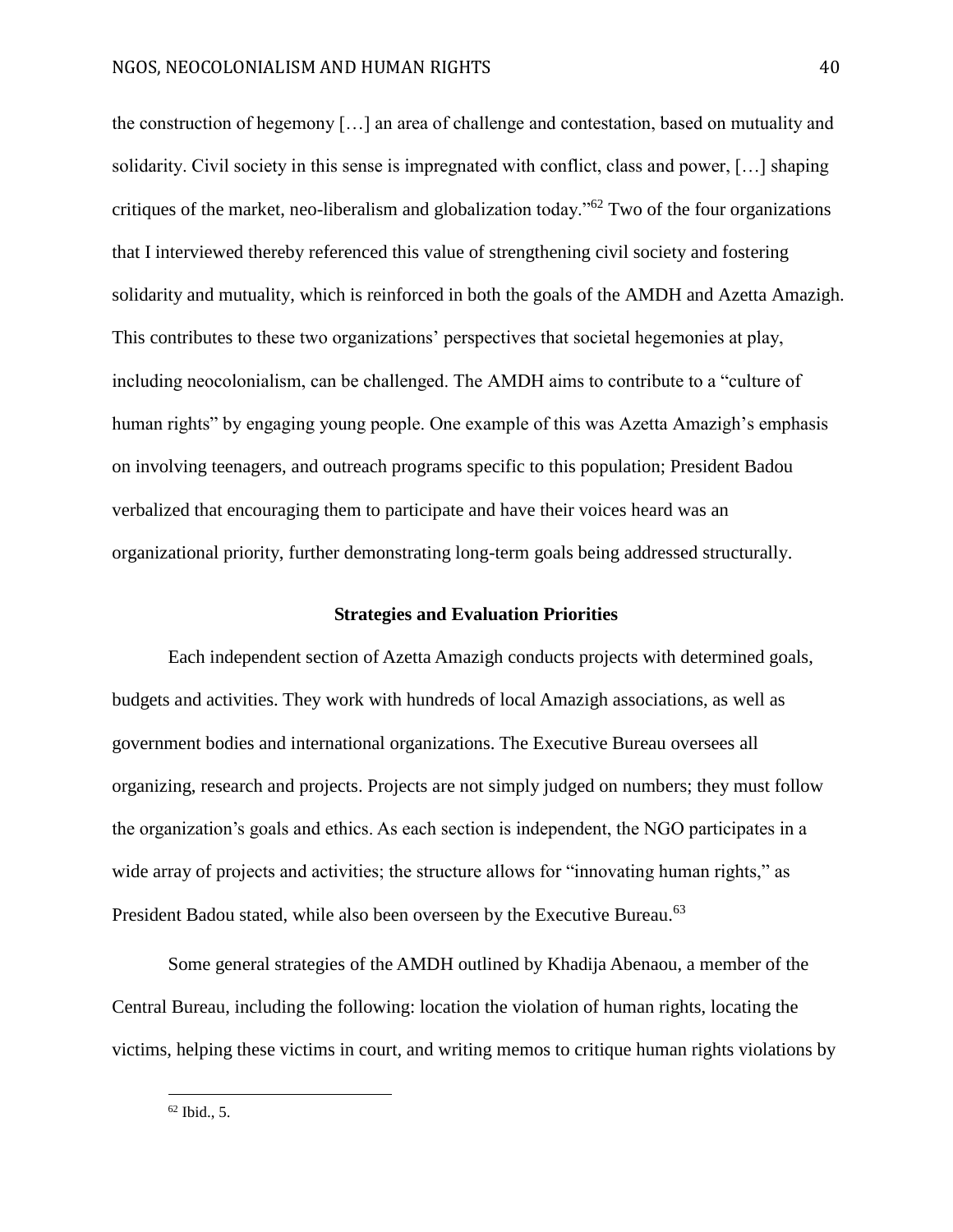governmental organizations and created demands for further action. However, as referenced in her earlier statement about the goals of the AMDH, their strategies are dynamic and constantly developing based on what is necessary. They stand with victims, they protest, they draft memos, and also conduct a variety of projects, activities and public events. The AMDH has central committees for finance and projects which is responsible for reporting, proposing the project with budgets and activities in cooperation with other central committees related to the project. By the end of each project, the central finance committee and supervisor committee receives an evaluation with a narrative report and finance report. Each project's initial goals include success indicators which are used in the evaluation. Evaluation includes the feedback of the participants and beneficiaries of the project and their satisfaction.<sup>64</sup>

Each program conducted by Fondation Orient-Occident is evaluated at multiple levels. Programs are evaluated by external evaluators from the UNHCR and other organizations, including their funders. Additionally, Fondation Orient-Occident incorporates the views of all people involved in focus groups, including beneficiaries and Moroccans, to gain specific suggestions for improvement.<sup>65</sup> Programs include direct assistance of refugees and migrants, as well as larger events open to the public to encourage intercultural exchange.

*"We plan each time to develop our network with Moroccan local NGOs who work in different fields mainly; education, health, children, human right and other programs. We do trainings, we invite our Moroccan partners to participate in some activities and encourage especially youth to be more involved in such programs. There were some members who thought of founding a NGO that can give a chance to promote volunteering in Morocco because it wasn't common for many years ago. Thaqafat members work together to evaluate the programs and choose the most needed ones for the human development programs and involve people who are interested and mainly adults."*

- Karima El Alami, Program Assistant of Thaqafat Association

# **Discussion**

<sup>63</sup> Interview with AbdollahBadou, President of Azetta Amazigh

<sup>64</sup> Interview with Khadija Abenaou, volunteer member of AMDH Central Bureau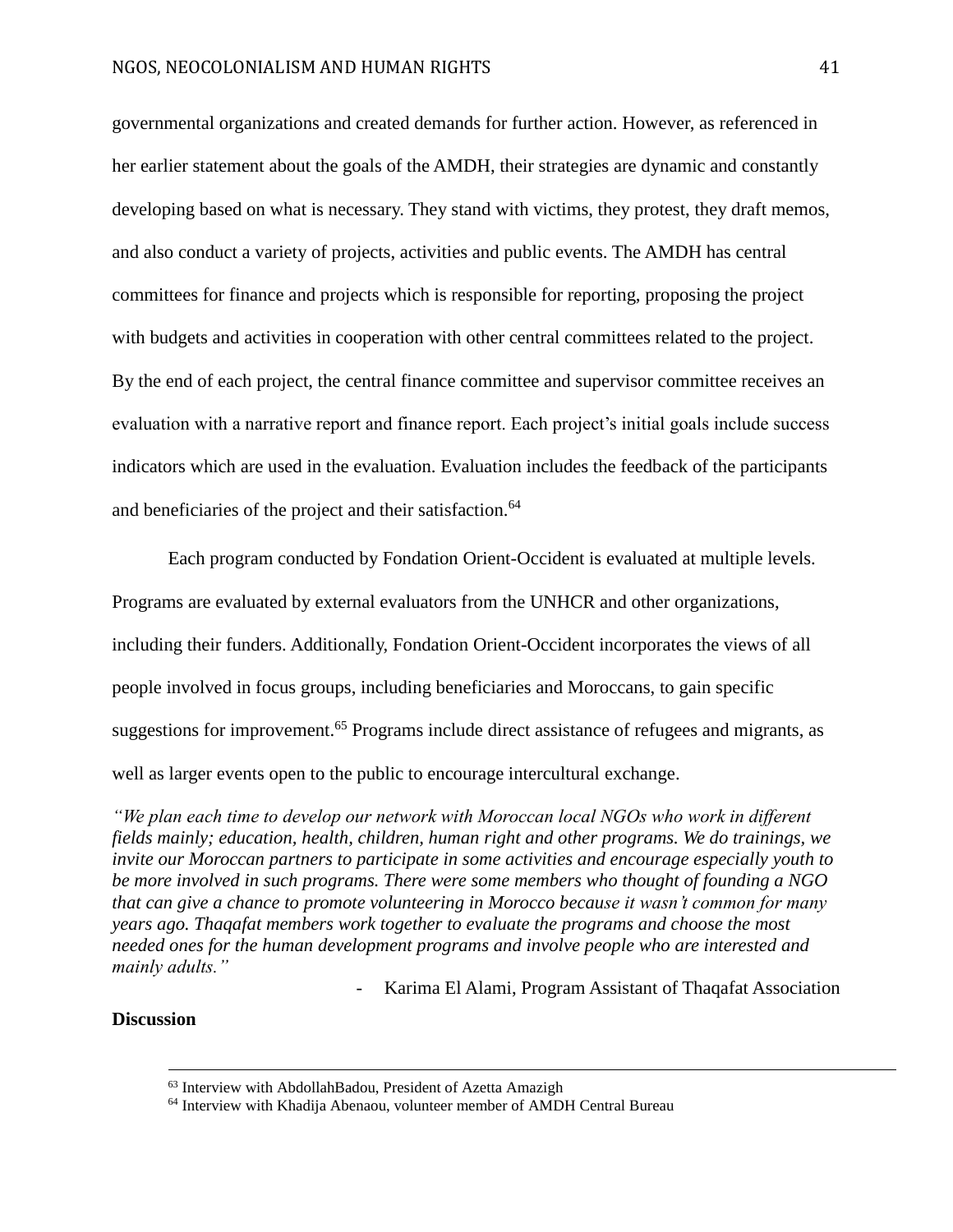In Banks et al.'s analysis of NGO structure and roles, two primary models of NGOs are designated: service-delivery oriented and advocacy based, which pursues the deeper root of the societal inequality, in their case poverty. In their analysis of service-delivery oriented models, which operate off the assumption that increased access to resources and services, participation is not political action as it does not "attempt to change the underlying structures and processes underlying limited and unequal access in the first place."<sup>66</sup> Banks et al. comment that with these organizations usually are pressured to deliver tangible results. Evaluation is typically rooted in this quantitative analysis and numbers, as funders are "funding NGOs to supply target-oriented services directly, both professionalizing and depoliticizing operations by turning NGOs into implementers or contractors of donor policy, rather than representative of grassroots constituencies."<sup>67</sup> However, this is interesting to consider in the context of Fondation Orient-Occident. While its services for aiding refugees and migrants are primarily service-based, and are dominated by external entities such as the UNHCR, a large component of the organization's work is also the physical space it provides that is open to all, which is constantly hosting events and informal interaction, which cannot be quantified; the focus group evaluations involving all participants are a beginning to better understanding the results. While its services do not involve political action, the community building aspect of the organization, in conjunction with the service provision, is left unaddressed by the literature, especially given the fact that legal restrictions largely limit the beneficiaries; nonetheless, Fondation Orient-Occident is an organization that is very separated from the political sphere.

Thaqafat is similarly separate from the political sphere and instead functions in a concretely social one. As their activities and programs are much more relationship-based and are

<sup>65</sup> Information from Fondation Orient-Occident representative

<sup>66</sup> Banks et al., (2012), 13.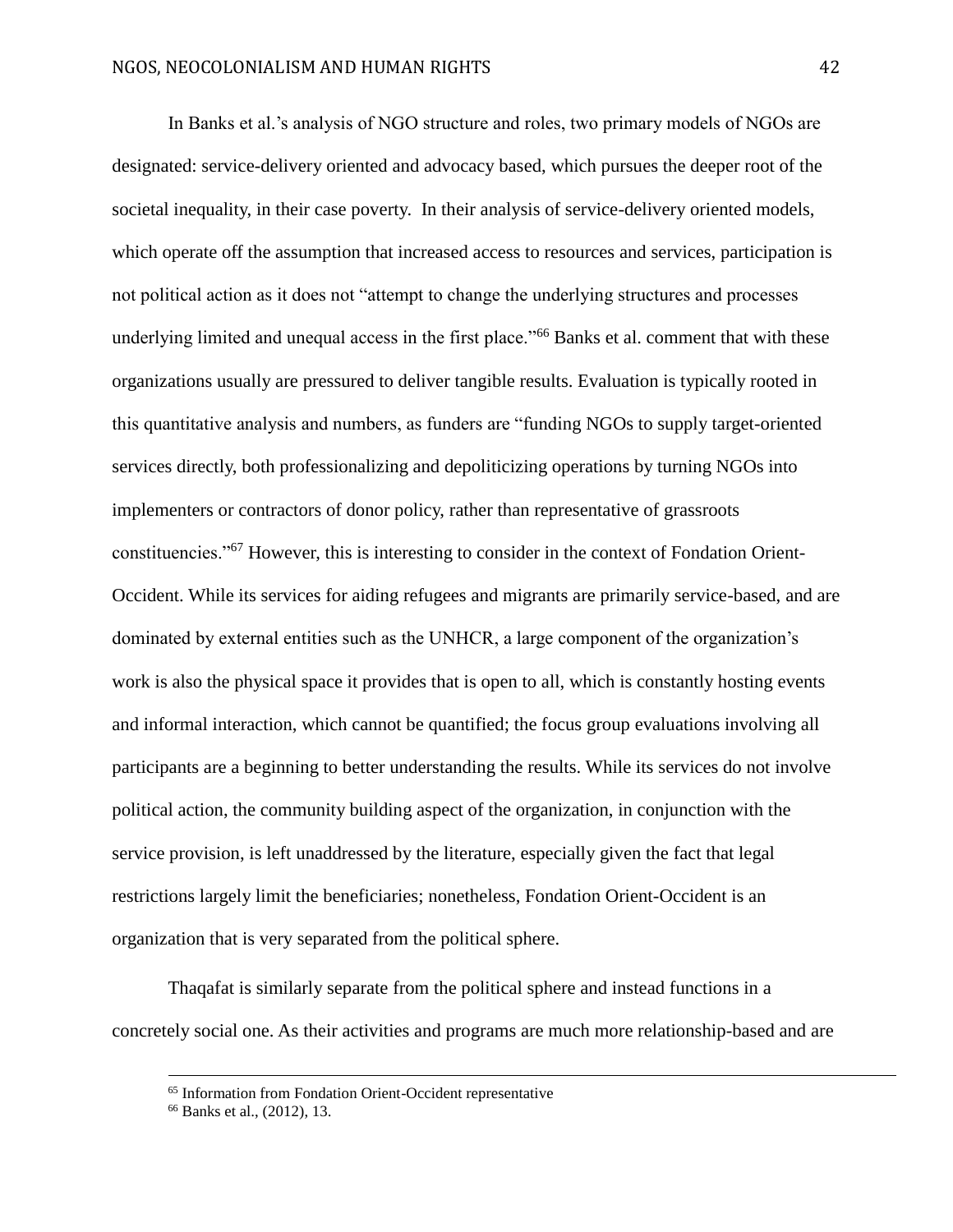evaluated internally by the Thaqafat staff accordingly, their work is also left uncovered by Banks et al: though, this is also given the context that Thaqafat does not receive funding, eliminating the need to clear external evaluation for sustainability and continued sustenance.

As explored by Banks et al., innovation in strategy, which was previously the advantage of NGO structure versus governmental programming, has been impacted by the increased dependence on donors; "given the high demand from donors to find simple, neat and comprehensive solutions to complex development problems, NGOs are ill-advised to try risky, innovative and unproven pilots for fear of losing funding. In effect, this means NGOs are also less likely to innovate in tackling the more difficult and structural conditions." Interestingly enough, President Badou directly mentioned "innovating human rights" as one of the organization's priorities; flexibility and ability to engage with a multitude of partners was underscored during our interview. The independence of each section allows each to innovate projects, programs and activities, which are later evaluated by the Executive Bureau, the elected central authority. Some of Azetta Amazigh's most recent projects include fifty workshops for young people and sixteen debate clubs, mobilizing 1,600 teenagers. This is in addition to publications, policy advocacy regarding language rights, and hosting about three to four activities planned per weekend in a range of fifteen cities across Morocco. Their decentralized yet organized structure allows them flexibility to innovate with various projects to empower Amazigh Moroccans, while also remaining accountable to their goals, ethics and strategies.

Similar flexibility and evolution is seen on the part of the AMDH. While Banks et al. put forth the theory that NGOs might shift away from innovation and seeking high-order outcomes such as empowerment, these goals are built into the organization's structure, and therefore are

<sup>67</sup> Ibid.,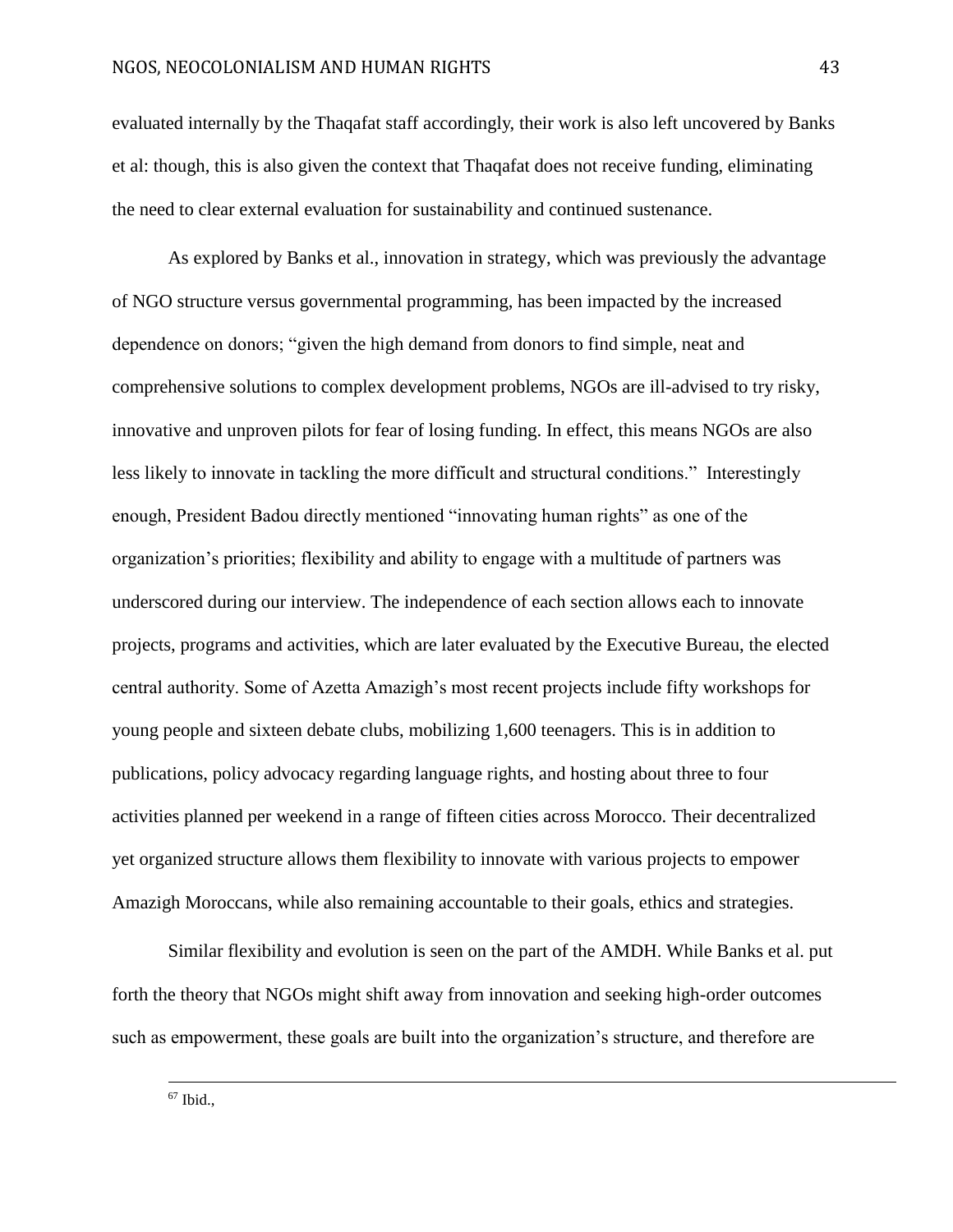pursued with a wide variety of strategies that vary depending on the context. They collaborate with journalists, schools, draft recommendations for government members, and are even involved in the legal system. While each project does have designated success indicators built into the reporting process, feedback of participants and beneficiaries is a significant part of the evaluation process. Therefore, it appears that in spite of the incentives to move away from innovation and a variety of strategies, the ADMH and Azetta Amazigh, through overarching goals and organization structure, are able to maintain these components in their advocacy.

# **Relationships with International Actors and Funding**

## **International Actors**

 $\overline{a}$ 

The representative of Fondation Orient-Occident described interactions with international actors as positive work relationships about collaboration and exchange. All decisions were made in conjunction with project committees. More powerful actors can't simply enter and push their own agenda; they must also go through the committees, so nothing is forced. She spoke of international assistance as a much needed supplement to the government that was worth the difficulties of the aid system. The organization's partners are all international entities.<sup>68</sup>

*"We have normal relationships. It is a partnership that ends with the project, with objectives that are predetermined. It is an opportunity to transmit this discourse and mobilize those international organizations. The international organizations put pressure on the Moroccan government and are pushing buttons that obligate the state to take action. International organizations help us speak the reality when the state is spreading false information. It makes the government too shy to lie."*

- AbdollahBadou, President of Azetta Amazigh organization

*"It is clear that development is not always for the purpose of development – neocolonialists profiting off the global south. It is not always overt and is often linked with aid. Knowing that this exists, to counter it, we choose [international partners] on a case by case basis except for public institutions because it is obligatory. If an organization wants to do work and it goes against our mission or international law, we won't work with them. One example is immigration;* 

<sup>&</sup>lt;sup>68</sup> Interview with representative of Fondation Orient-Occident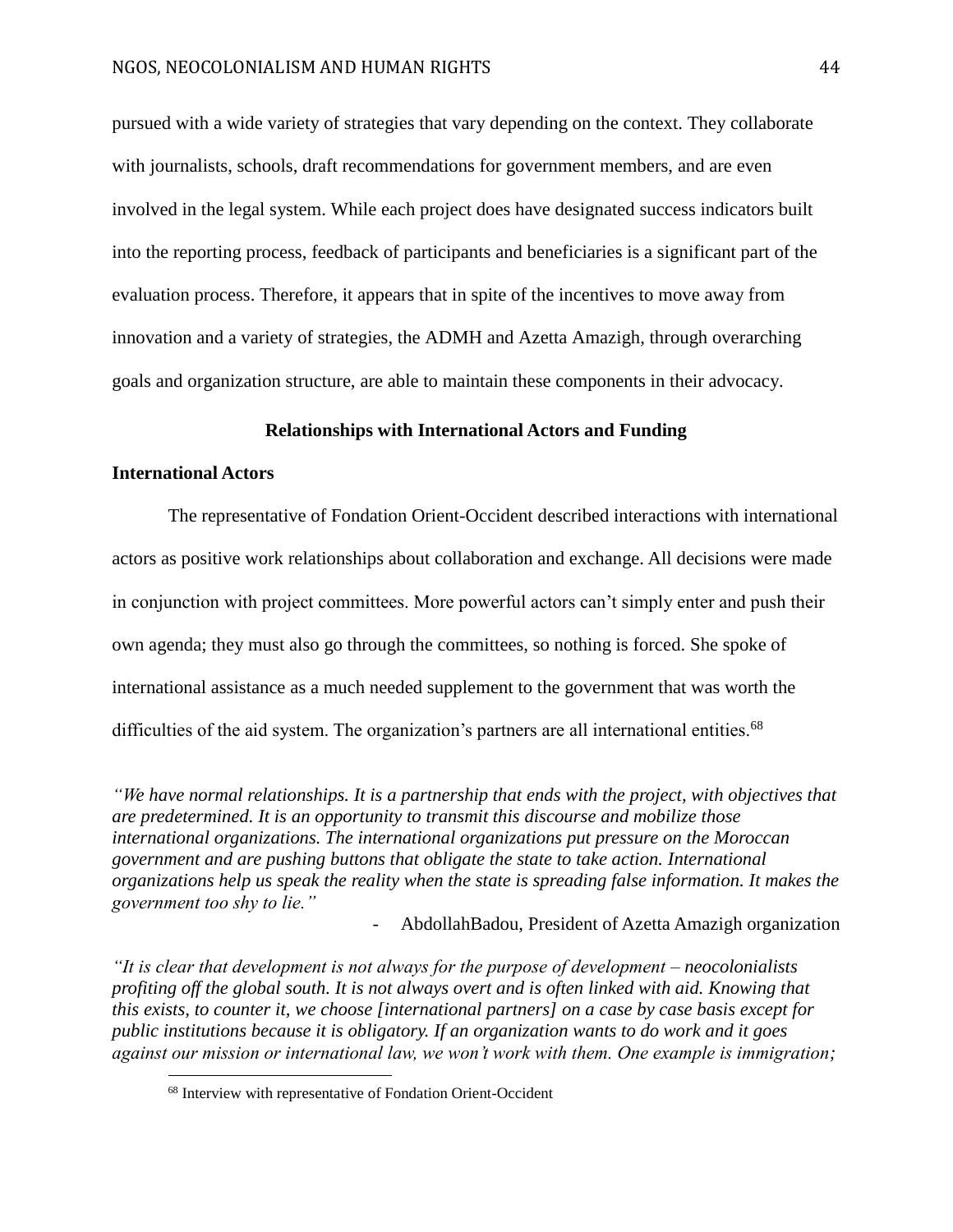*every time we do not agree with European policy, we write to the European governments and denounce every project in Morocco that works with them."* 

- Said Tbel, volunteer member of AMDH Central Bureau

*"We work with local NGOs around Rabat and Sale and we also have international partners that are interested in volunteering programs mainly from the US and Europe. Actually, we don't receive funding or look for them because our organizations in a non for profit NGO and it aims at promoting the volunteerism sense of life within young people from different nationalities. It is important role because through their international participants, as an organization, we feel that we are a very active actor in our society."*

- Karima El Alami, Program Assistant of Thaqafat Association

*"AMDH is a part of Le FédérationInternationale de Droit Humain. Right now, it is monopolized by the French and their friends in the African continent. Because we are too critical of the position of the French in international conflicts and critical of the situation in Morocco, we have applied three times for an administration position but have not gotten it. The FIDH is soft in its criticism of the Moroccan government, and other Moroccan organizations have been able to get into positions of power because they are not as hard on things happening in Morocco. This shows that in the end, the FIDH is still working for French interests and is still in the grip of the French."*

- Said Tbel, volunteer member of AMDH Central Bureau

# **Funding**

*"If you could find funding here in Morocco, why would you go international? But this international cooperation gets to our objective. Even if we go to the United Nations, they don't even have ability to raise campaign for people to give funding. It is very difficult to raise money, and we don't have right to do so from the civil community. And we cannot complete our mission 100% without those funds., We are a modest organization in terms of finance and structure. Few know about the problems of the Amazigh in Morocco. But in terms of impact, we pass these borders and transmit our mission and ideologies globally by collaborating with other international actors. An organization for human rights is not only to serve a certain community; it has to serve the global matters of other communities with an open-mind for relations with other nations. We don't work in the same context and with the same funding, but we have the same visions and the same goals in terms of innovating human rights.* 

- AbdollahBadou, President of Azetta Amazigh organization

*"A NGO like the AMDH must count on its own organizations and volunteering. Only three of our administrative staff are paid. We have the same problems with funding but we try to find organizations that are in line with our politics and belief system: the European organizations that have money. Now, almost all international funding has been stopped. It's mainly the Moroccan Ministry of Justice, the OMCT (organization against torture), the Swiss, a little from Norway on art and human rights, but it is about to expire."*

Said Tbel, volunteer member of AMDH Central Bureau

-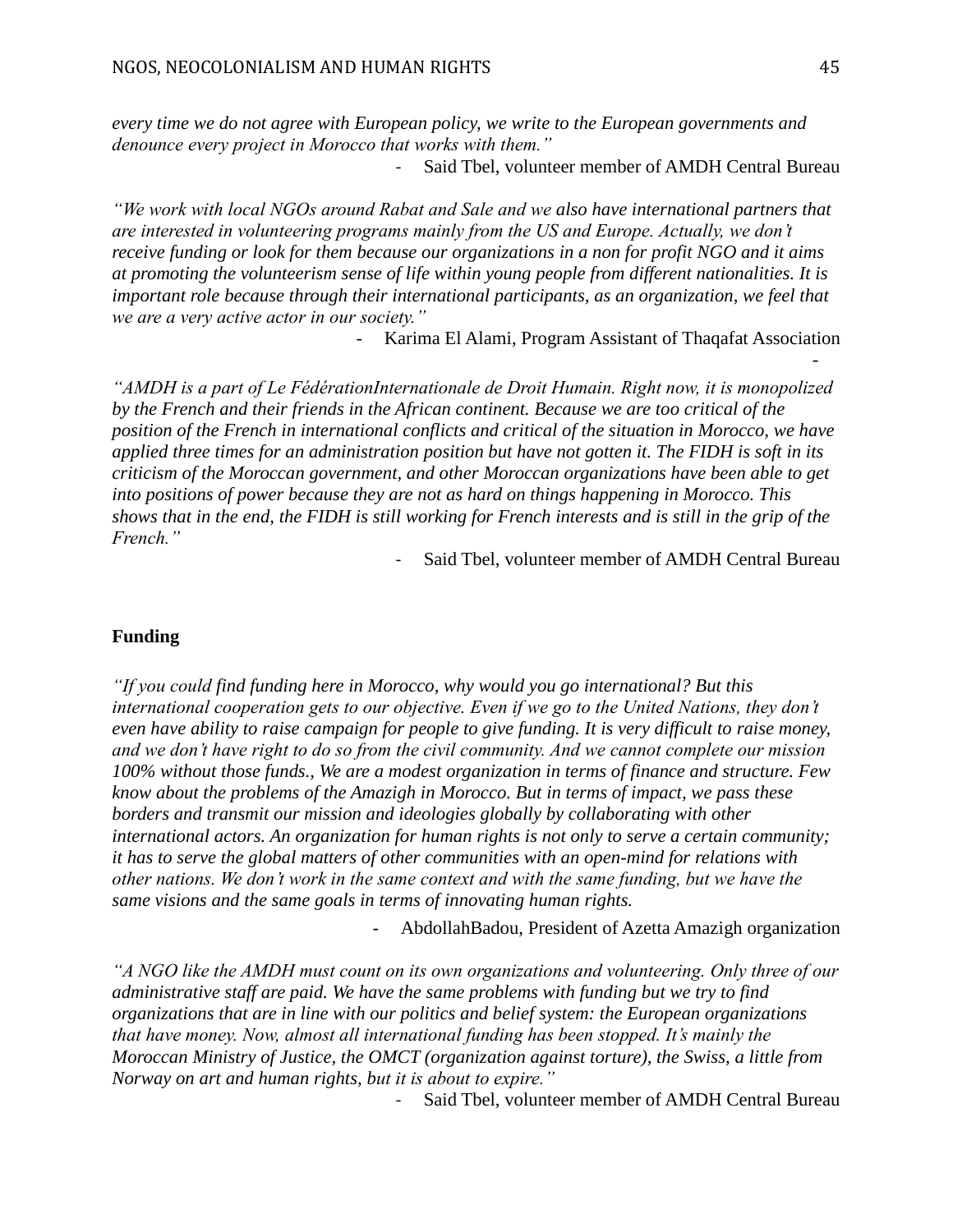*"60% of the work is volunteering and the other 40% is projects and activities. Only three people out of 150 in the national organization are paid. 90% of the finances are from foreign organizations, but the members of the organization from local communities give their time, energy, and small contributions which add up to a big budget. This has been the principle since day one; they won't get paid for their volunteering when there are places where you can be paid for this work."*

- AbdollahBadou, President of Azetta Amazigh organization

*"We don't just take the money. First, we have a project. We estimate the budget first and building upon that we request the appropriate funding. The financing side agree on the project without interfering in the decision of the NGO. Afterward, we write a report of the feedback report in finance and literary that enables us to acquire an integrity and honesty in dealing with projects along with other minor reports to keep us up to date with the progress. We do not cooperate with all NGOs like Zionist organizations; but we do cooperate with local and neighboring organizations that do not violate human rights."* 

- Khadija Abenaou, a volunteer member of the AMDH Central Bureau

*"We do not feel pressure from our funders. In terms of agenda, it is normal. If they obligate something that does not serve the organization, we will cut the partnership. Our strategy is to not rely on only one financial partnership with one organization to minimize this issue of control with foreign funding. This way, there is no one who controls us."*

- AbdollahBadou, President of Azetta Amazigh organization

*"Sweden, Denmark and Holland embassies do give us funding. It is a political agenda in their policies of outside affairs. We deal with more democratic countries and less aggressive ones in comparison with America, and they help us in the values that they believe in as well. That is why they fund the projects that they deem appropriate. They are more of partners than funders."* 

- Khadija Abenaou, a volunteer member of the AMDH Central Bureau

# **Discussion**

Whereas much of the literature focused on the inherently exploitative nature of most relationships between international funders and local NGOs, majority of my interviewees experiences with international actors and funding were positive. However, their interactions were also in reasonably specific parameters, which may be been an important contributor. The representative of Fondation Orient-Occident had positive relationships with international actors which she described of "collaboration" and "exchange," implying more equal footing that the typical North-South relationship in international aid assistance. This can be supported by

-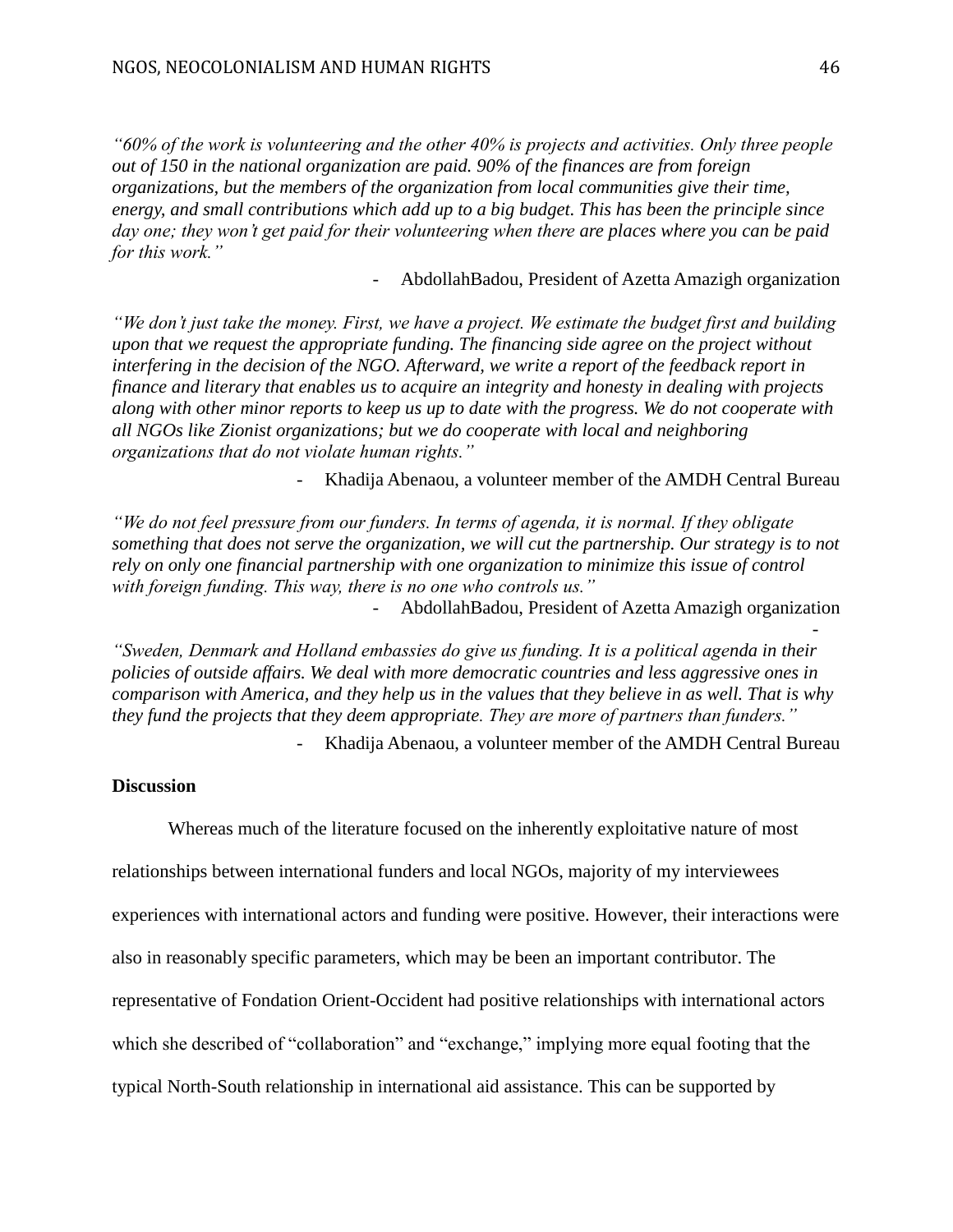Anderson et al.'s work *Time to listen: Hearing People on the Receiving End of International Aid* expansion on components of positive partnerships, which "strongly emphasize collegiality, mutual respect, and join problem solving."<sup>69</sup> While funding and agendas still factor into these interactions, the joint committees representing multiple parties that are not dominated by achieving donor purposes and instead allow for dialogue on programs for the beneficiaries is a positive contributor. Nonetheless, the roles of funder, external agent, and local staff are still firmly defined.

Thaqafat presents an interesting case as it is fundamentally tied to external agents and international actors, but without any of the dependency that might arise with funding. While volunteer services by international participants are a service of a sort, the experience of the international participants is one of the priorities, thereby emphasizing a more collaborative experience than most interactions between international actors and local NGOs. The extent of contact with international entities by Thaqafat allows for the relationships to be mutually beneficial; Karima describes the importance of promoting volunteerism among youth from all over the world, which also aids Thaqafat's contributions to civil society, also reinforcing the components explored by Anderson et al.

The theme of mutually beneficial relationships is also reinforced by the experiences of Azetta Amazigh with international actors. The relationships are partnerships that can start and end with specific projects that are predetermined and designed with Azetta's priorities and missions in mind. Furthermore, the international platform benefits Azetta's work by "transmitting" its discourse on a global scale and use the ensuing mobilization to further their agenda; international pressure on the Moroccan is one such example, as well as simply furthering

<sup>69</sup>Anderson, M. B., Brown, D., & Isabella, J. (2012). *Time to listen: Hearing People on the Receiving End*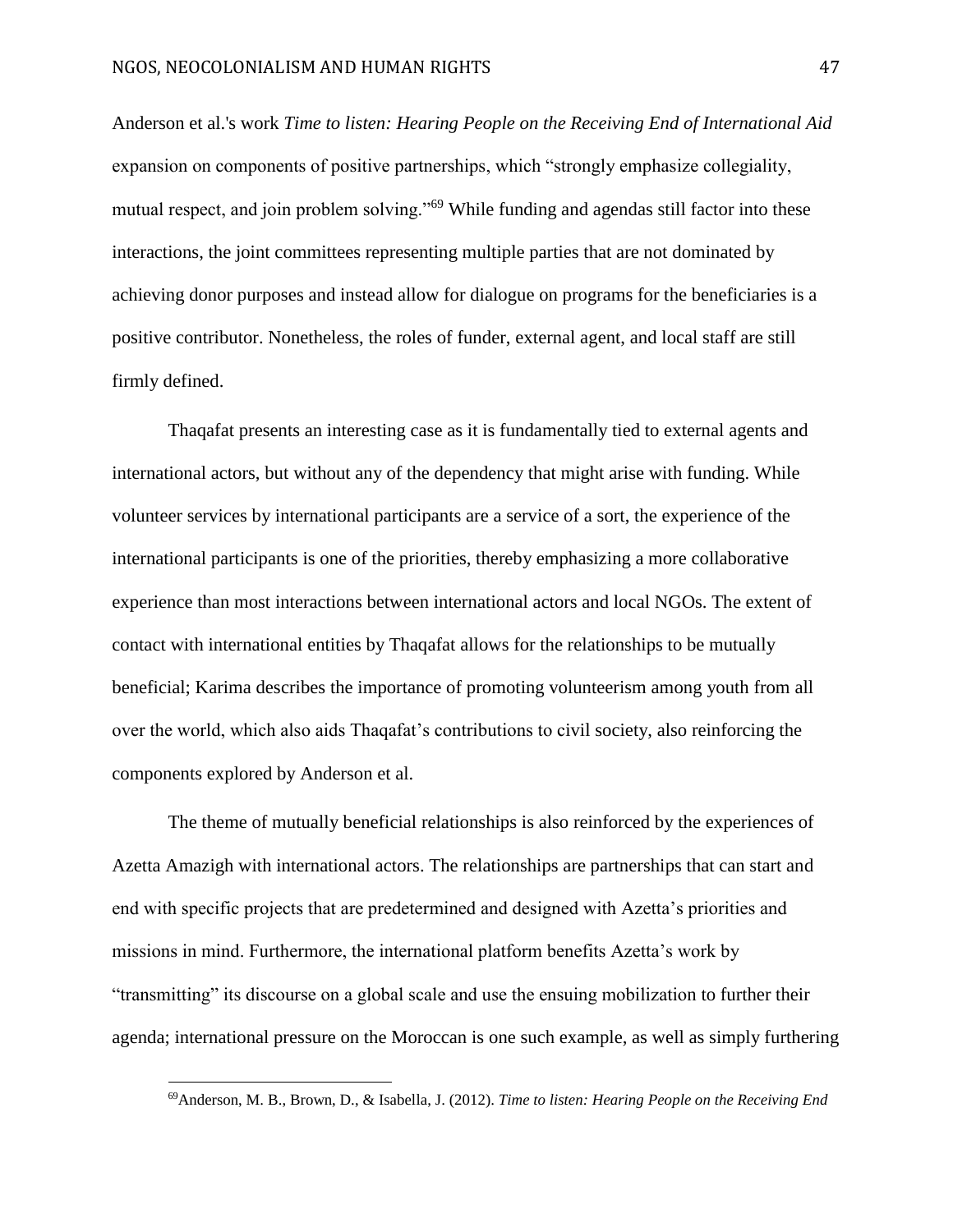the narrative that Azetta seeks to validate here in Moroccan society across the world. In this, Azetta has very clearly formulated goals and specific strategies for how international organizations can contribute to these initiatives, whether through funding, influence, or exposure.

This functions within Nkrumah's framework of neocolonialism as well. As he writes, "the struggle against neocolonialism is not aimed at excluding the capital of the developed world from operating in less developed countries. It is aimed at preventing the financial power of the developed countries being used in such a way as to impoverish the less developed."<sup>70</sup> Therefore, international funding can still be utilized to assist local needs in a sustainable manner, that can even help destabilizing colonial hegemony. Funding is a tool; however, it must be used in a method that legitimately benefits the community, as was stated by President Badou. Furthermore, he expanded upon how international funding was necessary at this point; as long as the organizations shared the same vision and goals for human rights, they could forge a partnership and collaboration. Azetta specifically diversifies its funding sources to ensure no one gains control through funding. Furthermore, Azetta only partners with others as long as it is within their mission; as soon as this is no longer true, they cut their ties, maintaining this emphasis on mutual benefit and equality within their relationships with international actors and funders.

A significant factor that allows for this ability to sever ties with funders and partners who overstep this bound, cited by both Azetta Amazigh and the AMDH is the volunteerism component of their organizational structure, primarily supported by the local community members who are a part of the organization. As President Badou outlines, while 90% of finances are from foreign organizations, these are used for about 40% of the organization's work. The other 60% is run by volunteers, who give their time, energy and whatever they can contribute to

*of International Aid*. Cambridge, MA: CDA Collaborative Learning Projects, 96.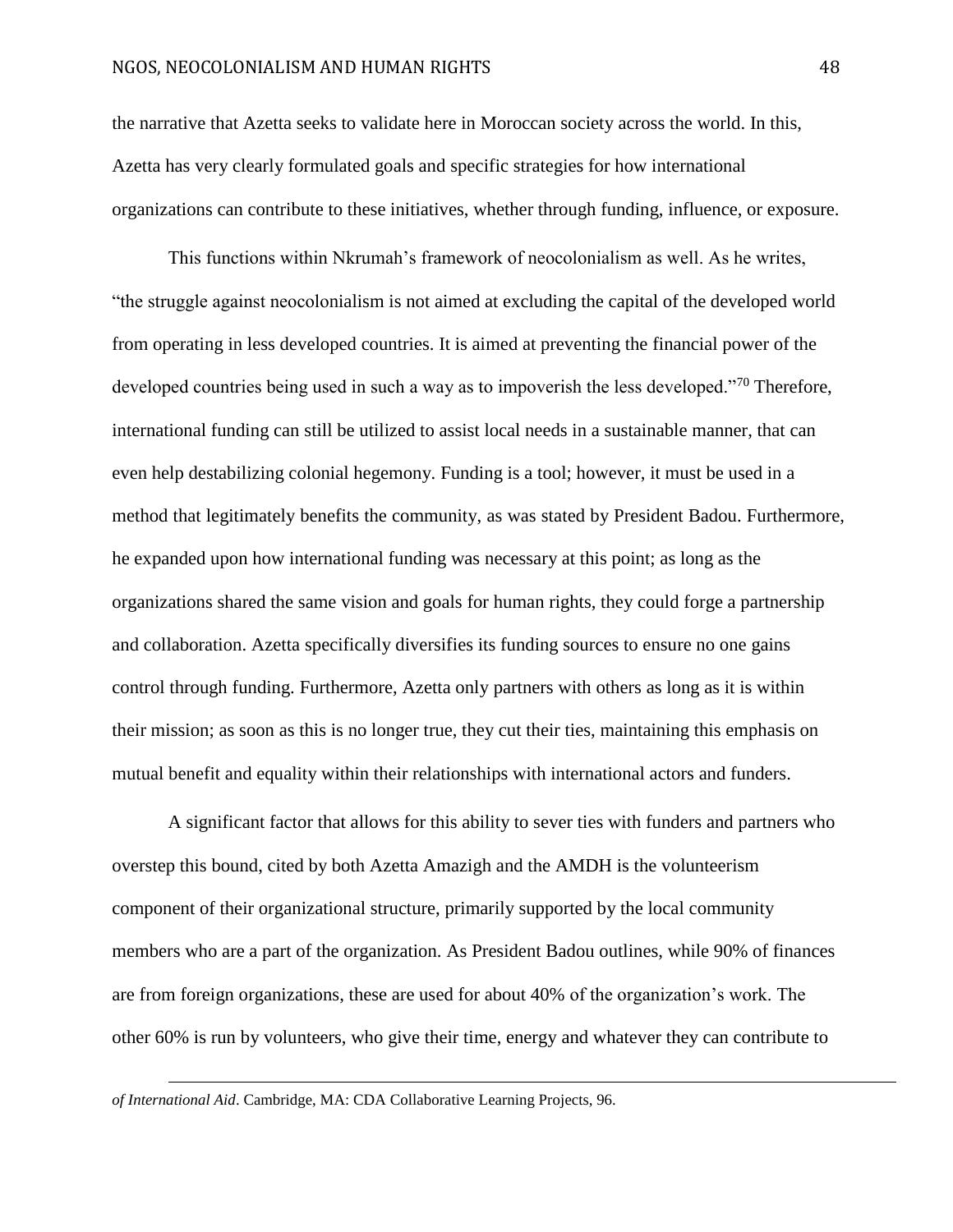the organization. Only three personnel of the entire organization are paid, and this generosity from within the community itself is what allows for less of a dependency on funders. This shift to grassroots fundraising, whether through funds or time and labor, is addressed in *Fundraising Is Not a Dirty Word: Community-Based Economic Strategies for the Long Haul* in *The Revolution Will Not Be Funded,* exploring work through the framework of the nonprofitindustrial complex. Defining organizing as "building relationships and institutions to sustain community power, it follows that fundraising is organizing."<sup>71</sup> This piece describes ideology of Project South, an organization returning to grassroots structures:

"One of the staunchest critiques of the non-profit industrial complex (NPIC) is that nonprofits have become over dependent on foundation funds as their primary source of income. Though grassroots fundraising does not completely free us from the limitations of the NPIC, it is a method that can increase and strengthen out accountability to the communities most affected by injustice […] and works to tie local and immediate struggles to the systemic root causes of oppression. We connect grassroots fundraising to our central program goals for two reasons: foundation dependency limits effectiveness and to create a community-based economic model while building a base of allies and community members to whom we are ultimately accountable.<sup>72</sup>

This grassroots, community-centric form of organizing is also visible in the structure of the AMDH, which also only has three administrative staff and primarily relies on the volunteerism of its members. As Said Tbel stated, the AMDH must "count on its own organization in volunteering" if it does not wish to become indebted to funders and be pressured to engage with funder agendas.

The AMDH also determines its international partners and funders on a case by case basis, remaining very selective. As Said Tbel stated, it is "clear that development" is not always for development's purpose. Being aware of this is central to their relationships with international

<sup>70</sup>Nkrumah, K. (1965), 4.

<sup>71</sup>Guilloud, S., & Cordery, W. (2007). Fundraising Is Not a Dirty Word. *The Revolution Will Not Be Funded: INCITE!,*107-108. doi:10.1215/9780822373001-009.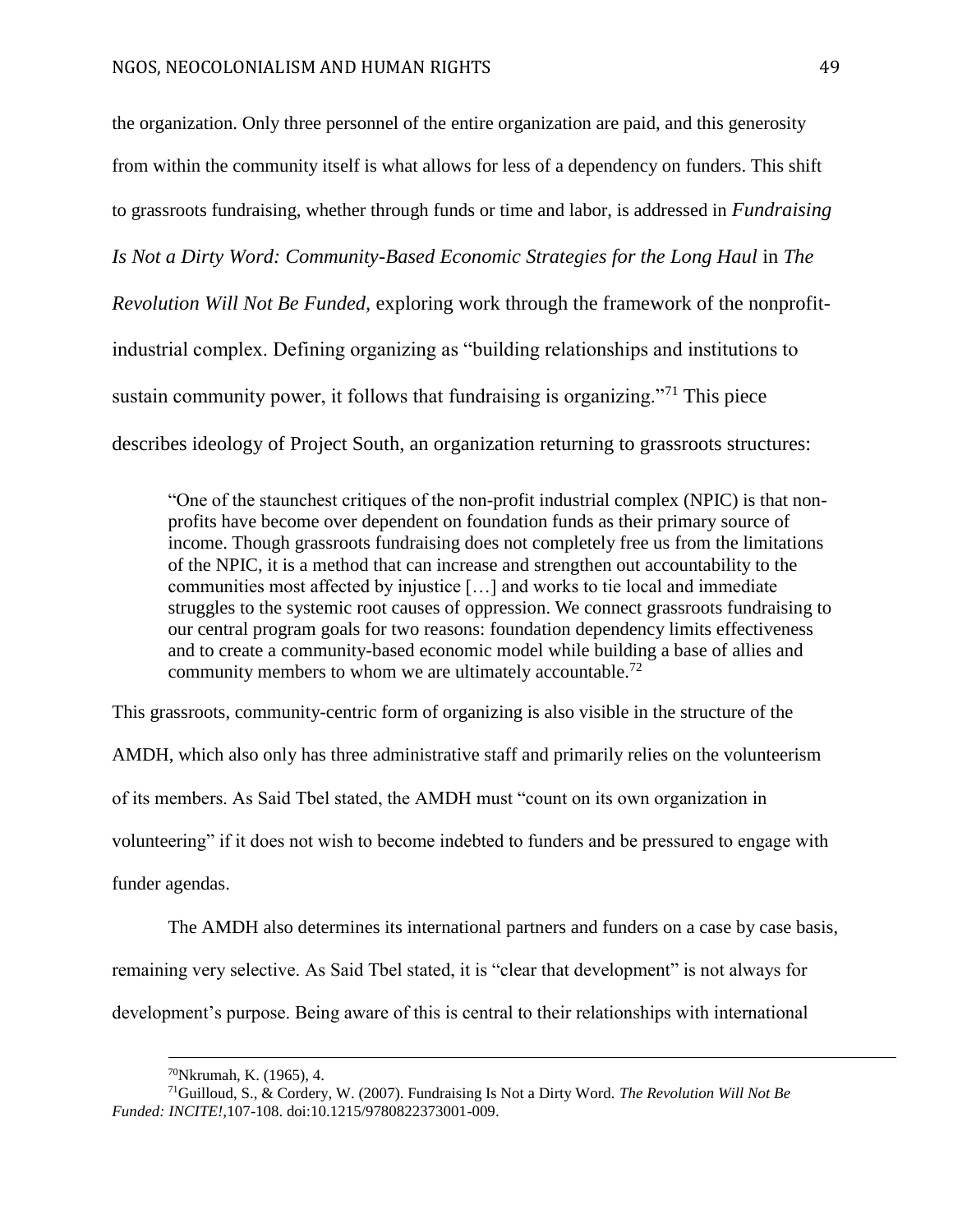actors. However, the AMDH is also very openly critical of the human rights violations by the Moroccan state, as well as of the actions of European entities, which Said Tbel impacted their success in international organizations. For example, in their involvement with the FIDH, they are consistently denied positions of power because of their sharp criticism of the Moroccan state and of the French. The fact that this impacts their standing demonstrates that the FIDH is still in the "grip of the French" and serving their interests. Therefore, the AMDH is very conscious of how its staunch loyalty to its ideals will impact its standing in these hegemonic structures, both domestically and internationally. Nonetheless, this is one of the foundational identities of the organization, and so in choosing international partners, the AMDH seeks out ideological parallels with similar goals and missions. Additionally, as Khadija Abenaou declared in her interview, projects, goals and activities are established; the funding comes second. This minimizes the influence of funders in determining objectives and implementing their own agendas. And as these funders are often ideologically like-minded, Khadija Abenaou declares that these relationships are more of partnerships than simply finances.

# **Accountability, Concerns with Funding and Autonomy**

#### **Accountability**

The main goal of Fondation Orient-Occident is the benefit of the beneficiaries, whom the organization is most accountable to.

*"We are part of the community, not apart from the community. We are participating within the community. This is the mission of the organization. The organization has a strong structure that rules and governs it. Even though the[re are] Presidents and ones who are accountable for the organization, we need to also refer to the other sections. Workshops to help enrich expertise of members. There needs to be equality between the two [communities]: international and local.*  - AbdollahBadou, President of Azetta Amazigh organization

 $72$ Ibid.,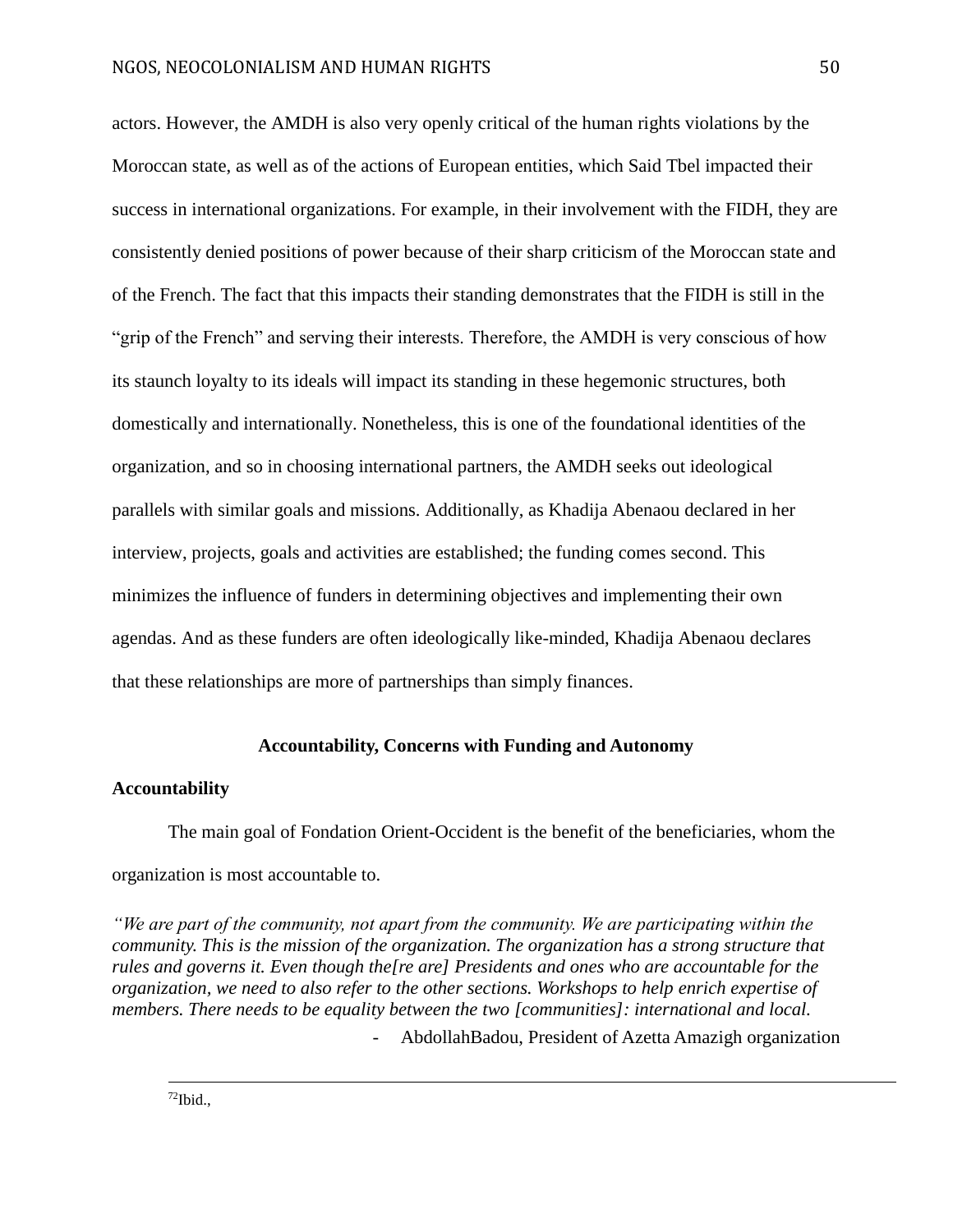*"We feel accountable to the population and public opinion. [We are accountable to] many: the international community, our members, the state, the media, the Moroccan people...the United Nations is probably the highest, as they can help us respect human rights.*

Said Tbel, volunteer member of AMDH Central Bureau

*"We feel more responsible towards the local community for social development and of course the government and to the international community. It is good that Thaqafat runs their stay here to make them learn about their capacities and learn a new culture and be able to share what they have learnt with their communities back home."*

- Karima El Alami, Program Assistant of Thaqafat Association

## **Concerns with Funding: Neocolonialism?**

*"There are two levels [of long-term concern with foreign funding.] The government and the national bank has acquired a huge debt of the past few years. When we speak about this debt the Moroccans, it is a debt service or interest exacted on the Moroccan community and this interest, that should be paid by the government, is taken out on Moroccan society and raises prices and costs of living to pay the debt.*

*On the second level, there is a difference with organizations. Some respect their basics and integrity but some start from that foreign funding without a cause just because there is funding. They alter their beliefs in accordance to the funder; their program is no longer theirs but instead their funders, because they believe that funding should be used no matter wherever it comes from. For example, an organization is funding a feminist journal, but the funder did not agree on that and instead suggested a project for tapestries. Instead of having capital and working for themselves, this organization follows the funders request and now works for a meager wage. Once you let go once, you always will. An organization must have independence in making its decisions. If it does not, then it will fall."*

Khadija Abenaou, a volunteer member of the AMDH Central Bureau

*"Since the organization was created and has emerged, we have always been rooting for independence and to not become a tool for other political parties, which became a problem for other organizations. This gives us respect and credibility with other partners. It is very difficult to maintain this independence in this game. We are the ones who are taking the harsh things because it is not easy to have funding. The political parties want to serve their people, not the community. Nothing is free. They can't fund you if they can't benefit from funding you. So what is the purpose of them funding you? That's why our first choice was to be independent. 15 years of work…I think we succeeded in keeping this balance of independence."*

- AbdollahBadou, President of Azetta Amazigh organization

*"The AMDH is conscious of the risks of international money. First, projects are created; then, we ask for money, which comes directly to the AMDH for those projects. An example of a bad one that we will not engage with: the budget from Europe for the state and NGOs if we work to stop migration."*

- Said Tbel, volunteer member of AMDH Central Bureau

-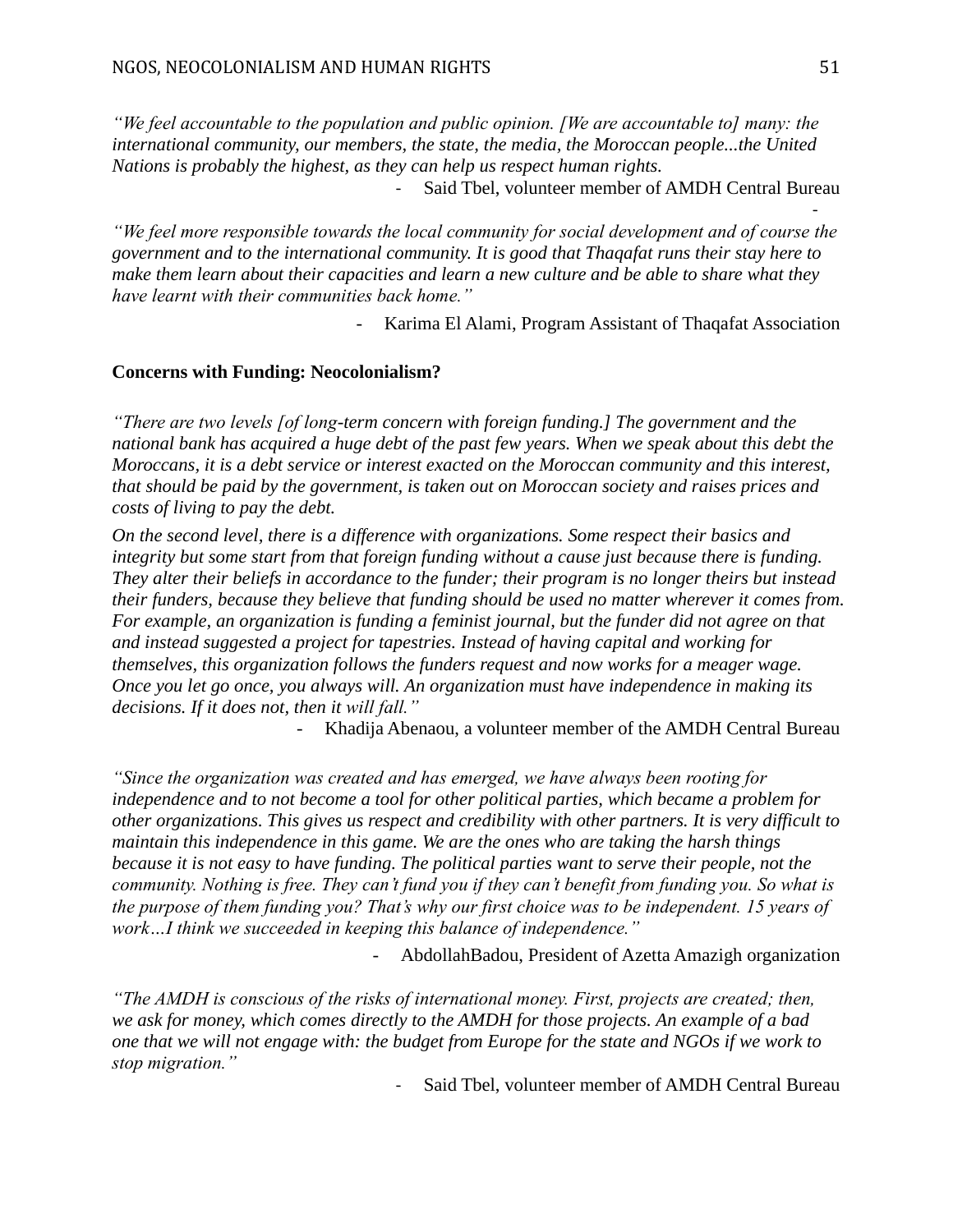*"There is always a decision for the national bureau for this organization. The criterion and ethics of the funders must be in line with ours. Certain organizations obligate you to transmit and promote certain political ideas and we don't engage with them. That is not easy to do because there are certain structures that do not want us to criticize, but this organization has power to voice our own opinion because we do not care if the funding is cut or not. We have the privilege of voicing this. Otherwise, we could close this place and do something else. When you stop defending this idea or ideology of the organization, why would you keep doing work in the social community? Serving this community is the goal. Why would we continue if we do not serve the public community?"* 

- AbdollahBadou, President of Azetta Amazigh organization

*"Like most countries that just follow the U.S., even France is involved in violence. We don't cooperate with France because they seep out the resources of the Moroccan people and dry out the goods.* 

- Khadija Abenaou, a volunteer member of the AMDH Central Bureau

# **Imperialism: the larger foe**

*We refuse to work with American finances because we think that the U.S. interferes with countries and works against their best interest. We don't work with American NGOs like USAID because they are funded by the U.S. state. In the ranking of imperialism and overreach, it is: America, Britain, Europe. When Americans go into a situation, like the Gulf War, they go 100% in, use arms and do not think about the human rights aspect. Europe is imperialist but they don't have the power to; Europe takes a gentler stance and think a little bit more.* - Said Tbel, volunteer member of AMDH Central Bureau

*"We are in accordance with our beliefs and taking funding from the U.S. is against what we stand for. We don't not establish partnerships with countries who directly violate human rights. With its violations in Iraq and Palestine, at the head of these countries is America. We demand the rights of the countries to make their own decisions and take their own independence. We can't compare Spain to the violence of the American state. No one reach the level of violations of the Americans."*

- Khadija Abenaou, a volunteer member of the AMDH Central Bureau

# **Discussion**

As explored previously with volunteerism, both with the AMDH and Azetta relying on

this for their program sustenance, and the foundational component for Thaqafat, this deep-rooted

connection with community is a prime source of accountability. Building off of the importance

of grassroots fundraising explored through a nonprofit-industrial complex framework,

accountability to a community and internally are both essential aspects of maintaining one's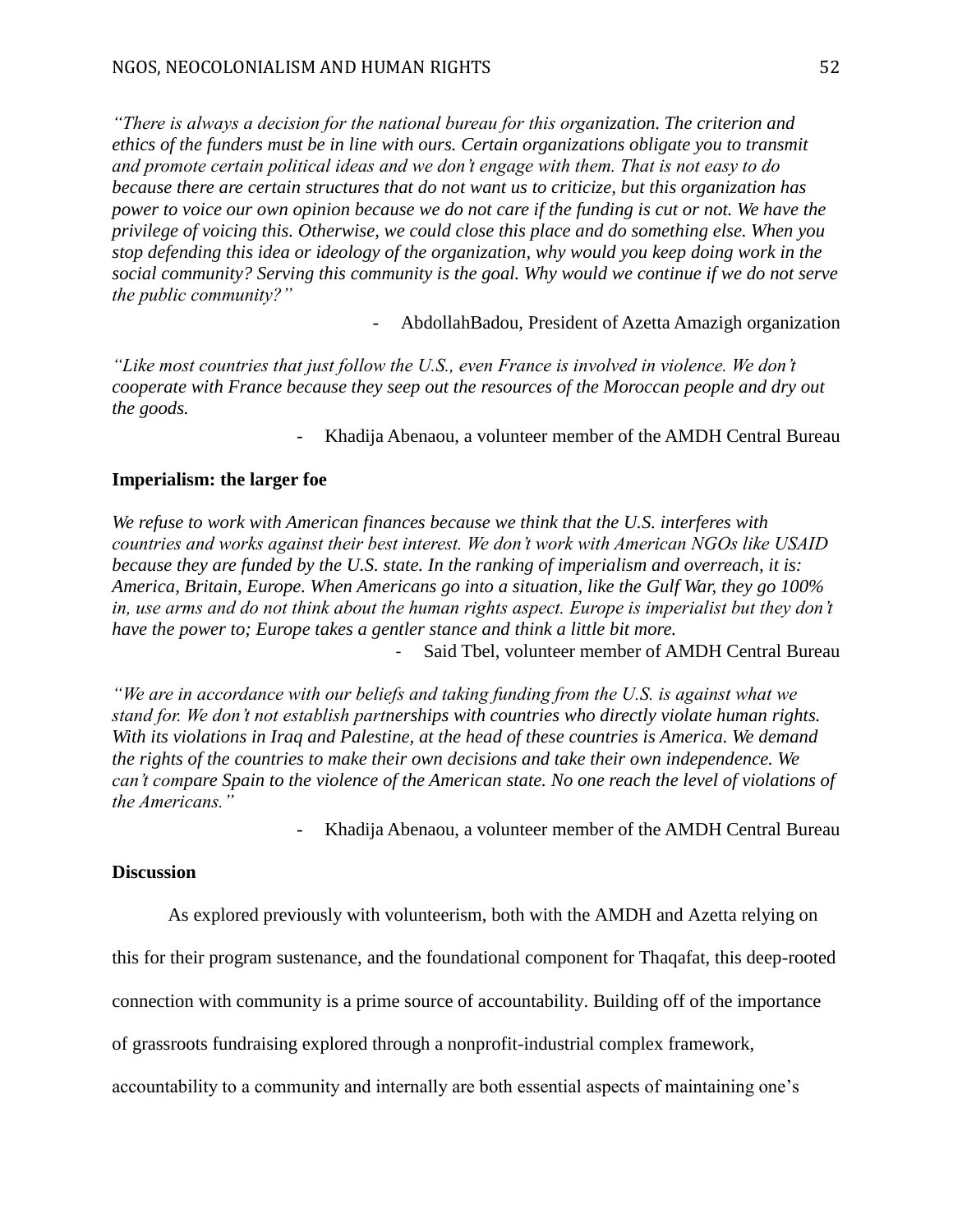organizational goals and missions. Fondation Orient-Occident's priority is the benefit of the beneficiaries, whom the organization is most accountable to and those whom work with the organization. Representatives of the AMDH discussed accountability to the general population, both in protecting individuals in cases of human rights violations, but also with the general maintenance of a culture of human rights and democracy through actions and media. The international community is also an important player, as Said Tbel nodded to the United Nations as the most influential in their struggle for human rights externally. Thaqafat is built off of theories of social development, and therefore the local community is a source of accountability, although the organization does also feel accountable toward the government and the international community.

President Badou of Azetta Amazigh verbalized how accountability extends within and externally in all layers of the organization. As "a part of the community, not apart from the community" verbalizes, the layout of the structure, composed of members of the local community, keep the organization on track. Furthermore, although the President and elected officials are accountable for certain components of the organization, checks and balances throughout, even extending to the twenty-eight independent branches that form this coalition, are essential to Azetta Amazigh's strength. Across the board, this accountability, both logistical and moral, help maintain the autonomy of local organizations, especially those who act as bridges between their local communities and the international ones. Especially regarding the AMDH and Azetta Amazigh, the basic structure of the organization, imbued with democratic ideals, and the continuous contributions of the local community in mobilization creates a strong base to which these organizations must remain accountable. And as President Badou declares, with the privilege they have in choosing to cut funders who are not aligned with their goals, if they no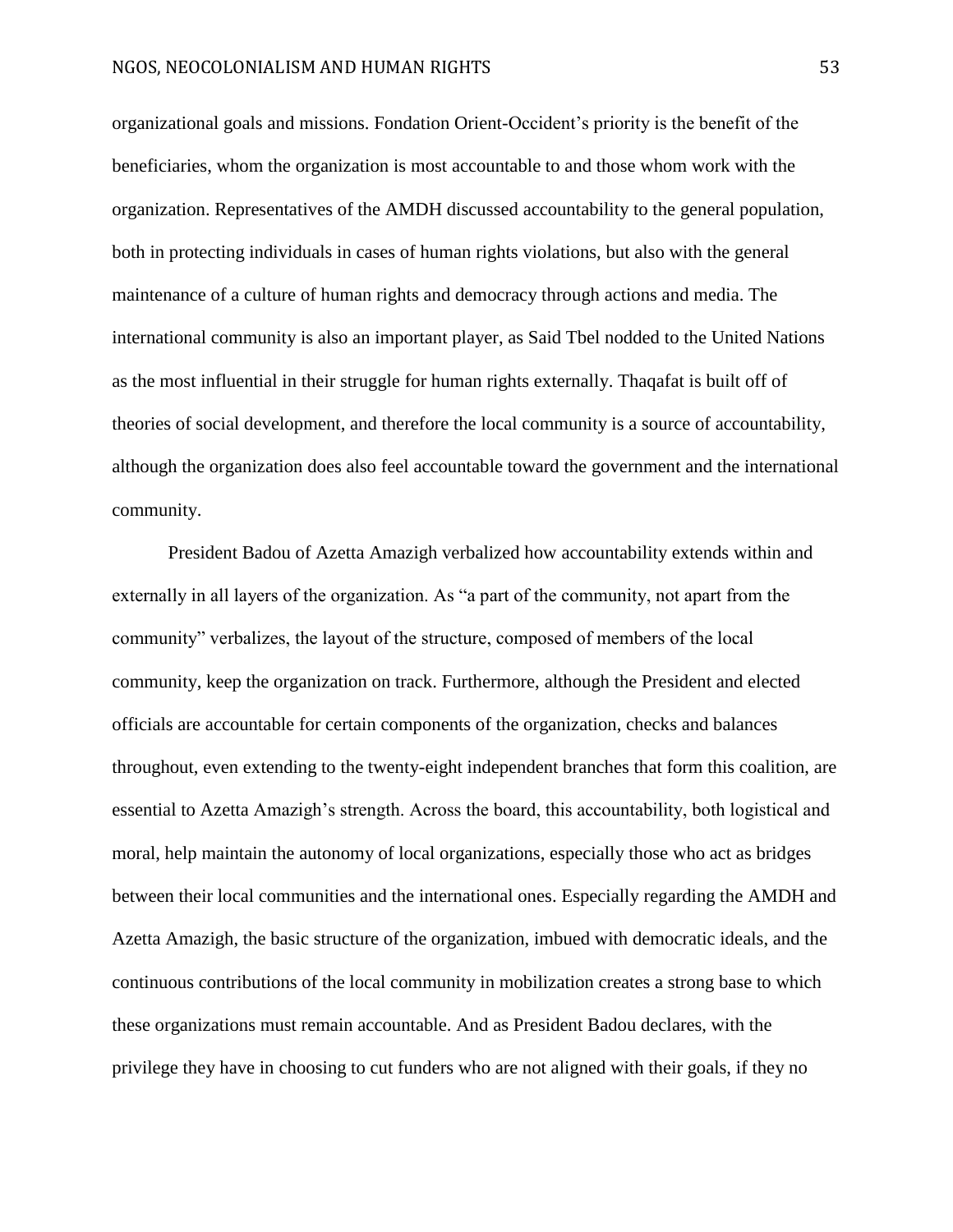longer are serving the community and defending its ideology, on any level, they might as well move to something else; serving this community is the ends which must match the means. This emphasis of accountability helps organizations maintain their foundational goals and missions, yet funding through the international aid system still offers many causes for concern. As explored by Anderson et al., "international aid agencies develop partnerships with local groups with the intent of helping to strengthen civil society." However, this still maintains the "delivery system" structure of international aid, often delivering a model based more on the donor countries rather than the realities of the recipient countries.<sup>73</sup> The avoidance of this is determined by the context and power dynamics with the donors themselves, as well as any underlying ideology at play. Therefore, as verbalized by the AMDH and Azetta, it is essential to remain vigilant, especially as one forges partnerships.

The power dynamics of relationships with funders are an important component. If unequal, local NGOs become "defined as only agents of aid and assistance rather than independent civil society actors," this will create dependency and "mirror the international aid agencies that 'developed' them." (time to listen, 91) Ensuring that the civil society actors are addressing local issues with local communities is key to preventing this continuation of hegemonic power structures such as neocolonialism; therefore, the AMDH and Azetta organizational structures and internal accountability processes through their national congresses and committees are a valuable safeguard.

A common theme touched on was the importance of maintaining boundaries, especially in terms of agenda, as maintaining independence is "very difficult […] in this game," as President Badou noted. Being cognizant of these power dynamics and the incentives and ideologies of funders is what the organizations referred to as their primary strategies. As Khadija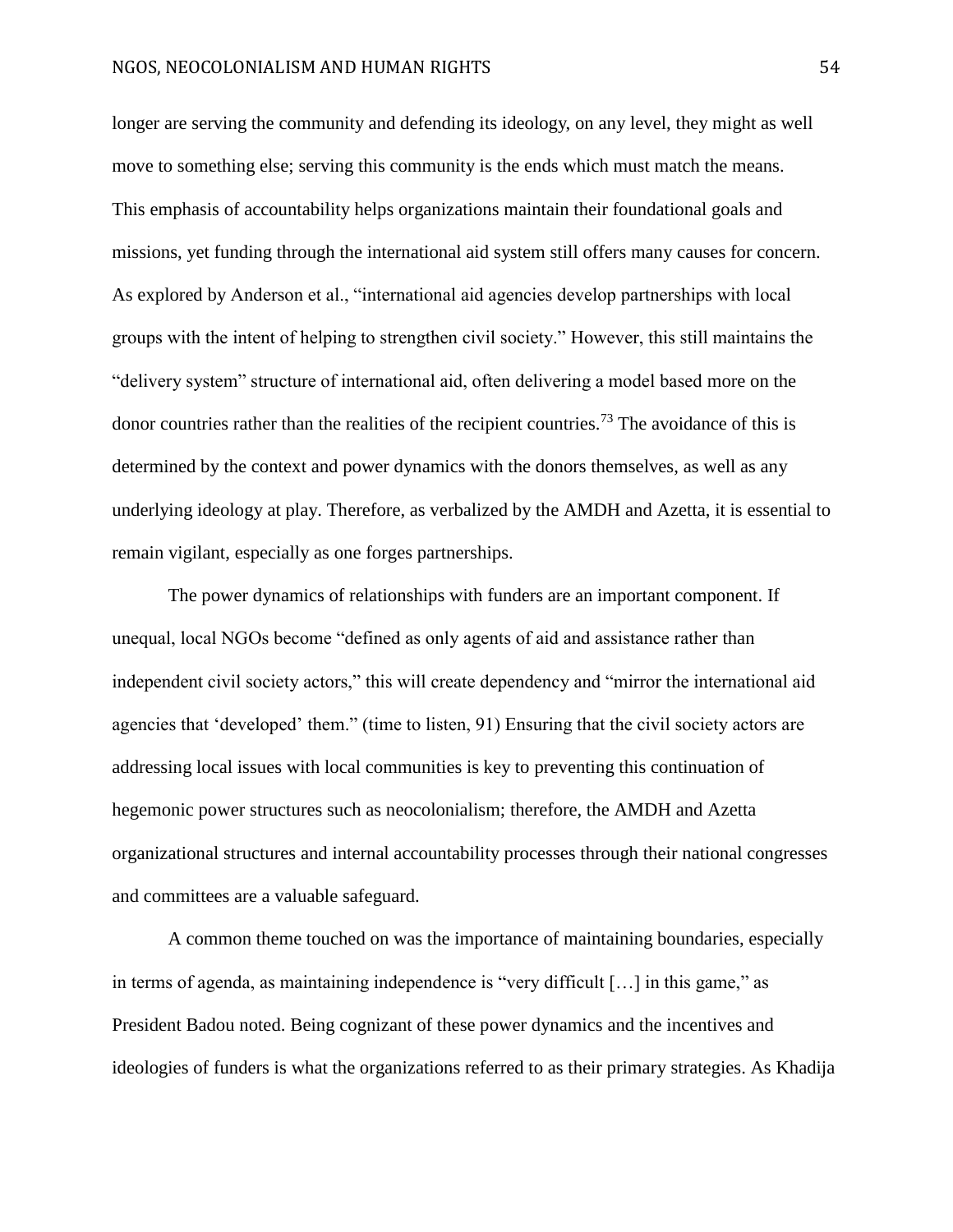Abenaou of the AMDH noted, blindly taking funds, regardless of the source can shift ownership of the program away from the community to the donor, thereby reinforce hegemonic systems like neocolonialism. After addressing the large-scale, structural impacts of foreign aid as a whole, she touches on the need to cementing ones' beliefs regardless of the donor.

If the underlying incentive for funding is one in opposition to their goals, they will not take the funds. For this reason, the AMDH does not partner with the French, as they "seep out the resources of the Moroccan people and dry out the goods," clearly maintaining neocolonial power structures with their "aid." Blindly taking funds, especially from the French and the Spanish, could further the historical legacy of colonialism through the mechanisms of neocolonialism. However, both representatives of the AMDH designated the greatest threat through aid to their organization and Moroccan society as the globalizing imperialism spearheaded by the United States, rather than neocolonialism at the hands of the French or the Spanish. While the AMDH does partner with Spanish NGOs for funding and does not take funding from the French due to ideological reasoning, the AMDH refuses to work with American funds of any kind.

This is due to the U.S. practice of interfering with countries and acting against their best interests. As many American NGOs are funded by the state, these are also denied partnership. As Said Tbel verbalized, "in the ranking of imperialism and overreach, it is: American, Britain, Europe." He described Europe as imperialist, but with a generally gentler stance and more thought. Khadija Abenaou also touched on the concept of American imperialism as the larger foe of their work. Citing human rights violations in Iraq and Palestine, she placed America at "the head" of these violating countries. Reiterating the AMDH's commitment to self-determination of nations, when asked about legacies of colonialism with Spanish NGOs, she declared, "We can't

<sup>73</sup> Anderson et al., (2012), 57, 91-2.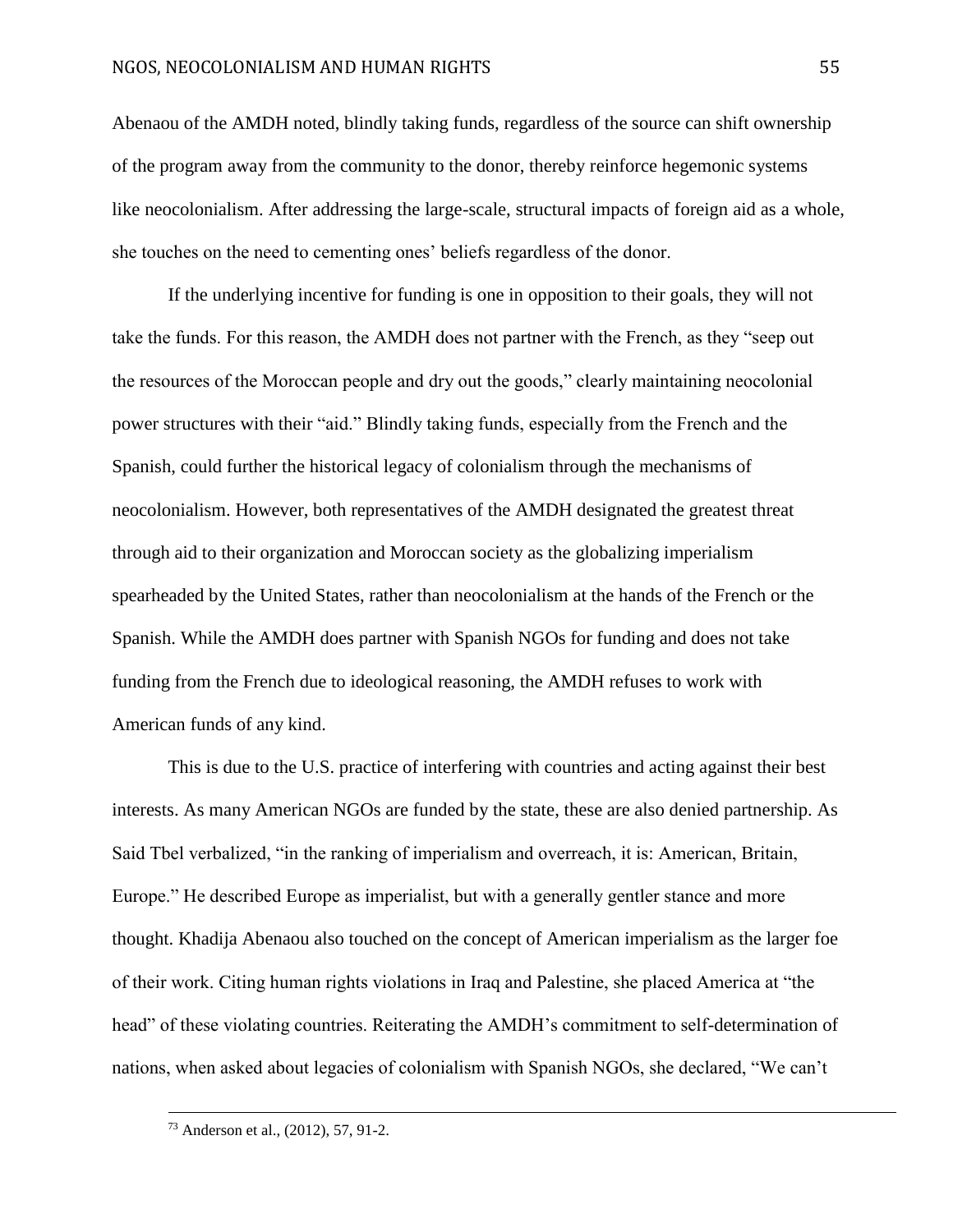compare Spain to the violence of the American state, No one can reach the level of violations of

the Americans."

 $\overline{a}$ 

These observations can be grounded in the post-development scholarship of F.J.

Schuurman in *Critical Development Theory: moving out of the twilight zone*.

"The dynamics in the globalised power hierarchy are based upon changing characteristics of the capitalist mode of production which, however, are still leading to imperialist, exploitative relations between North and South and increasing worldwide inequality between and within countries. Imperialism by necessity was and still is closely attached to the survival strategy of the capitalist mode of production. These imperialist relations are sustained on the one hand through an ideological legitimisation in the form of globalism and on the other hand through direct military intervention, specifically in a unilateral way by the USA."

While international aid may be an avenue of neocolonialism of which organizations like the AMDH are wary, the AMDH emphasized that this globalizing imperialism was an essential consideration in discussions of autonomy and organizational mission. This vigilance is supported by Schuurman, who writes that radical political economists "tend to view NGOs as instruments [Trojan horses], oftentimes unwitting and unknowing, of outside interests and regard both economic development and democracy as masks for an otherwise hiden agenda: to impose the policy and institutional framework of the new world order."<sup>74</sup> Therefore, to avoid this more pressing hegemony: global capitalistic imperialism spearheaded by the United States, use of European organizations' funds may be considered a lessor of two evils, especially given the context of the difficulties organizations like the AMDH face at the hands of the Moroccan state.

## **Opposition by the Moroccan State**

When asked about opinions on the March 2017 decision by the Ministry of Foreign Affairs and Cooperation to "ask all diplomatic and consular missions, and representatives of

<sup>74</sup>Schuurman, F. J. (2009). Critical Development Theory: moving out of the twilight zone. *Third World Quarterly,30*(5), 845-846. doi:10.1080/01436590902959024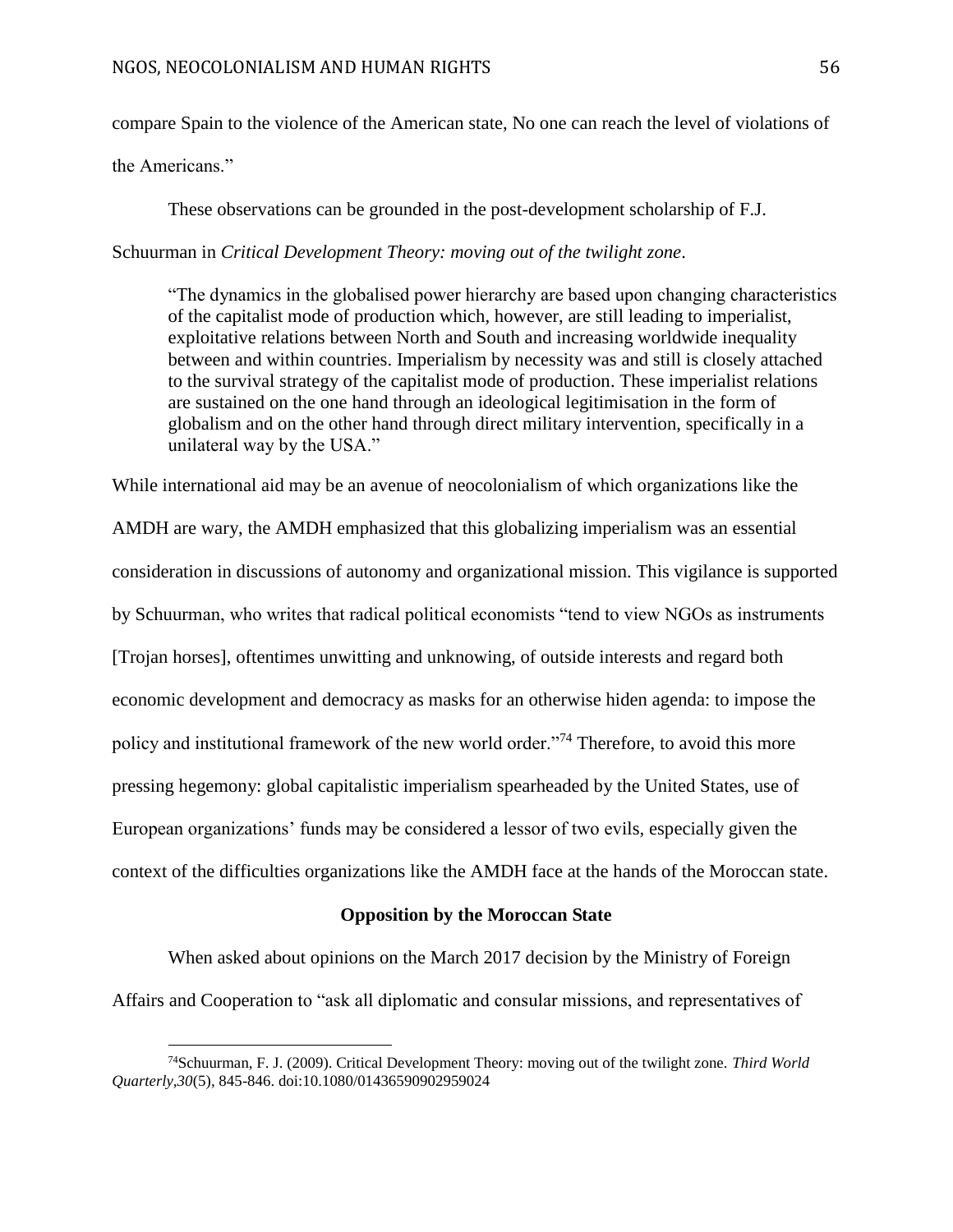international organizations to inform the MAEC and consult with it before financing NGOs," my interviewees responses were the following:

*"The Moroccan government wants to block the civil community and its independence. The government takes funding from these embassies. Why would they block the civil community from taking funds? Why are they taking funding? They don't want the organizations to take those funds. We are both served by the foreign agenda. Why should only the state benefit from this funding? They want to stop this finance because they know it has a big impact and strengthens civil society, which they do not want. It is hard to get funding from locals. If you find some organizations that take funding, it is related to a party, and a big amount of this funding goes to that party; it is to serve them. Those political parties direct civil society to do the things that serve them, not the local community. You cannot do political action from that. Civil society does not become a partner, but becomes a tool of execution and is auxiliary and ordinary."*

- AbdollahBadou, President of Azetta Amazigh organization

In his interview, Said Tbel of the AMDH commented on how from its creation, the AMDH

has been challenging the repression and human rights violations by the Moroccan government.

The describes the "particular context," involving repression, militant presence, contestation of

political rights, starting the idea that there needed to be an entity like the AMDH, which was

created in 1979.In terms of this decision on funding, Said Tbel said the following:

*"I have a clear point of view: this is repression. It limits the liberty and expression of p[eople and the union of the republic: human rights organizations were beginning to get people interested in organizations and this directly hurt those people. International organizations, projects and embassies were exploited for Moroccan benefit by NGOs to critique the Moroccan government. The state wanted to control these NGOs because of this critique."*

Said explained that this was certainly not the first time the state curtailed the rights of Moroccans

in response to protest and critiques.

*"In 2011, the state realized that there were big projects against the government and felt there were not enough laws to stop people from coming out in the streets and talking. People were too free, using their rights to protest. In 2014, the Interior Minister declared that it is forbidden for NGOs in human rights to work in the public space and organize in ministry or public office spaces for projects, as their 'discourse goes against the discourse of the state' and they, are 'working for foreigners.' From 2007 onward, Scandinavian countries did a lot of international funding for the AMDH, but after the 2017 note, many stopped the aid because the Moroccan government questioned why they would work with an organization that was 'against their own state.'"*

- Said Tbel, volunteer member of AMDH Central Bureau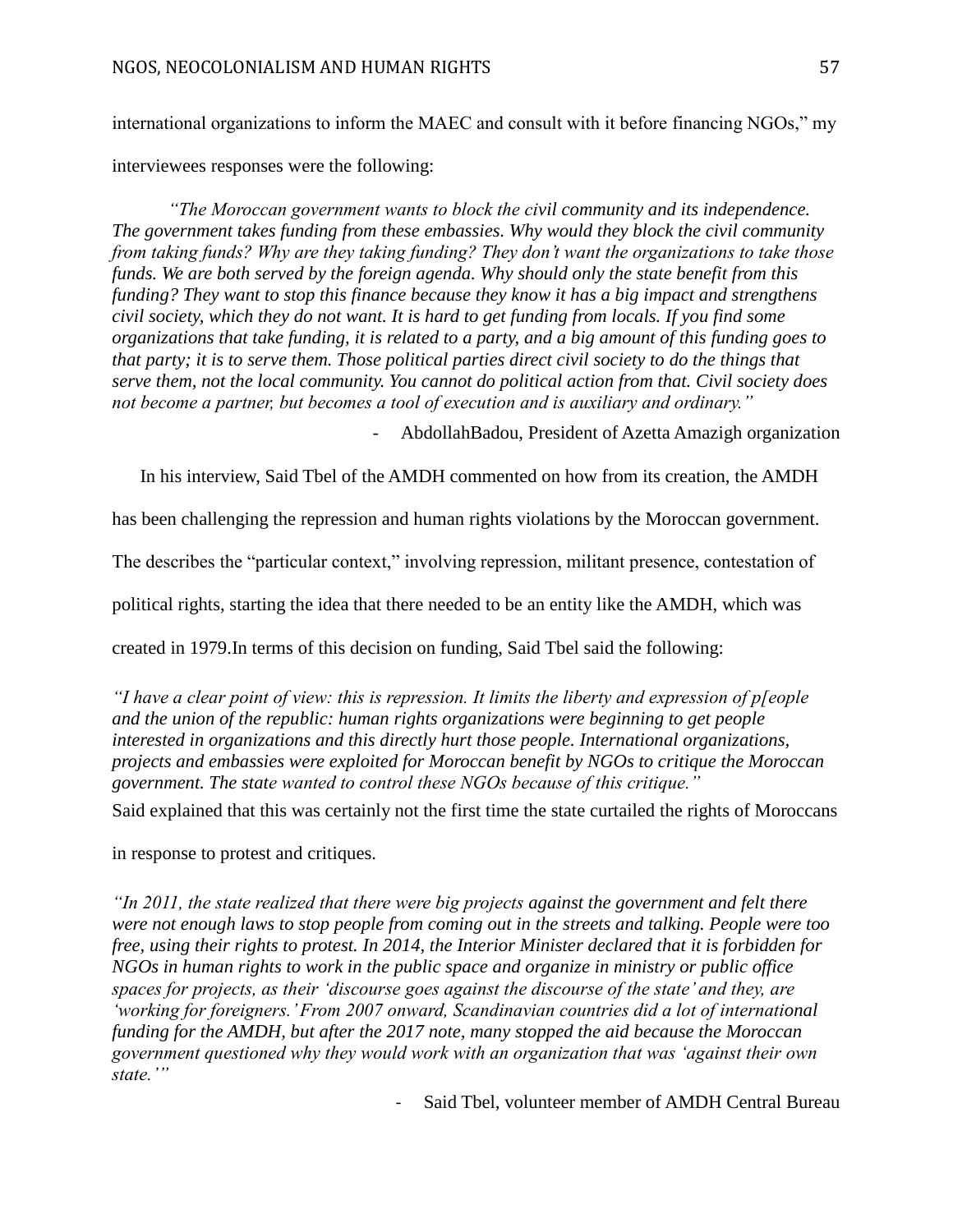*"The government comes up with a decision every time to doubt the integrity of the funders. We give constant reports and elaborate on our resources from start to finish; the problem is in bigger and illusive organizations whose funding is opaque and anonymous. They use a huge amount of money. Since 2014, the organization has faced a suffocating pressure from the government. [The AMDH] has become and bothersome voice for the government because it brings up to the surface the violations of the nation. Ehen something happens the journalist and reporters often seek the integrity of the AMDH. The reports we do are considered a reference for the truth in outside organizations. We don't compromise; we show the truth of the violation. The government thinks we soil the Moroccan reputation and that reports are not objective. The AMDH is a victim [of the government] but we still go on even with limitations."*

- Khadija Abenaou, a volunteer member of the AMDH Central Bureau

*We don't even seek the help of the National Bank, who is a primary partner in this country. They contribute to the violation of human rights. How could the bank think that the health sector and the education is drying out the financing of the government? How do they expect to raise literacy when they are calling for the rise of the private sector? We consider it to violate the instructive values of health and education; the government is raising its hand on health and human rights, so we don't see it as a partner for us but as a partner in crime"*

- Khadija Abenaou, a volunteer member of the AMDH Central Bureau

# **Discussion**

 $\overline{a}$ 

In *Civil Society in Morocco under the New 2011 Constitution: Issues, Stakes and* 

*Challenges*, Rashid Touhtou explores the state of Moroccan civil society and its relation to the state, given the conditions of the 2011 Constitution. In his exploration, Touhtou declare that given the Moroccan regime and structure of the political system:

"The state has realized that the civic sphere should not be left for manipulation and penetration by the opposition. One of the state strategies is to sponsor, promote and build a proregime civic sector."<sup>75</sup> One example is the National Bank, whom the AMDH does not work with due to its violation of human rights through the "instructive values of health and education." the "establishment of coordination mechanisms between Bank Al-Maghrib and the Exchange Office for the control of foreign funding," which many civil society associations view as a "strategy to

<sup>75</sup>Touhtou, R. (2014). *Civil Society in Morocco under the New 2011 Constitution: Issues, Stakes and Challenges*(Publication). Doha, Qatar: Arab Center for Research and Policy Studies, 8.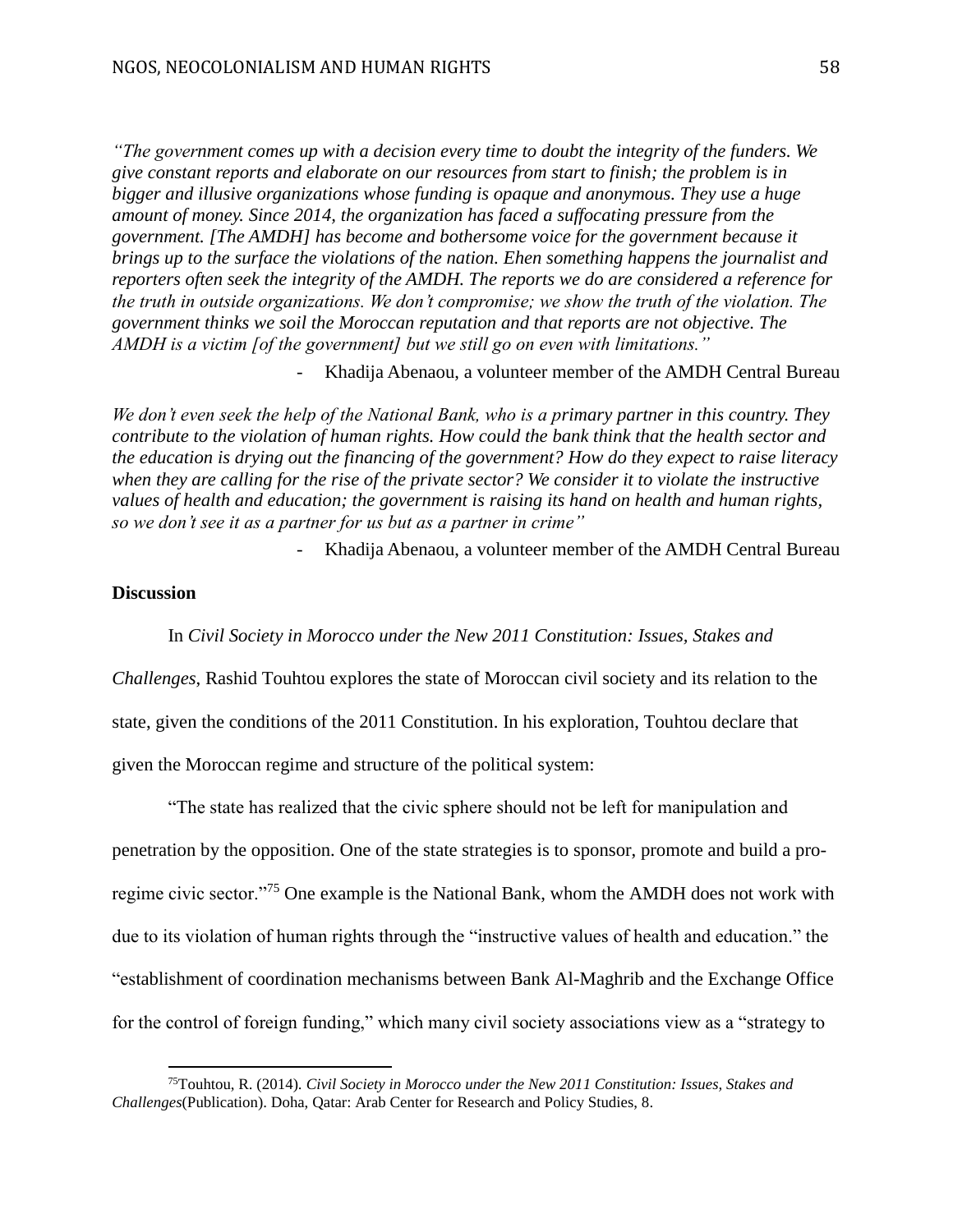put [them] under control and an obstacle to the fulfillment of the role" that the new constitution designated them.<sup>76</sup> Therefore, as representatives of the AMDH assert, it is not simply neocolonial power structures that attempt to strip them of their autonomy and prevent their work. An organization like the AMDH is accused of working for a foreign agenda, and all of their efforts are reduced to a critique of neocolonialism, although most entities, including the Moroccan state, receive funds from foreign sources. This critique of neocolonialism has thus been "appropriated" in a sense by their critics, especially in regards to more controversial social issues or direct criticism of the government. Even Fondation Orient-Occident, less involved in political movements with representatives more hesitant to speak on the matter, pointed to the money as motivation for the Moroccan state to issue such declarations. President Badou of Azetta Amazigh declared, "We are both served by the foreign agenda" and pointed to the Moroccan's desire to maintain societal control as a means for limiting the funds that the government itself profits from. Blows at these international funds seek strengthen the government's hold on civil society and local NGOs. With this, "civil society does not become a partner, but becomes a tool of execution and is auxiliary and ordinary," which undermines the very mission of these organizations. President Badou touches on how political parties funding can undermine autonomy: pairing with international organizations removed from the situation allows them to receive the funds necessary for them to conduct projects and advocacy fundamental to their work, while also remaining true to their mission. In fact, engaging with the international system, theoretically rife with hegemonic structures of inequality and domination, allows them to maintain their independence within the Moroccan political system.

This falls in line with Krumah's theory on neo-colonialism; the struggle against it is rooted in preventing the exploitation of the less "developed" countries. As touched on by Anderson et al.,

<sup>76</sup> Ibid., 31-32.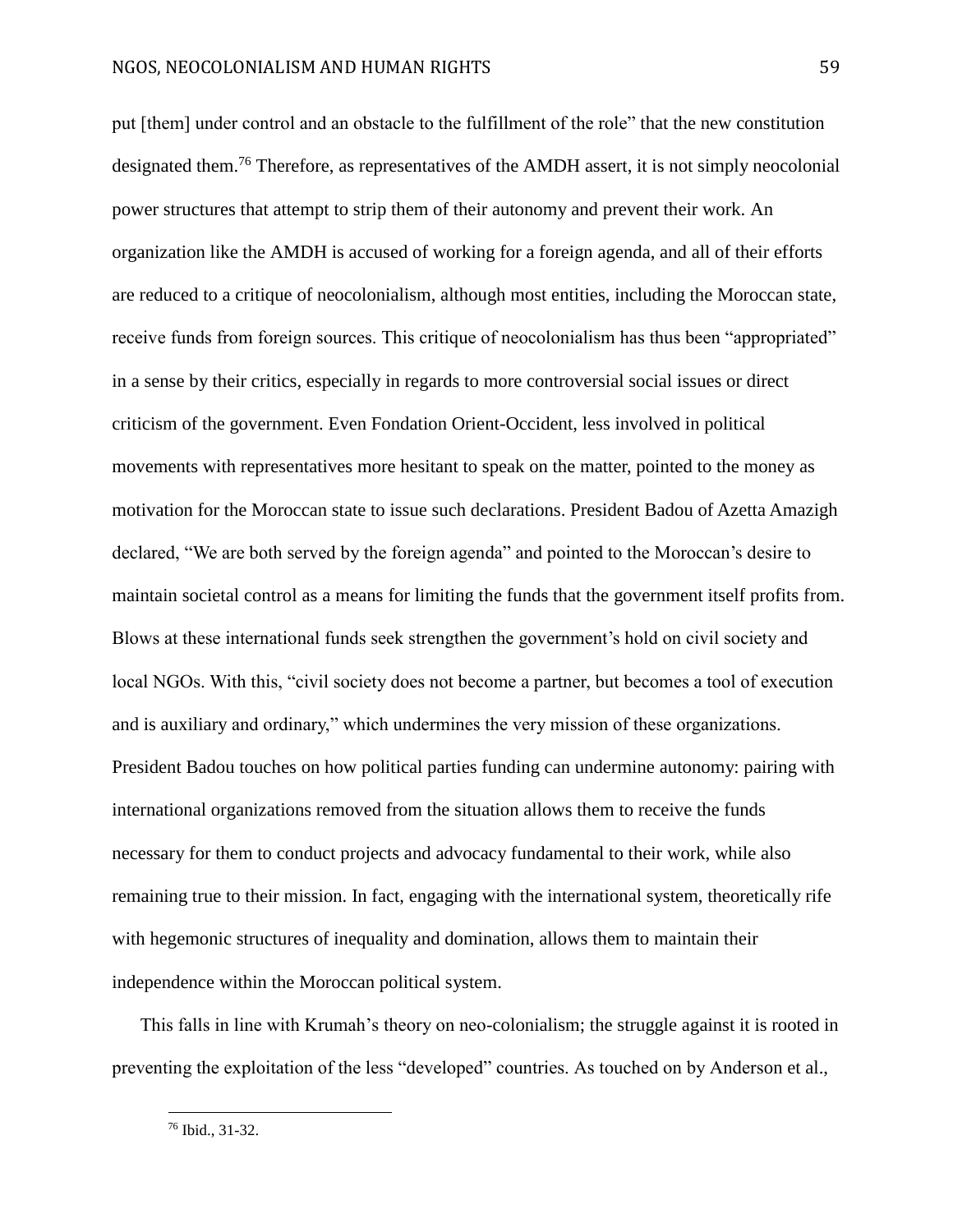"What people want is an international assistance system that integrates the resources and experiences of outsiders with the assets and capacities of insiders to develop contextually appropriate strategies for pursuing positive change."<sup>77</sup> Therefore, the contestation, political reordering and activism of Moroccan NGOs can allow them to utilize these resources to their advantage: as they determine the needs that are acted upon, set the objectives, and draft the proposals, many of these organizations assert the important of foreign aid in this process. As Banks et al. write, the "hegemony of foreign aid will and must remain, this suggestsbut it can increase its potential for promoting social and economic transformation through learning more appropriate forms of funding."<sup>78</sup> Portraying all of aid as a failure discounts the perspectives of the individuals who know its direct impacts as recipients.<sup>79</sup> Individuals "want *not to need* international assistance" and external help. Hence, a system like international aid can offer them a means to "support indigenous processes" until the need for international aid has dissolved.<sup>80</sup>

Especially if local NGOs attempt to organize and mobilize to oppose systemic inequalities here at home or in the international community through a systemic hegemony like American capitalistic imperialism, eliminating international funding, especially given the current position of NGOs like the AMDH and Azetta Amazigh engaging in advocacy, perhaps the words of John DeWitt, in his review of Rapley's *Understanding Development: Theory and Practice in the Third World*, are relevant, and local NGOs should prepare their lengthy instruments for use:

"The time for another paradigm may be drawing near." As a starting point, future models for Third World development must take into account the restrictive framework of the world economy in which they must function, never forgetting the old adage that when

<sup>77</sup> Anderson et al., (2012), 137.

<sup>78</sup> Banks et al., (2012), 32.

<sup>79</sup> Anderson et al., (2012), 3.

<sup>80</sup> Ibid., 135.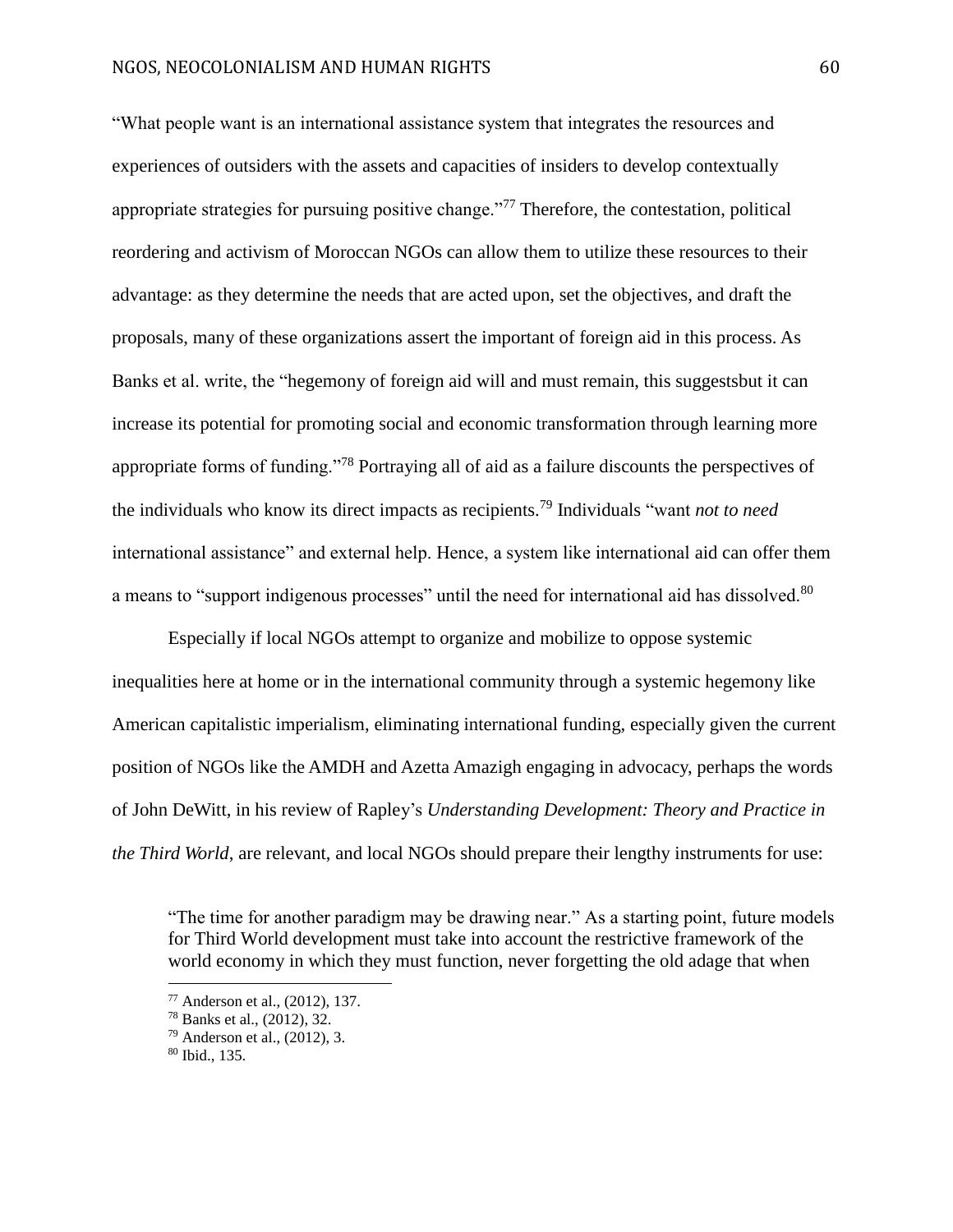$\overline{a}$ 

you dine with the devil you must use a long spoon.<sup>81</sup>

<sup>81</sup>DeWitt, J. (2000). RAPLEY, JOHN. Understanding Develop ment: Theory and Practice in the Third World [Review of the book *Understanding Develop ment: Theory and Practice in the Third World*]. *Journal of Third World Studies,XVII*(1), 314.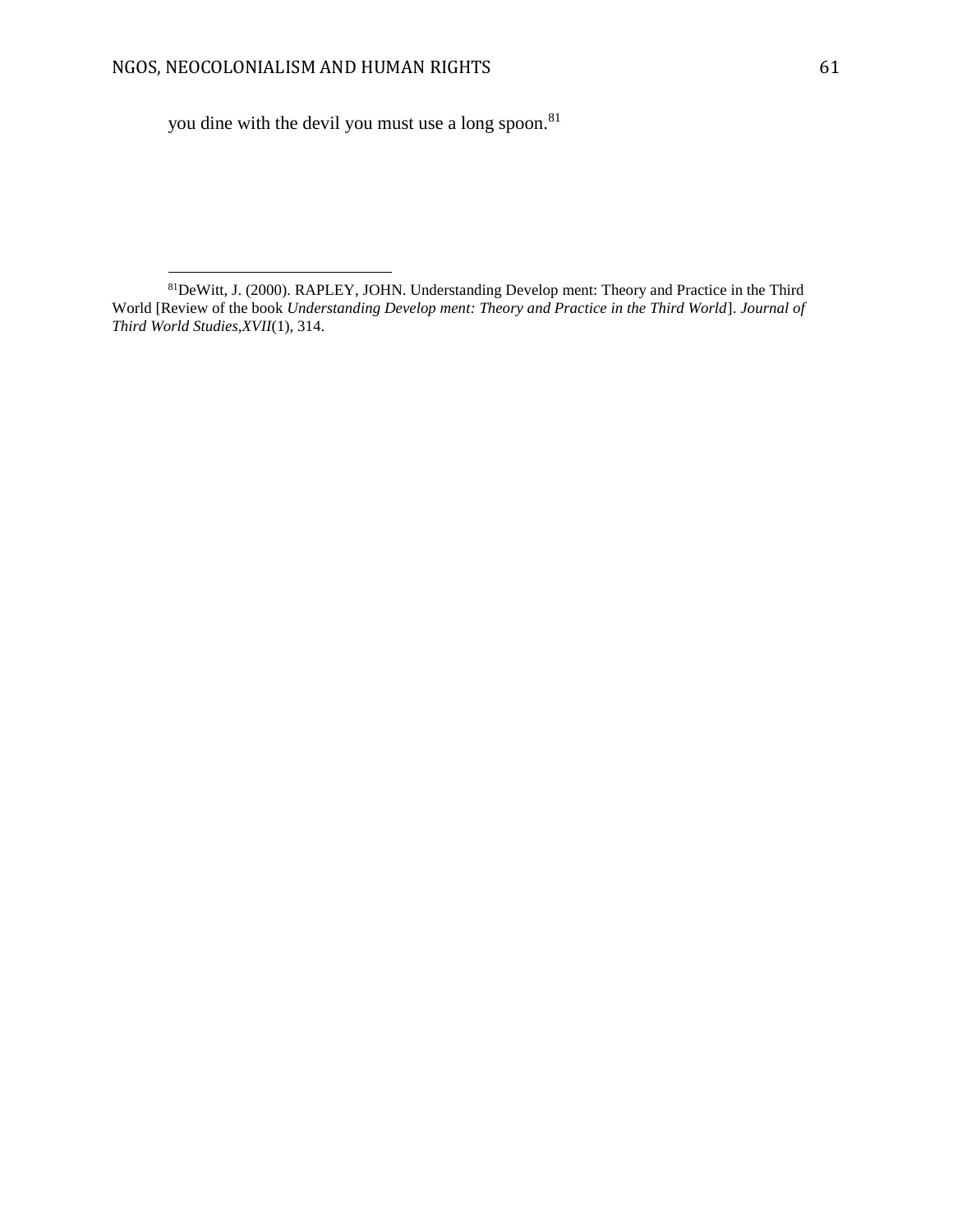$\overline{a}$ 

# Conclusion

While much of the literature on the topic did encompass the themes mentioned by the few local organizations I was able to speak with, each brought varying perspectives and corresponding beliefs and practices to these larger overarching themes. While all were intent upon contributing to civil society in some respect, their primary goals varied greatly. While Fondation Orient-Occident falls more in the service provision camp and is generally more concerned with social factors rather than political, working for cross-cultural sensitization with Moroccans and refugees and migrants contributes to working against forms of discrimination and otherization within Moroccan civil society, which cumulatively can implicate the mindsets individuals possess as they consider human rights movements regarding migration. Thaqafat expressly focuses on social development and strengthening Moroccan civil society. Much of their emphasis falls on international volunteerism and cross-cultural exchange with those who will carry their experiences outside of Morocco; their mission also functions in a service-oriented method explored in the literature through volunteer aid as compared to the advocacy-focused groups such as the AMDH and Association Azetta.<sup>82</sup>

They have democratic concepts of representation sown into their organizational structure, which also allows for innovative strategies for advocacy, as opposed to service provision. They are selective about whom they partner with and must share the same organizational aims. Both also verbalized how the generous volunteerism of their organization members from the local communities are an essential component to them escaping the dependency on funders and being

 $82$  I believe that my positionality is an extremely important factor to recognize here. Organizational work such as this one through the Center for Cross-Cultural Learning is what allows me to be studying here in Rabat and even conduct this research. However, I believe that it is important to recognize that along with all of the positive effects, which I myself have been a beneficiary of, this does emphasize perspectives of foreigners such as myself and what Cross-Cultural learning can offer international individuals. While the local partners of these initiatives have agency and shape these interactions, I believe that acknowledging this is component of my positionality is extremely important,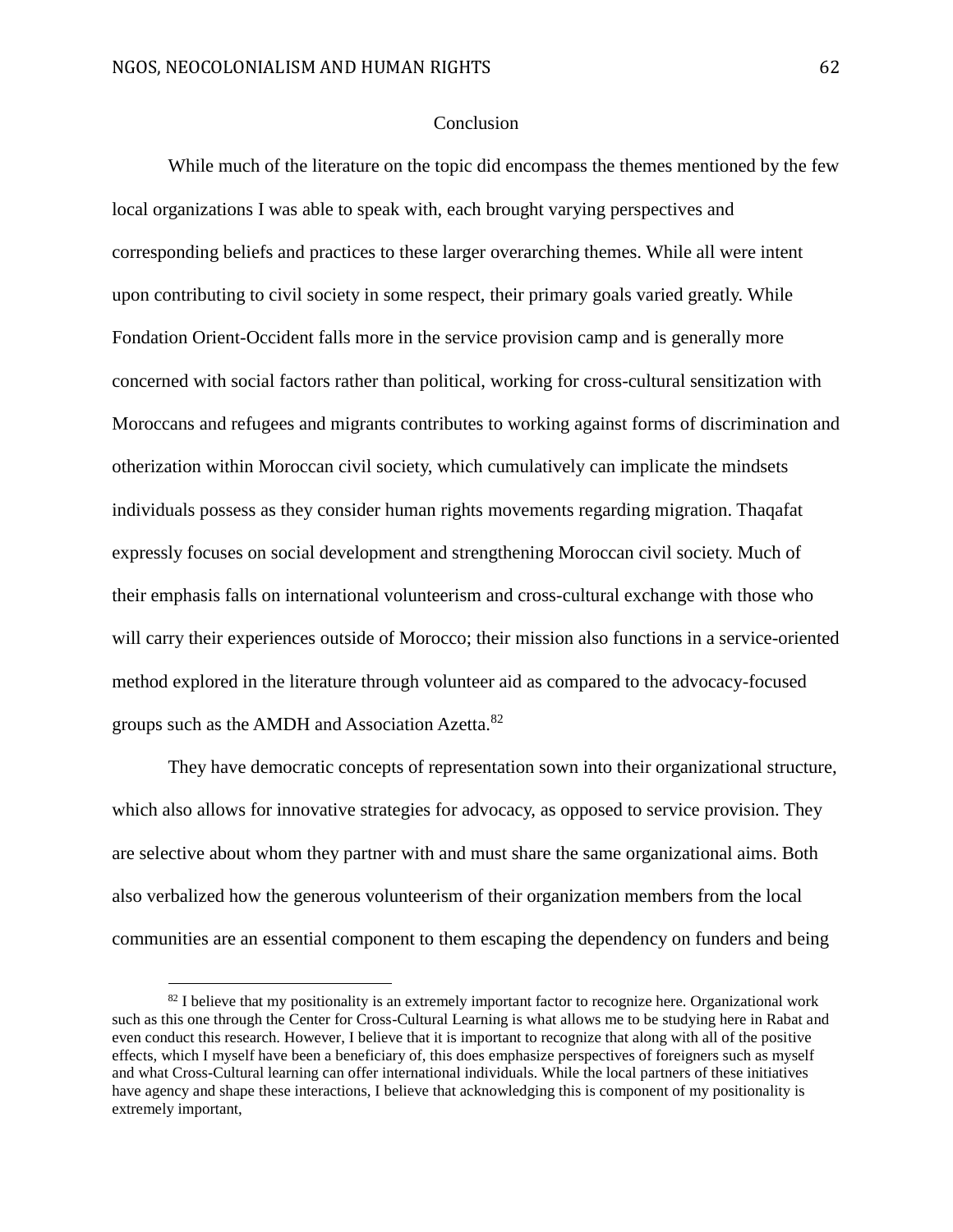$\overline{a}$ 

able to remain selective about whom they choose as partners, Azetta Amazigh also utilizes international actors as a means of spreading their mission of protecting and promoting Amazigh culture globally, as well as for utilizing international relations to exert pressure on the Moroccan government. Azetta Amazigh's partnerships with international actors are decided on a case-bycase basis with a straightforward attitude; no one can obligate the organization to sacrifice its mission. Maintaining independence and continuing to serve the best interests of the community, which they are a part of, is their main priority; otherwise, they should find other occupations.

The AMDH also utilizes relationships with international actors for the benefit of Moroccan society, specifically through the promotion of democracy and human rights. However, their focus is more on monetary aid and forging connections with like-minded organizations across the world. Ideological alignment is extremely important to the AMDH; partners are decided on a case-by-case basis, but the AMDH refuses to work with the U.S. or any funding by the American state, even through American NGOs. The AMDH is extremely wary of the threats of the global imperialism and violation of human rights, of which they consider the United States to be at the forefront of. They also do not work with the French due to the history of human rights violations, though they generally believe that Europe is less interventionist, less violent, and better aligned with their guiding ideologies. However, it is also the AMDH which receives the most criticism for opponents of their work, notably institutions of the government, for working for foreign powers. Their perspective is that with the extreme vetting of any funding they receive, which has also been nearly obliterated by the efforts of the Moroccan state, they are conscious of the impacts of international aid and does so very strategically considering the historical legacies and global hegemonies that they are fundamentally opposed to as an organization.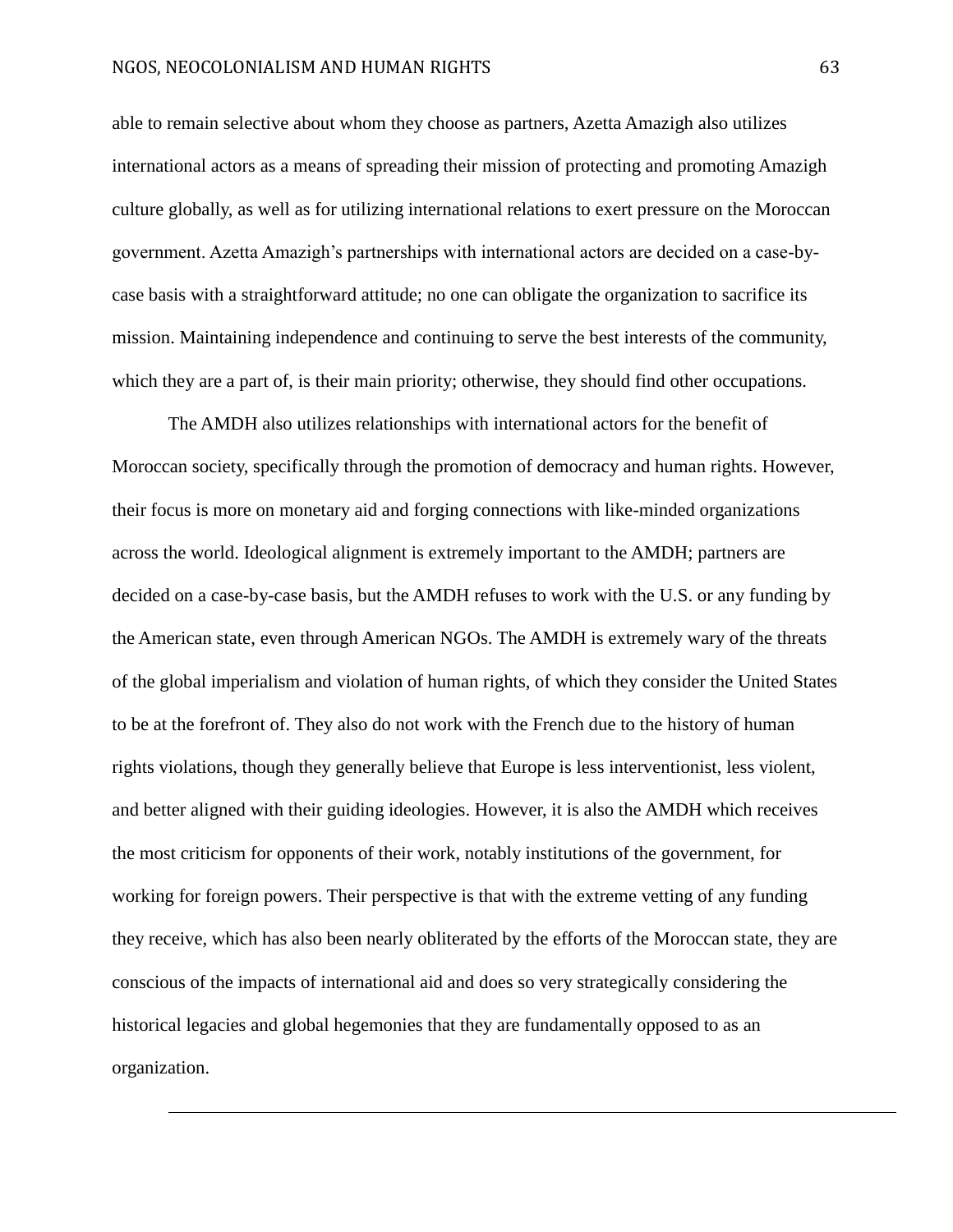The only organization that addressed the long-term impacts of the international aid system on Moroccan society was the AMDH.Additionally, the AMDH described how it is accused of working for a foreign agenda, and all of their efforts are reduced to a critique of neocolonialism, although most entities, including the Moroccan state, receive funds from foreign sources. This critique of neocolonialism has thus been "appropriated" in a sense by their critics, especially in regards to more controversial social issues or direct criticism of the government. This lens of foreign interference is hardly applied equally across all actors; the AMDH describes how criticism is largely rooted in the agenda of the critic, as they are transparent about their funding and transparent about their beliefs, goals, and criticisms, which certainly extend to European actors as well.

I am not qualified to make any concrete conclusions about the state of NGOs in Morocco and how these organizations do or don't contribute to or challenge underlying systems of domination in reality, or how they are progressing with the issue of development. However, I can present the perspectives of these local organizations and present them in conjunction with historical legacies with frameworks of post-development theory.

As noted in by S. Andreasson in his work on Orientalism and African Development Studies, "let us think carefully about how we approach the study of Africa and development. Let us think again about the North American and European PhD student, how she is conditioned and 'professionalised' to then be sent out in 'the field', armed with her knowledge, her theory, her method."<sup>83</sup>This remark is pertinent to harmful tropes perpetuated in the larger structure of the international aid system, the biases within development studies, especially in non-Western countries, and within this piece of work as well. I by no means am in any position to pass

<sup>83</sup> Andreasson, S. (2005), 983.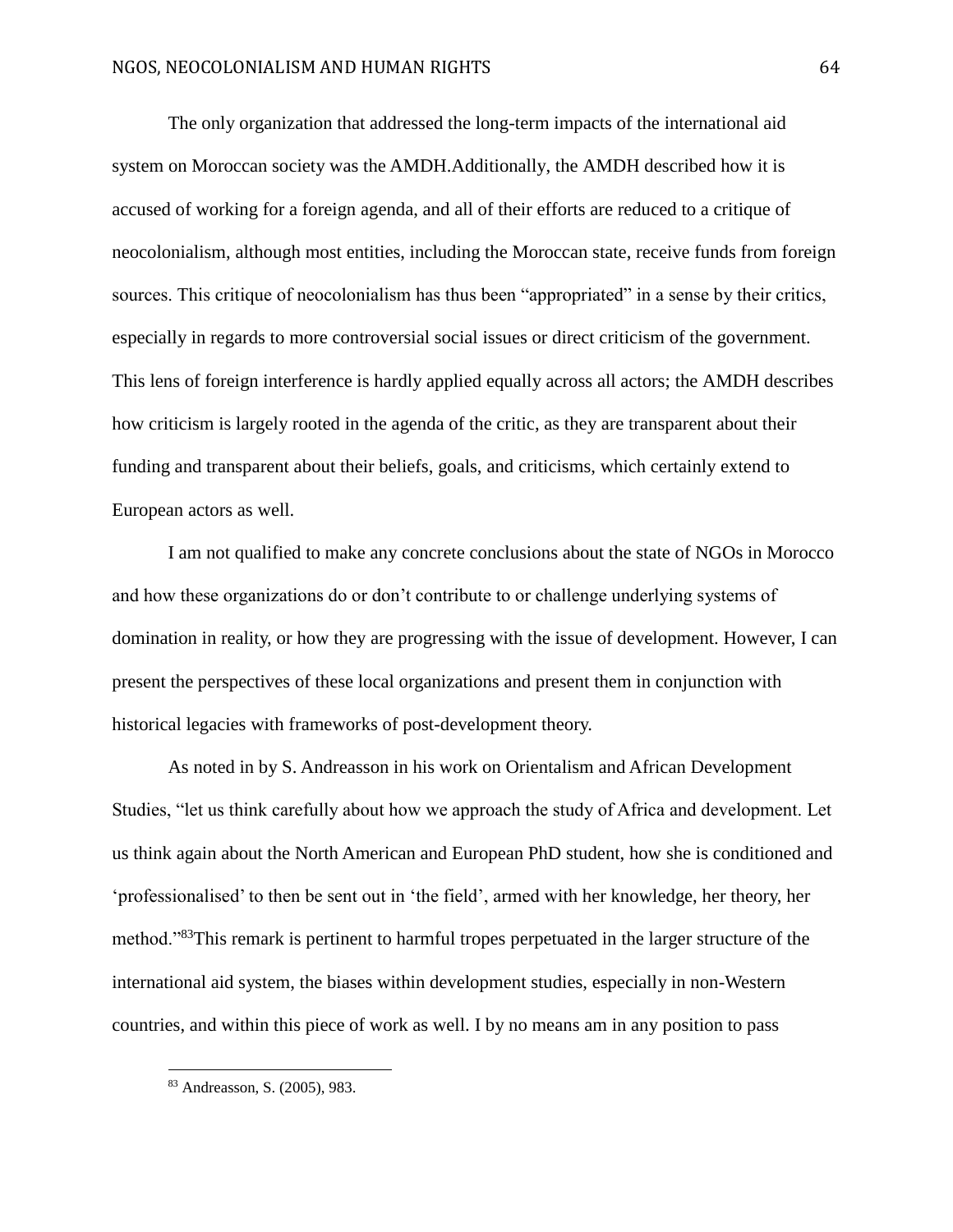judgment on how effective these approaches are in the long-term for Moroccan society, neither given the scope of my work nor with the amount of time I have spent here in Rabat and my positionality as an outsider here. Considering the topic of my research and my identity as a citizen of the very nation that spearheads the perpetuation of global imperialism in today's day and age, this work does not aim to replicate this pattern of external individuals entering a new society and imposing their own belief system and conceptualizations of what is "best" for Moroccan society. I am not here to draw conclusions on what is best in human rights movements in Morocco how these organizations did or did not live up to their missions and maintain autonomy from neocolonialism. I did aim to hear the voices of some of the local organizations working through all of these multi-faceted, complex power structures of neocolonialism, international aid, human rights advocacy, etc. and conclude with a presentation of some of their perspectives and insights, which are often hidden in the literature among the vast expanses of abstract theory. My purpose with this study was to center these perspectives in the context of the theory and scholarship that currently exists, and use this to inform the theories outlined in previous work.

Future researchers could consider a more comprehensive study incorporating the voices of many more local NGOs as they advocate for human rights in Morocco. A greater variety in movement, incorporating mobilization for international, national, and local issues, would strengthen the value of the study in projecting the voices of Moroccan human rights advocates. Furthermore, a deeper look at each organization, by interviewing more personnel, grounding the conversations in historical context, or better understanding dynamics between many of these local organizations would strengthen this body of work. While the literature and scholarship offers a great deal, I believe that hearing the wide range of voices of those who navigate these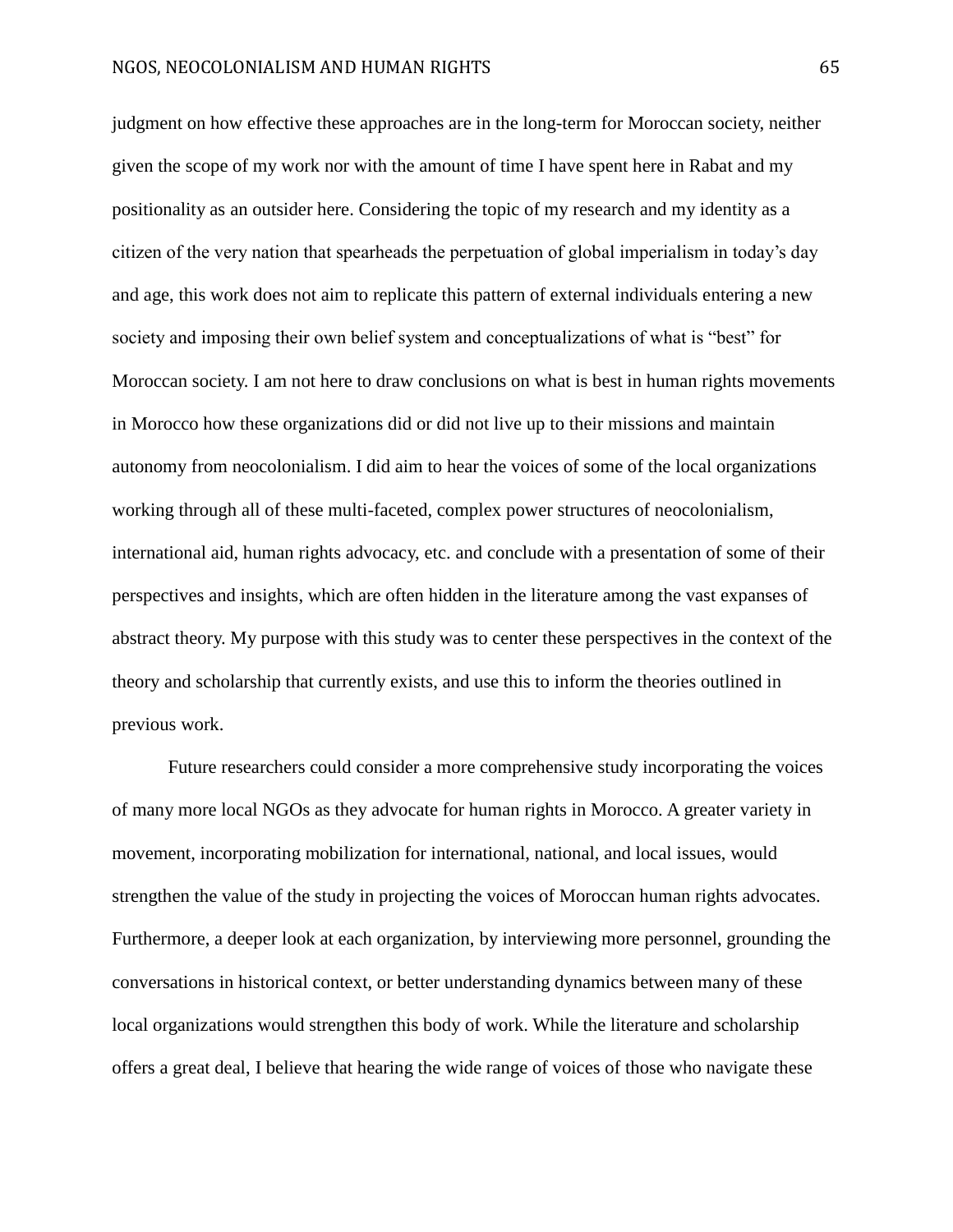## NGOS, NEOCOLONIALISM AND HUMAN RIGHTS 66

systems day in and day out would strengthen our understanding of how to combat the pervasive, insidious hegemonic forces that have evolved through the century, weakening human rights across the globe and perpetuating inequality. By grounding academic scholarship, with historical context and a theoretical framework that moves past Western-centric views, in tandem with these invaluable perspectives, I believe we can reach a greater understanding of how global and local communities alike can contribute to advocacy for universal human rights.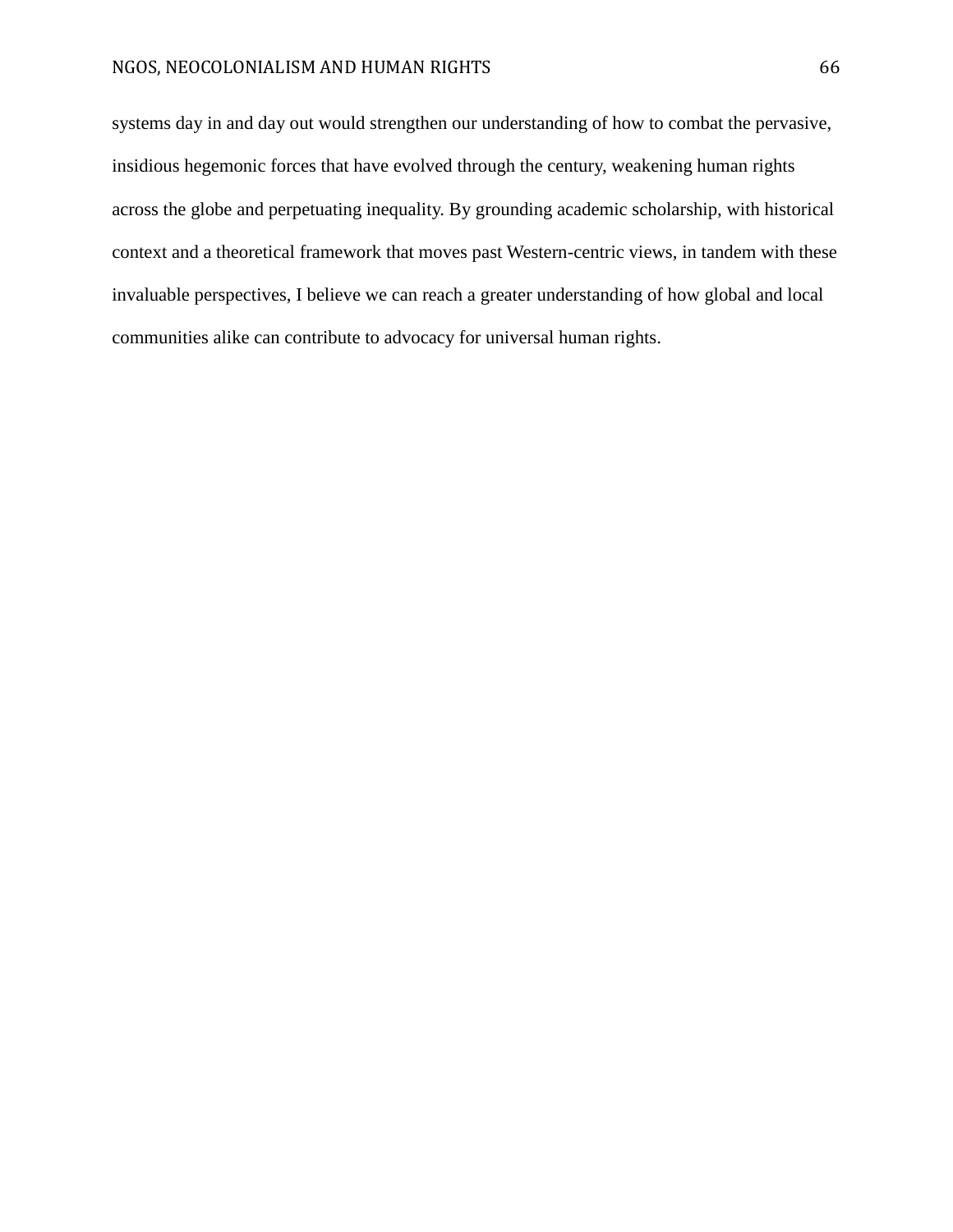# References

- Anderson, M. B., Brown, D., & Isabella, J. (2012). *Time to listen: Hearing People on the Receiving End of International Aid*. Cambridge, MA: CDA Collaborative Learning Projects.
- Andreasson, S. (2005). Orientalism and African Development Studies: the 'reductive repetition' motif in theories of African underdevelopment. *Third World Quarterly,26*(6), 971-986. doi:10.1080/01436590500089307
- Banks, N., & Hulme, D. (2012). The Role of NGOs and Civil Society in Development and Poverty Reduction. *SSRN Electronic Journal*. doi:10.2139/ssrn.2072157
- Bentaleb, H. (2017, April 11). Le financement étranger des ONG passe sous les fourches caudines des Affaires étrangères. *Libération*. Retrieved from http://www.libe.ma/Lefinancement-etranger-des-ONG-passe-sous-les-fourches-caudines-des-Affairesetrangeres\_a85279.html
- Braveboy-Wagner, J. A. (2003). *The Foreign Policies of the Global South: Rethinking Conceptual Frameworks*. Boulder, CO: L. Rienner.
- Dados, N., & Connell, R. (2012). The global south. *Contexts,11*(1), 12-13. doi:10.1177/1536504212436479
- Denoeux, G. (2005). Promoting Democracy and Governance in Arab Countries: Strategic Choices for Donors (N. A. Al-Fattah, Ed.). In S. B. Néfissa, S. Hanafi, & C. Milani (Eds.), *NGOs and Governance in the Arab World* (pp. 69-97). Cairo: The American University in Cairo Press.
- DeWitt, J. (2000). RAPLEY, JOHN. Understanding Develop-ment: Theory and Practice in the Third World [Review of the book *Understanding Develop-ment: Theory and Practice in*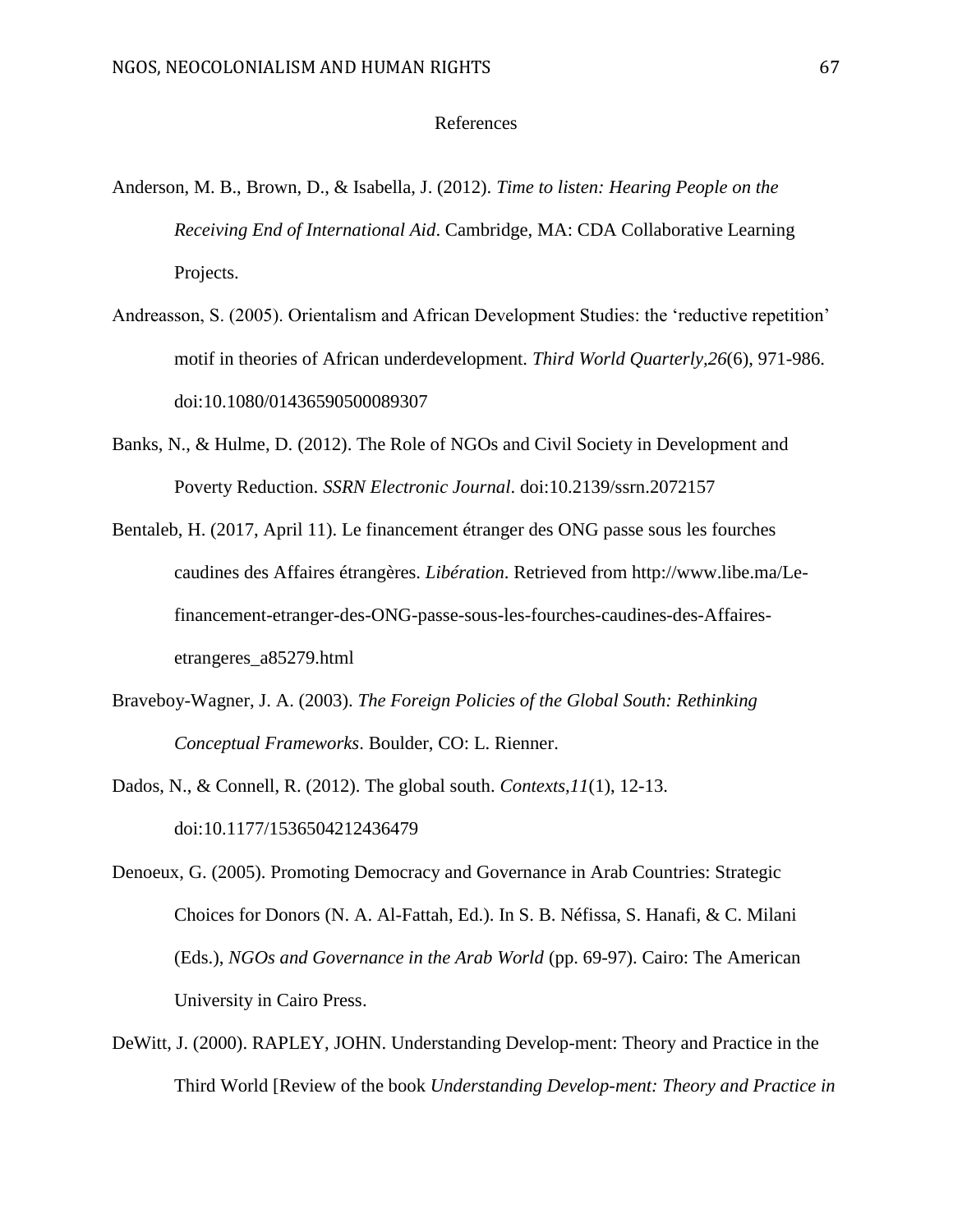*the Third World*]. *Journal of Third World Studies,XVII*(1), 311-314.

- DuBois, M., & Consultant and researcher currently working with Here-Geneva and former executive director of MSF-UK. (2016, May 12). Don't blur the lines between development and humanitarian work. Retrieved December 11, 2017, from https://www.theguardian.com/global-development-professionalsnetwork/2016/may/12/dont-blur-the-lines-between-development-and-humanitarian-work
- Evans, P., & Stephens, J. D. (1988). Studying Development since the Sixties: The Emergence of a New Comparative Political Economy. *Theory and Society,17*(5), 713-745. doi:10.1007/bf00162617
- Guilloud, S., & Cordery, W. (2007). Fundraising Is Not a Dirty Word. *The Revolution Will Not Be Funded: INCITE!,* 107-111. doi:10.1215/9780822373001-009
- Gürcan, E. C. (2015). The Nonprofit-Corporate Complex: An Integral Component and Driving Force of Imperialism in the Phase of Monopoly-Finance Capitalism. *Monthly Review,66*(11), 37. doi:10.14452/mr-066-11-2015-04\_4
- Halperin, S. (2016, March 23). Neocolonialism. Retrieved December 10, 2017, from https://www.britannica.com/topic/neocolonialism
- Hickel, J. (2017, January 14). Aid in reverse: how poor countries develop rich countries. *The Guardian*. Retrieved from https://www.theguardian.com/global-developmentprofessionals-network/2017/jan/14/aid-in-reverse-how-poor-countries-develop-richcountries
- INCITE! (2017). *The revolution will not be funded: beyond the non-profit industrial complex*. Durham: Duke University Press.

Matthews, S. (2004). Post-Development Theory and the Question of Alternatives: A View from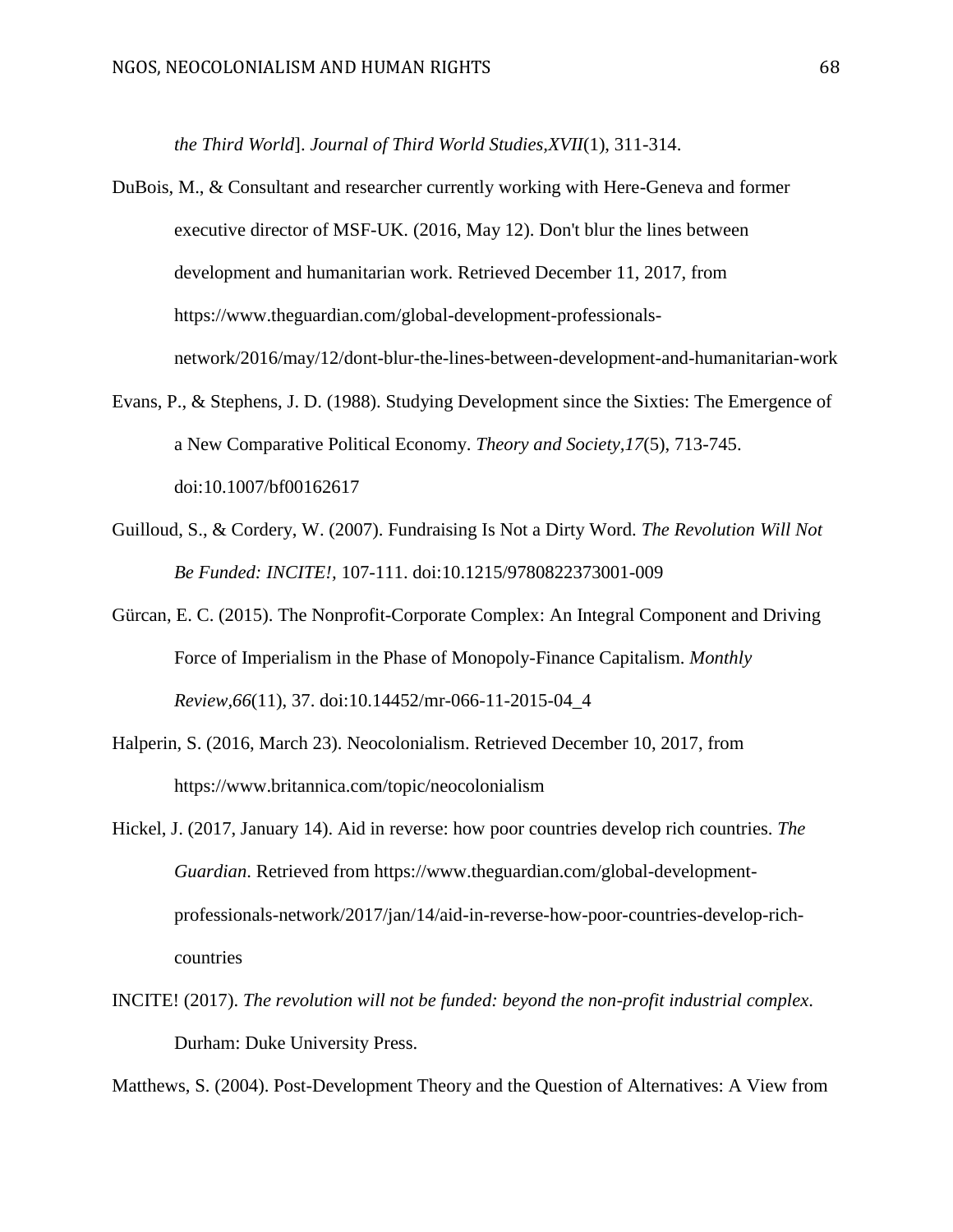Africa. *Third World Quarterly,25*(2), 373-384. doi:10.1080/0143659042000174860

- Nkrumah, K. (1965). *Neo-Colonialism, the Last Stage of Imperialism*. London: Thomas Nelson & Sons, Ltd.
- Paternostro, S. (1997). The Poverty Trap: The Dual Externity Model and Its Policy Implications. *World Development,25*(12), 2071-2081. doi:10.1016/s0305-750x(97)00100-9
- Quartey, K. A. (2003). *A critical analysis of the contributions of notable black economists*. Taylor & Francis.
- Rapley, J. (2007). *Understanding Development: Theory and Practice in the Third World* (3rd ed.). Boulder, CO: Lynne Rienner .
- Reyes, G. E. (2001). Four Main Theories of Development: Modernization, Dependency, Word-System, and Globalization. *Nómadas: Critical Review of Social and Juridical Sciences,4*. Retrieved from https://webs.ucm.es/info/nomadas/4/gereyes1.htm.
- Samimi, J. C. (2010). Funding America's Nonprofits: The Nonprofit Industrial Complex's Hold on Social Justice. *Columbia Social Work Review,I*. Retrieved from http://www.racialequitytools.org/resourcefiles/2010NPIndudtrialComplex.pdf
- Schuurman, F. J. (2000). Paradigms Lost, Paradigms Regained? Development Studies in the Twenty-First Century. *Third World Quarterly,21*(1), 7-20. doi:10.1080/01436590013198
- Schuurman, F. J. (2009). Critical Development Theory: moving out of the twilight zone. *Third World Quarterly,30*(5), 831-848. doi:10.1080/01436590902959024
- Suhrke, A., & Ofstad, A. (2005). *Filling "the Gap": Lessons Well Learnt by the Multilateral Aid Agencies* (Vol. WP 2005: 14, Working paper). Bergen, Norway: CHR. Michelsen Institute. Retrieved from https://www.cmi.no/publications/file/2063-filling-the-gap-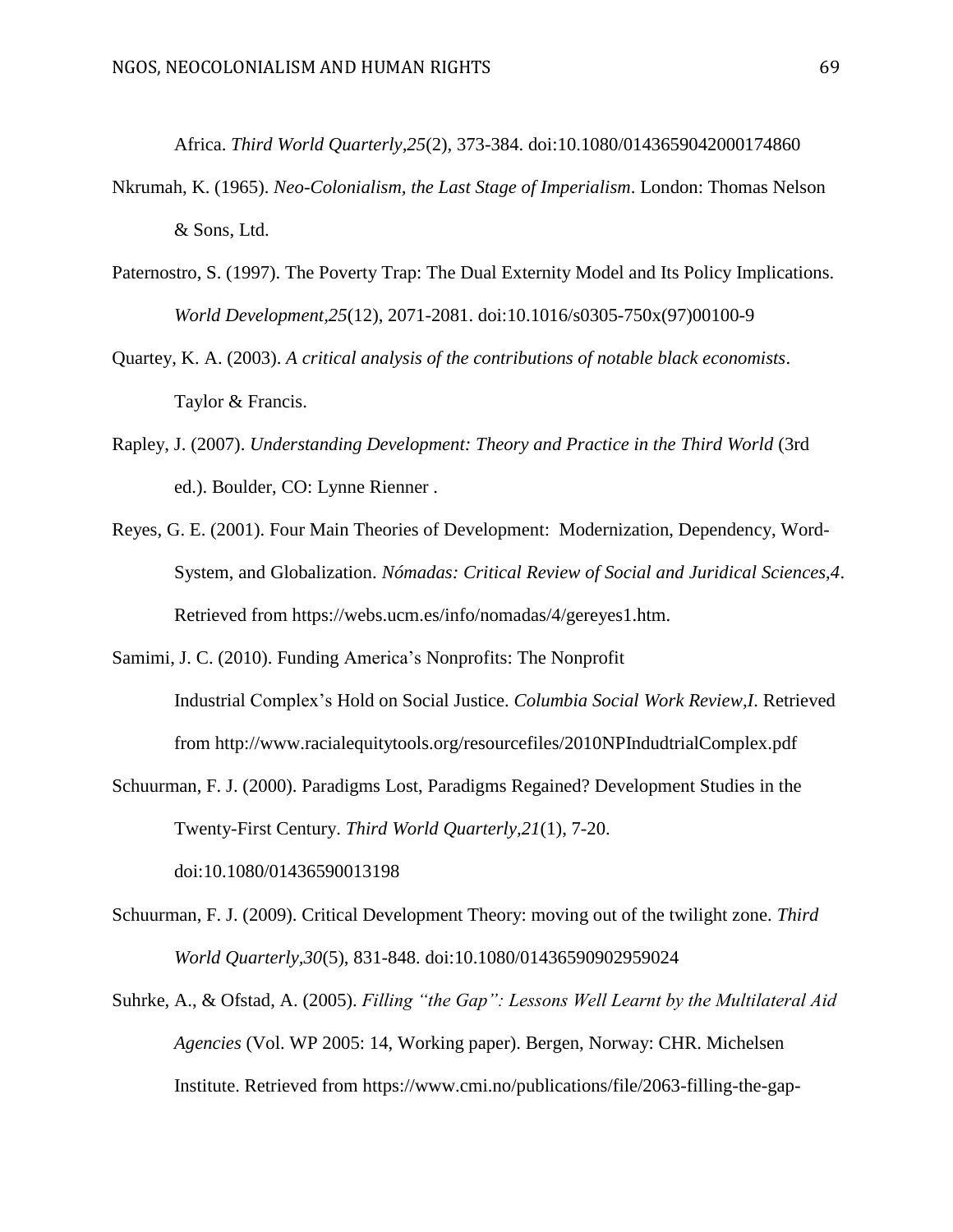#### lessons-well-learnt.pdf.

*Third All-African Peoples' Conference: Resolution on Neocolonialism*. (1961). Cairo. Retrieved from https://www.pambazuka.org/global-south/africa-all-african-peoples-conferencestatement-neocolonialism

March 25-21, 1961

Touhtou, R. (2014). *Civil Society in Morocco under the New 2011 Constitution: Issues, Stakes and Challenges* (Publication). Doha, Qatar: Arab Center for Research and Policy Studies. Retrieved from https://www.dohainstitute.org/en/lists/ACRPS-

PDFDocumentLibrary/Moroccan\_Constitution\_of\_2011\_and\_Civil\_Society.pdf.

- Two Theories of Economic Underdevelopment. (2014, April 09). Retrieved December 07, 2017, from https://thinkingwithwill.wordpress.com/2014/04/09/two-theories-of-economicunderdevelopment/
- Valenzuela, J. S., & Valenzuela, A. (1978). Modernization and Dependency: Alternative Perspectives in the Study of Latin American Underdevelopment. *Comparative Politics,10*(4), 535-557. doi:10.2307/421571
- Willis, K. (2005). *Theories and practices of development*. New York, NY: Routledge.
- *World Economic Situation and Prospects 2017* (p. 164, Rep.). (2017). New York, NY: United Nations. Retrieved from https://www.un.org/development/desa/dpad/wpcontent/uploads/sites/45/publication/2017wesp\_full\_en.pdf.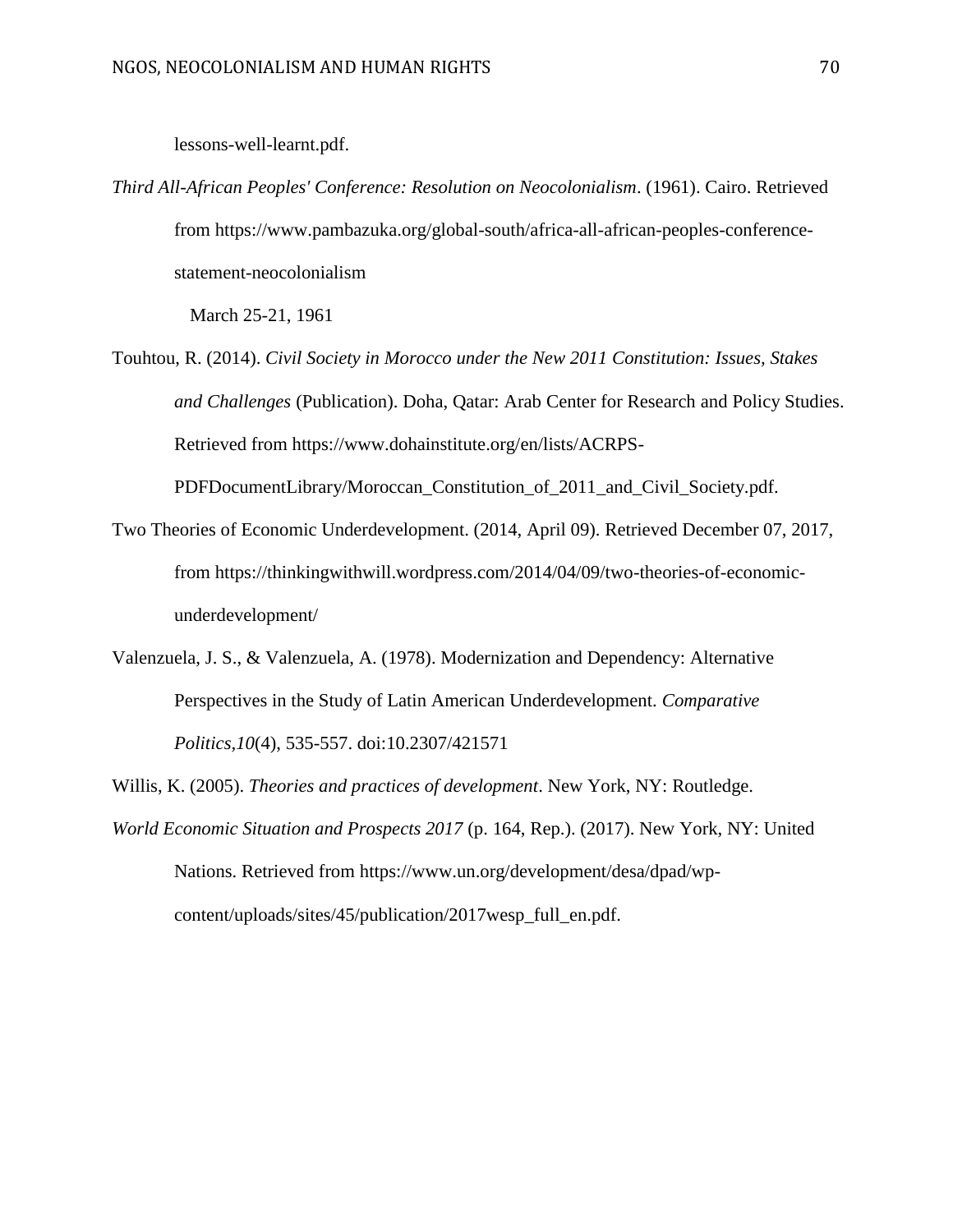# Basic Interview Guide

What is the basic structure of your organization? What do you think are the strengths and weaknesses of this structure?

What does success look like for your organization? An example of a successful moment/story

What are the primary goals of your organization? Who determines these priorities?

Who makes the primary decisions in projects and initiatives? How do you evaluate them?

What are some general strategies of your organization, especially in movements that involve the Moroccan state?

Who do you think your organization is accountable to?

What do you see as your organization's role in civic restructuring and civil society?

What do you think of the general trend of NGOs moving more toward service provision in the past few decades and away from social development?

Are NGOs responsible for social change?

Should NGOs be political? What do you see as NGOs' roles in citizen-driven movements? How should they act on these roles?

What organizations do you collaborate with? Are they local, international, or both?

How do you interact with international actors, in funding, programming or coalitions in your work? What has been your personal experience with international assistance efforts?

How do you view your relationships with international actors in efforts to advocate for your community?

What do you envision as effective, advantageous, empowering approaches relationships between local organizations and international actors in human rights movements?

What do you think could be done differently and by whom?

How do you analyze and assess the positive and negative effects of international assistance efforts in your community and Moroccan society over time? What changes would you make?

Who is your organization reliant on for funding? (local/foreign) How would you describe your relationship with your funders/donors? How does this impact your organization and your work?

How do you think foreign funding interacts with membership in your organization?

Do you think foreign aid has the potential for social and economic transformation? Why or why not?

What is your opinion on the March 2017 decision by the Ministry of Foreign Affairs and Cooperation to "ask all diplomatic and consular missions, and representatives of international orgs to inform the MAEC and consult with it before financing NGOs?"

What would you stop, start, and continue with international actors?

When do you think foreign funding becomes a concern?

Is there someone else that you think that I should talk to?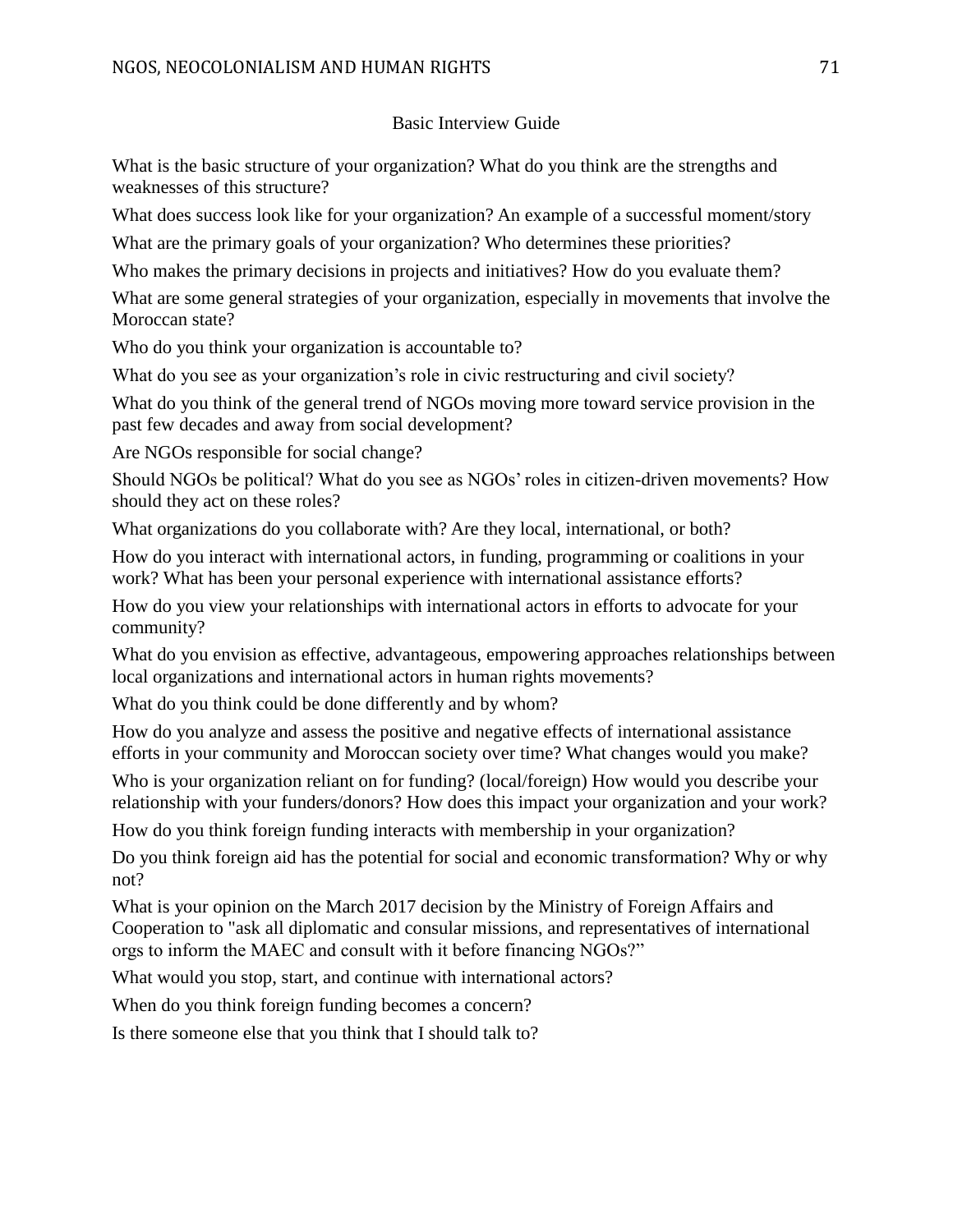# Participant Consent Form: English

## **Statement of Consent**

## **Purpose of Study**

In my study, I aim to explore how neocolonial power structures impact local organizations in through their relationships with international actors. Further research questions include how the local organizations view these relationships, and what they envision as effective, empowering ones moving forward human rights movements in Morocco? Additionally, what do local organizations think of the nationalistic anti-colonialist rhetoric utilized by critics of their work, especially in more controversial social justice issues? How do they respond?

## **Duration and Elements of Study**

The study will be conducted over a period of 4 weeks. It will include observations of participants as well as interviews and fieldwork.

## **Risks**

The study has no foreseeable risks for participants. However, if you feel uncomfortable with the observation or interview process at any time, you are free to terminate your involvement.

### **Compensation**

Participation in this study will not be compensated, financially or otherwise. However, your assistance is greatly appreciated by our research team.

## **Confidentiality**

Every effort to keep your personal information confidential will be made in this project. Your names and other identifying information will be changed in the final write-up, and will only be known to the research team.

## **Participation**

I, the undersigned, have read the above statements. I affirm that my participation in this study is voluntary and understand that I am free to withdraw my consent at any time without penalty.

\_\_\_\_\_\_\_\_\_\_\_\_\_\_\_\_\_\_\_\_\_\_\_\_\_\_\_\_\_\_\_\_ \_\_\_\_\_\_\_\_\_\_\_

\_\_\_\_\_\_\_\_\_\_\_\_\_\_\_\_\_\_\_\_\_\_\_\_\_\_\_\_\_\_\_\_ \_\_\_\_\_\_\_\_\_\_\_

Signature Date

I recognize that this study involves interviews and/or observations that may be audio-recorded and transcribed.

Signature Date

**Research Team:** Neha Patel [nprf2015@mymail.pomona.edu](mailto:nprf2015@mymail.pomona.edu) 06 15 26 13 25 Researchers may be contacted by e-mail or telephone for any reason.